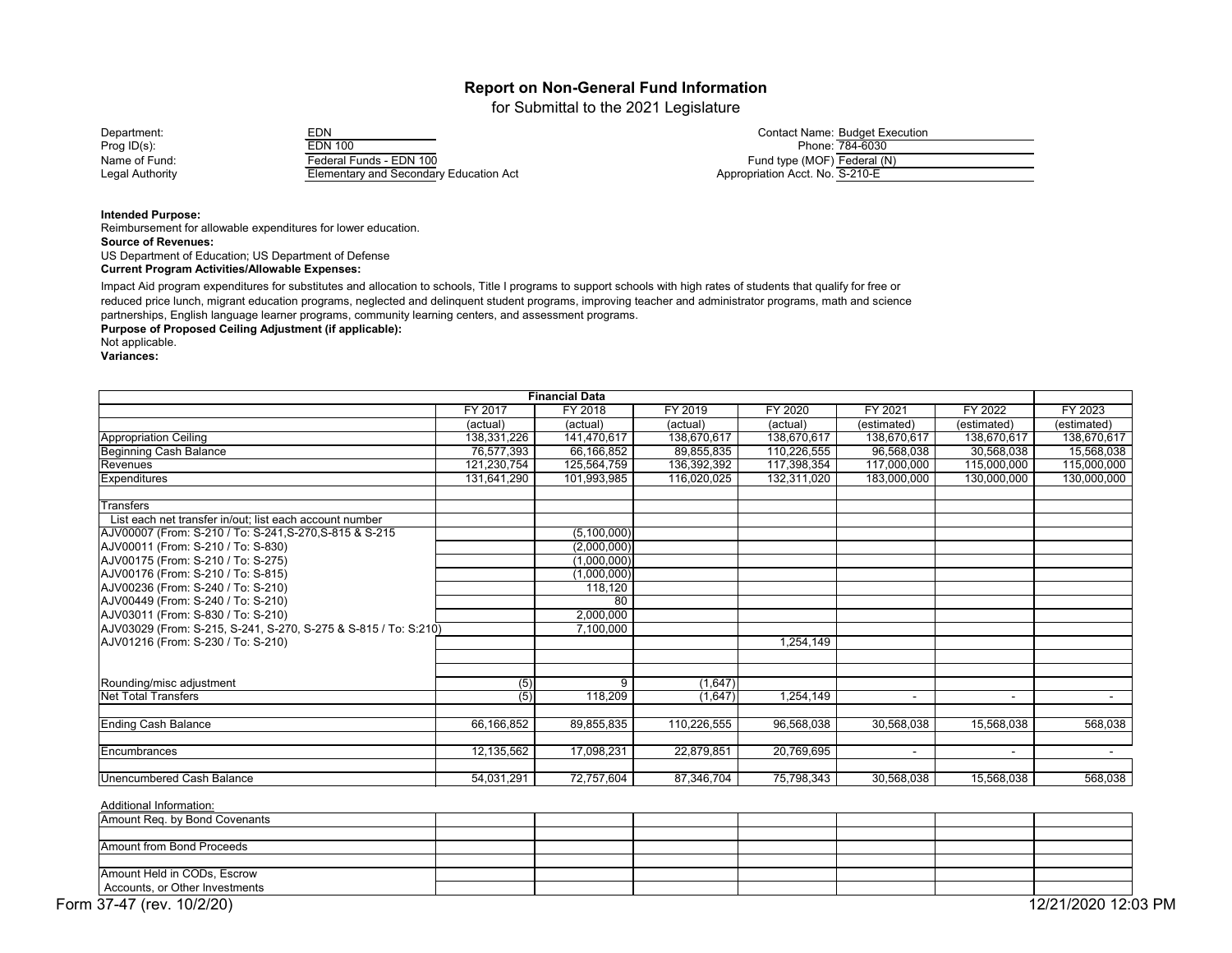for Submittal to the 2021 Legislature

Department: EDN Contact Name: Budget Execution Prog ID(s): EDN 150 Phone: 784-6030 Name of Fund: Federal Funds - EDN 150<br>
Legal Authority Federal Funds - EDN 150 I.D.E.A., SPED Pre-school, and Impact Aid Disabilities

|                                 | <b>Contact Name: Budget Execution</b> |
|---------------------------------|---------------------------------------|
|                                 | Phone: 784-6030                       |
| Fund type (MOF) Federal (N)     |                                       |
| Appropriation Acct. No. S-215-E |                                       |

 $\overline{\phantom{0}}$ 

**Intended Purpose:**

Reimbursement for allowable expenditures for special education. **Source of Revenues:** US Department of Education **Current Program Activities/Allowable Expenses:** To provide special education and related services to eligible students with disabilities in accordance with Federal and State regulations. **Purpose of Proposed Ceiling Adjustment (if applicable):** Not applicable. **Variances:**

|                                                         |             | <b>Financial Data</b> |            |             |             |             |             |
|---------------------------------------------------------|-------------|-----------------------|------------|-------------|-------------|-------------|-------------|
|                                                         | FY 2017     | FY 2018               | FY 2019    | FY 2020     | FY 2021     | FY 2022     | FY 2023     |
|                                                         | (actual)    | (actual)              | (actual)   | (actual)    | (estimated) | (estimated) | (estimated) |
| <b>Appropriation Ceiling</b>                            | 48,899,355  | 55,728,383            | 52,128,383 | 52,164,701  | 52,164,701  | 52,164,701  | 52,164,701  |
| <b>Beginning Cash Balance</b>                           | 2,092,570   | 1,707,369             | 2,295,885  | 2,546,207   | 581,020     | 581,020     | 581,020     |
| Revenues                                                | 42,171,587  | 43,699,297            | 44,913,483 | 42,697,061  | 43,500,000  | 43,500,000  | 43,500,000  |
| Expenditures                                            | 42,569,458  | 43,110,781            | 44,663,090 | 44,662,248  | 43,500,000  | 43,500,000  | 43,500,000  |
| <b>Transfers</b>                                        |             |                       |            |             |             |             |             |
| List each net transfer in/out; list each account number |             |                       |            |             |             |             |             |
|                                                         |             |                       |            |             |             |             |             |
| Rounding/misc adjustment                                | 12,670      |                       | 71         |             |             |             |             |
| <b>Net Total Transfers</b>                              | 12,670      |                       | 71         |             |             |             |             |
| <b>Ending Cash Balance</b>                              | 1,707,369   | 2,295,885             | 2,546,207  | 581,020     | 581,020     | 581,020     | 581,020     |
| Encumbrances                                            | 3,188,519   | 3,099,025             | 2,353,287  | 1,923,984   | 2,300,000   | 2,300,000   | 2,300,000   |
| <b>Unencumbered Cash Balance</b>                        | (1,481,150) | (803, 139)            | 192,920    | (1,342,964) | (1,718,980) | (1,718,980) | (1,718,980) |

| Amount Req. by Bond Covenants  |  |  |  |  |
|--------------------------------|--|--|--|--|
|                                |  |  |  |  |
| Amount from Bond Proceeds      |  |  |  |  |
|                                |  |  |  |  |
| Amount Held in CODs, Escrow    |  |  |  |  |
| Accounts, or Other Investments |  |  |  |  |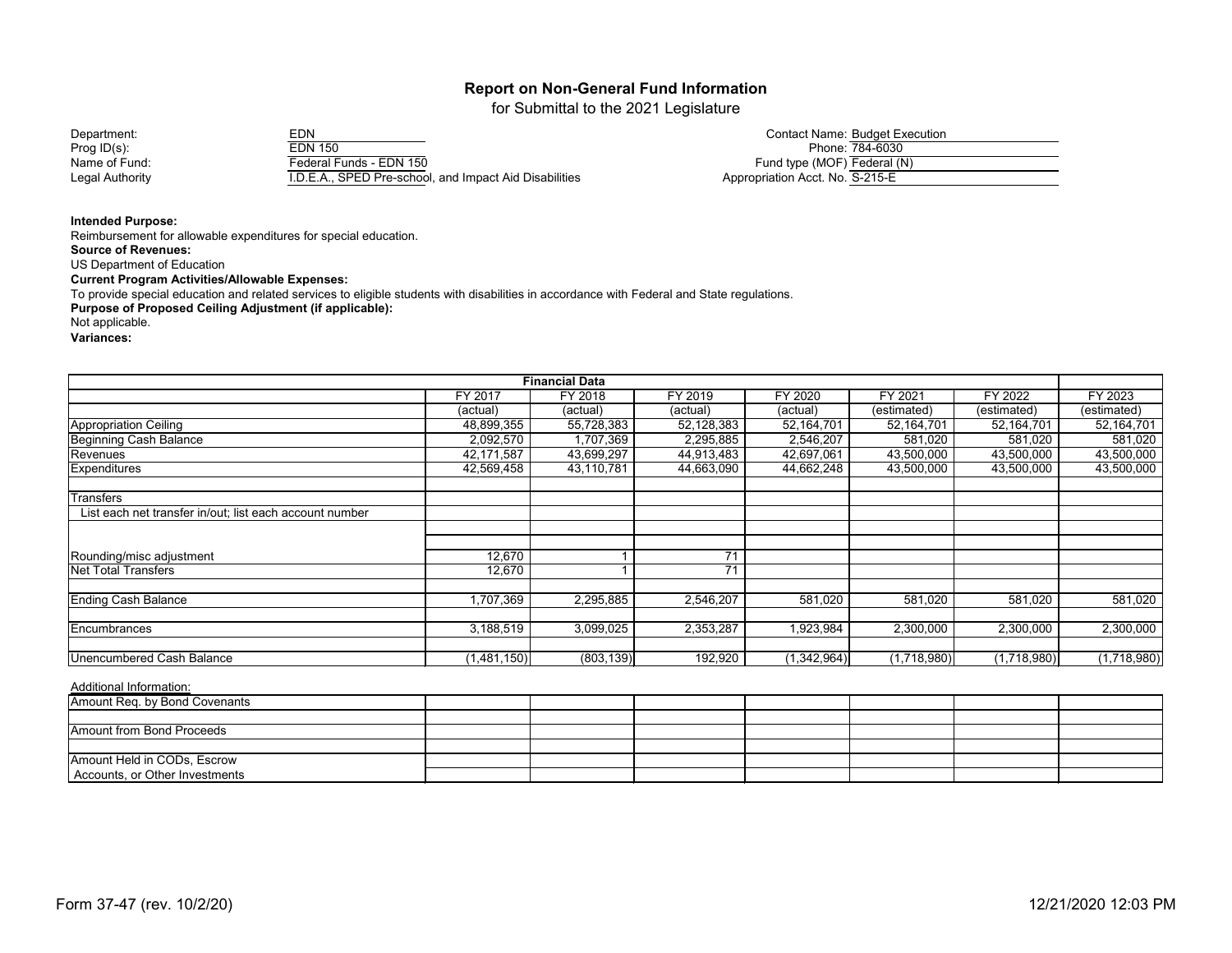for Submittal to the 2021 Legislature

| Department:     | EDN                                           | <b>Contact Name: Budget Execution</b> |
|-----------------|-----------------------------------------------|---------------------------------------|
| Prog $ID(s)$ :  | <b>EDN 200</b>                                | Phone: 784-6030                       |
| Name of Fund:   | Federal Funds - EDN 200                       | Fund type (MOF) Federal (N)           |
| Legal Authority | Education for Homeless Children & Youth Grant | Appropriation Acct. No. S-220-E       |

|                             | <b>Contact Name: Budget Execution</b> |
|-----------------------------|---------------------------------------|
|                             | Phone: 784-6030                       |
| Fund type (MOF) Federal (N) |                                       |

**Intended Purpose:**

Reimbursement for allowable expenditures for lower education. **Source of Revenues:** US Department of Education **Current Program Activities/Allowable Expenses:** To ensure that homeless children and youth have access to a free and appropriate education. **Purpose of Proposed Ceiling Adjustment (if applicable):** Not applicable. **Variances:**

| <b>Financial Data</b>                                   |                |          |          |          |                          |                          |                |
|---------------------------------------------------------|----------------|----------|----------|----------|--------------------------|--------------------------|----------------|
|                                                         | <b>FY 2017</b> | FY 2018  | FY 2019  | FY 2020  | FY 2021                  | FY 2022                  | FY 2023        |
|                                                         | (actual)       | (actual) | (actual) | (actual) | (estimated)              | (estimated)              | (estimated)    |
| <b>Appropriation Ceiling</b>                            | 500,000        | 442,579  | 500,000  | 500,000  | 500,000                  | 500,000                  | 500,000        |
| Beginning Cash Balance                                  | 390,350        |          | 392,879  | 386,074  | 369,764                  | 369,764                  | 369,764        |
| Revenues                                                | 171,397        | (21,000) | 196,839  | 275,671  | 200,000                  | 200,000                  | 200,000        |
| <b>Expenditures</b>                                     | 119,168        | 28,701   | 203,644  | 291,981  | 200,000                  | 200,000                  | 200,000        |
| Transfers                                               |                |          |          |          |                          |                          |                |
| List each net transfer in/out; list each account number |                |          |          |          |                          |                          |                |
|                                                         |                |          |          |          |                          |                          |                |
| Rounding/misc adjustment                                |                |          |          |          |                          |                          |                |
| Net Total Transfers                                     | $\sim$         |          |          |          | $\overline{\phantom{0}}$ | $\overline{\phantom{a}}$ | $\blacksquare$ |
| <b>Ending Cash Balance</b>                              | 442,579        | 392,879  | 386,074  | 369,764  | 369,764                  | 369,764                  | 369,764        |
| Encumbrances                                            | $\sim$         | 6,689    | 58,996   | 35,461   | $\overline{\phantom{0}}$ | $\overline{\phantom{a}}$ |                |
| Unencumbered Cash Balance                               | 442,579        | 386,191  | 327,077  | 334,303  | 369,764                  | 369,764                  | 369,764        |

| Amount Req. by Bond Covenants  |  |  |  |  |
|--------------------------------|--|--|--|--|
|                                |  |  |  |  |
| Amount from Bond Proceeds      |  |  |  |  |
|                                |  |  |  |  |
| Amount Held in CODs, Escrow    |  |  |  |  |
| Accounts, or Other Investments |  |  |  |  |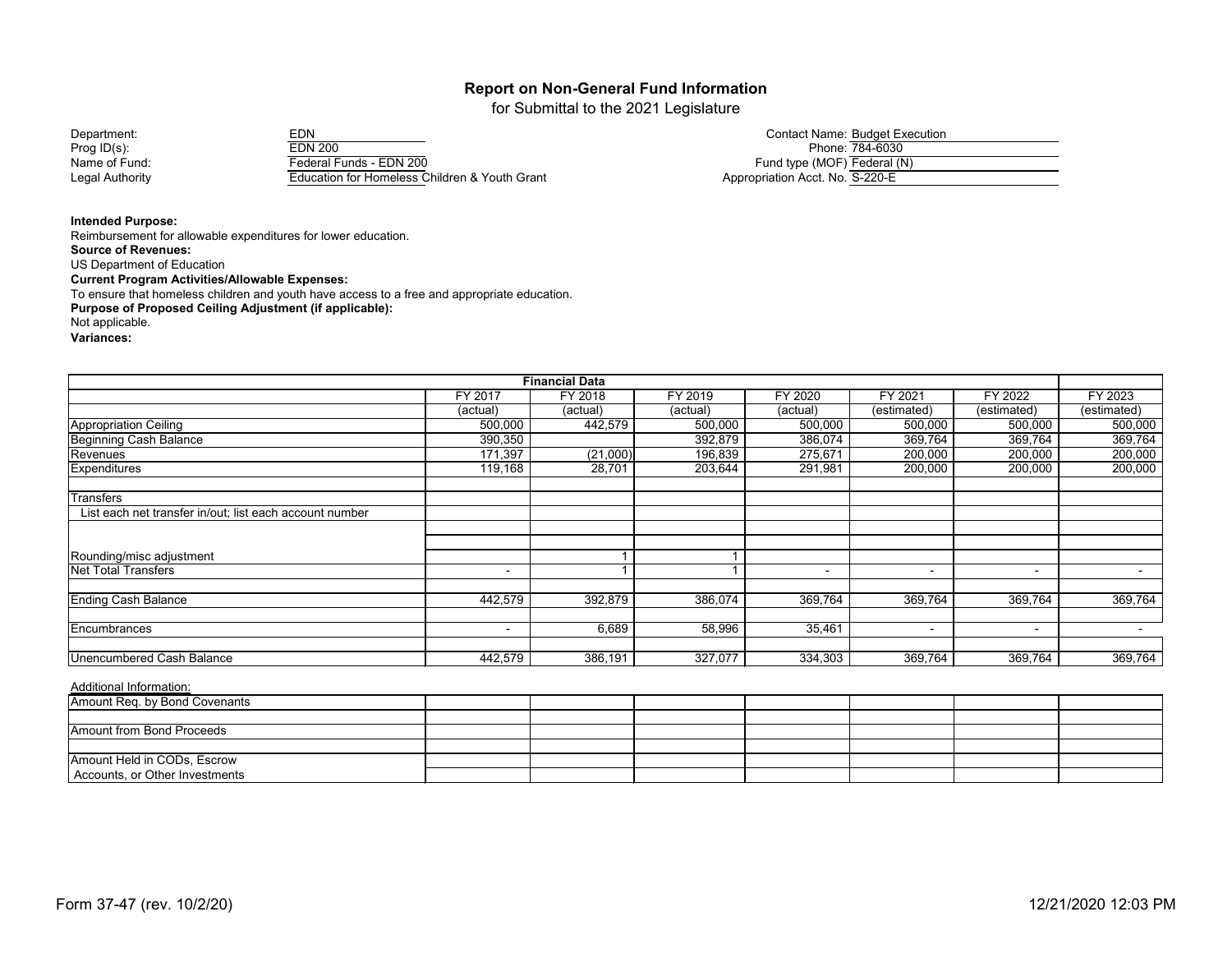for Submittal to the 2021 Legislature

Department: EDN Contact Name: Budget Execution Prog ID(s): EDN 300 Phone: 784-6030 Name of Fund: Federal Funds - EDN 300<br>
Legal Authority F.L. 100-297 National Coc P.L. 100-297 National Cooperative Education Statistics

|                                 | <b>Contact Name: Budget Execution</b> |
|---------------------------------|---------------------------------------|
|                                 | Phone: 784-6030                       |
| Fund type (MOF) Federal (N)     |                                       |
| Appropriation Acct. No. S-230-E |                                       |

#### **Intended Purpose:**

Reimbursement for allowable expenditures for lower education. **Source of Revenues:** US Department of Education **Current Program Activities/Allowable Expenses:**

To support activites that will enable State Education Agencies to designate representatives to the Cooperative System who can speak for state interests, provide recommendations about Cooperative System activities, and initiate action at both state and national levels to further the Cooperative System's goals.

#### **Purpose of Proposed Ceiling Adjustment (if applicable):**

Not applicable.

**Variances:**

| <b>Financial Data</b>                                   |                                                                |                |                          |                          |                          |                          |                          |  |
|---------------------------------------------------------|----------------------------------------------------------------|----------------|--------------------------|--------------------------|--------------------------|--------------------------|--------------------------|--|
|                                                         | FY 2019<br>FY 2021<br>FY 2022<br>FY 2017<br>FY 2018<br>FY 2020 |                |                          |                          |                          |                          |                          |  |
|                                                         | (actual)                                                       | (actual)       | (actual)                 | (actual)                 | (estimated)              | (estimated)              | (estimated)              |  |
| <b>Appropriation Ceiling</b>                            | 877,647                                                        | 870,439        |                          |                          | $\blacksquare$           | $\blacksquare$           |                          |  |
| <b>Beginning Cash Balance</b>                           | 1,571,115                                                      | 1,275,353      | 1,274,951                | 1,260,904                | 556                      | $\overline{\phantom{0}}$ |                          |  |
| Revenues                                                | $\sim$                                                         | 8,121          | (8, 121)                 |                          | $\sim$                   | $\overline{\phantom{0}}$ | $\overline{\phantom{0}}$ |  |
| Expenditures                                            | 295,763                                                        | 8,524          | 5,926                    | 6,199                    | 556                      | $\sim$                   | $\blacksquare$           |  |
| <b>Transfers</b>                                        |                                                                |                |                          |                          |                          |                          |                          |  |
| List each net transfer in/out; list each account number |                                                                |                |                          |                          |                          |                          |                          |  |
| AJV01216 (From: S-230 / To: S-210)                      |                                                                |                |                          | (1,254,149)              |                          |                          |                          |  |
|                                                         |                                                                |                |                          |                          |                          |                          |                          |  |
| Rounding/misc adjustment                                |                                                                | C              |                          |                          |                          |                          |                          |  |
| <b>Net Total Transfers</b>                              | $\sim$                                                         | 2              | ۰                        | (1,254,149)              | $\overline{\phantom{0}}$ | $\sim$                   | $\blacksquare$           |  |
| <b>Ending Cash Balance</b>                              | 1,275,353                                                      | 1,274,951      | 1,260,904                | 556                      | $\mathbf{0}$             | $\overline{\phantom{a}}$ |                          |  |
| Encumbrances                                            | $\sim$                                                         | $\blacksquare$ | $\overline{\phantom{a}}$ | $\overline{\phantom{a}}$ | $\blacksquare$           | $\overline{\phantom{0}}$ |                          |  |
|                                                         |                                                                |                |                          |                          |                          |                          |                          |  |
| <b>Unencumbered Cash Balance</b>                        | 1,275,353                                                      | 1,274,951      | 1,260,904                | 556                      | $\mathbf 0$              | $\overline{\phantom{0}}$ | $\blacksquare$           |  |

| Amount Req. by Bond Covenants  |  |  |  |  |
|--------------------------------|--|--|--|--|
|                                |  |  |  |  |
| Amount from Bond Proceeds      |  |  |  |  |
|                                |  |  |  |  |
| Amount Held in CODs, Escrow    |  |  |  |  |
| Accounts, or Other Investments |  |  |  |  |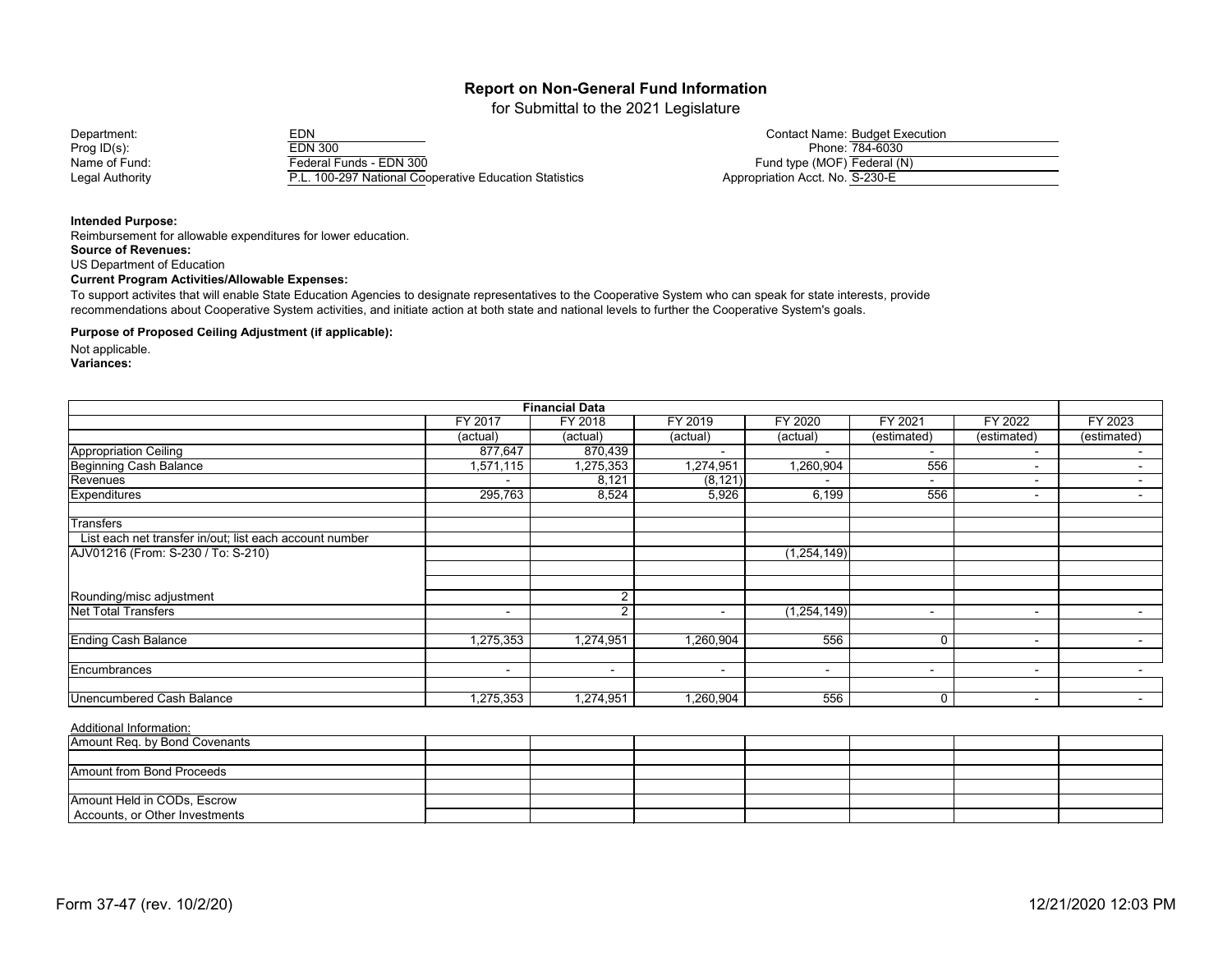for Submittal to the 2021 Legislature

| Department:     | EDN                          | Contact Name: Albert So         |
|-----------------|------------------------------|---------------------------------|
| Prog $ID(s)$ :  | <b>EDN 400</b>               | Phone: 733-840                  |
| Name of Fund:   | Federal Funds - EDN 400      | Fund type (MOF) Federal         |
| Legal Authority | USDA Child Nutrition Program | Appropriation Acct. No. S-240-E |
|                 |                              |                                 |

| Department:     | EDN                                  | Contact Name: Albert Scales_  |
|-----------------|--------------------------------------|-------------------------------|
| Prog ID(s):     | <b>EDN 400</b>                       | Phone: 733-8400               |
| Name of Fund:   | Federal Funds - EDN 400              | Fund type (MOF) Federal (N)   |
| Legal Authority | <b>IISDA Child Nutrition Program</b> | Annropriation Acct No S-240-F |

**Intended Purpose:**

Reimbursement for allowable expenditures for school food services. **Source of Revenues:** US Department of Agriculture; US Department of Education **Current Program Activities/Allowable Expenses:** Child Nutrition programs. **Purpose of Proposed Ceiling Adjustment (if applicable):** Not applicable. **Variances:**

| <b>Financial Data</b>                                   |             |            |            |            |             |             |             |
|---------------------------------------------------------|-------------|------------|------------|------------|-------------|-------------|-------------|
|                                                         | FY 2017     | FY 2018    | FY 2019    | FY 2020    | FY 2021     | FY 2022     | FY 2023     |
|                                                         | (actual)    | (actual)   | (actual)   | (actual)   | (estimated) | (estimated) | (estimated) |
| <b>Appropriation Ceiling</b>                            | 64,205,300  | 64,205,300 | 64,205,300 | 64,205,300 | 64,205,300  | 64,205,300  | 64,205,300  |
| <b>Beginning Cash Balance</b>                           | 25,567,137  | 20,084,059 | 21,435,098 | 12,793,756 | 128,960     | 2,128,960   | 4,128,960   |
| Revenues                                                | 71,388      | 416,458    | 69,432     |            | 16,000,000  | 16,000,000  | 16,000,000  |
| <b>Expenditures</b>                                     | 60,090,534  | 54,438,256 | 64,072,729 | 63,223,571 | 64,000,000  | 64,000,000  | 64,000,000  |
|                                                         |             |            |            |            |             |             |             |
| <b>Transfers</b>                                        |             |            |            |            |             |             |             |
| List each net transfer in/out; list each account number |             |            |            |            |             |             |             |
| AJV00034 (From: S-241 / To: S-240)                      | 5,368,254   |            |            |            |             |             |             |
| AJV00248 (From: S-241 / To: S-240)                      | 608,512     |            |            |            |             |             |             |
|                                                         | 208,918     |            |            |            |             |             |             |
| AJV00571 (From: S-241 / To: S-240)                      | 12,880,606  |            |            |            |             |             |             |
| AJV00787 (From: S-241 / To: S-240)                      | (2,804,360) |            |            |            |             |             |             |
| AJV00795 (From: S-241 / To: S-240)                      | 7,533,939   |            |            |            |             |             |             |
| AJV00955 (From: S-241 / To: S-240)                      | 5,377,890   |            |            |            |             |             |             |
| AJV01110 (From: S-241 / To: S-240)                      | 4,302,552   |            |            |            |             |             |             |
| AJV01387 (From: S-241 / To: S-240)                      | 4,637,879   |            |            |            |             |             |             |
| AJV01545 (From: S-241 / To: S-240)                      | 5,355,745   |            |            |            |             |             |             |
| AJV01690 (From: S-241 / To: S-240)                      | 5,169,414   |            |            |            |             |             |             |
| AJV01909 (From: S-241 / To: S-240)                      | 5,905,131   |            |            |            |             |             |             |
| AJV00022 (From: S-241 / To: S-240)                      |             | 5,602,745  |            |            |             |             |             |
| AJV00137 (From: S-241 / To: S-240)                      |             | 613,206    |            |            |             |             |             |
| AJV00236 (From: S-240 / To: S-210)                      |             | (118, 120) |            |            |             |             |             |
| AJV00248 (From: S-241 / To: S-240)                      |             | 198,519    |            |            |             |             |             |
| AJV00449 (From: S-240 / To: S-210)                      |             | (80)       |            |            |             |             |             |
| AJV00583 (From: S-241 / To: S-240)                      |             | 11,649,214 |            |            |             |             |             |
| AJV00781 (From: S-241 / To: S-240)                      |             | 5,180,932  |            |            |             |             |             |
| AJV00807 (From: S-241 / To: S-240)                      |             | 5,930,375  |            |            |             |             |             |
| AJV00975 (From: S-241 / To: S-240)                      |             | 4,494,745  |            |            |             |             |             |
| AJV01170 (From: S-241 / To: S-240)                      |             | 5,174,624  |            |            |             |             |             |
| AJV01400 (From: S-241 / To: S-240)                      |             | 5,503,615  |            |            |             |             |             |
| AJV01573 (From: S-241 / To: S-240)                      |             | 4,592,496  |            |            |             |             |             |
| AJV01811 (From: S-241 / To: S-240)                      |             | 6,550,565  |            |            |             |             |             |
|                                                         |             |            |            |            |             |             |             |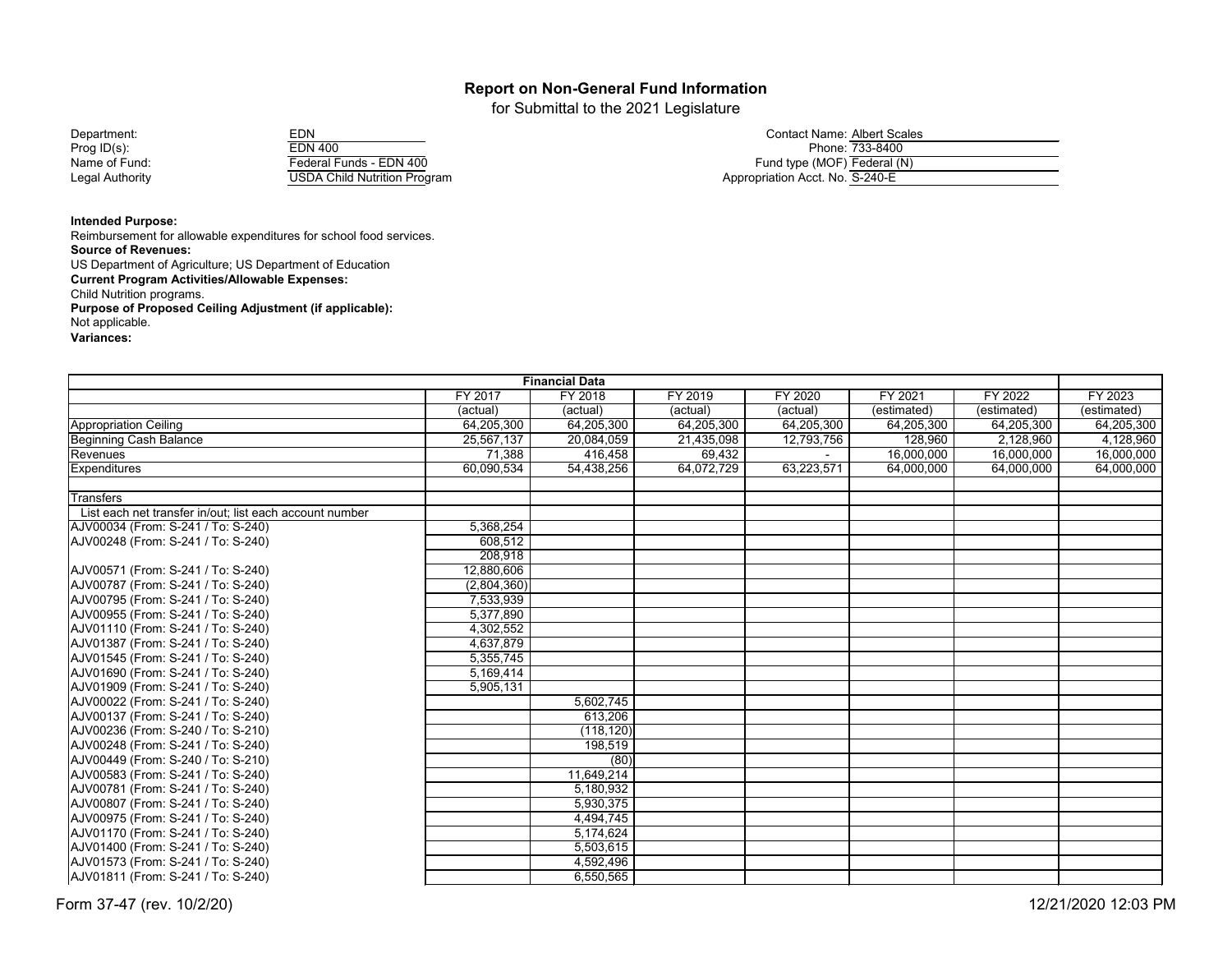|                                                        |            | for Submittal to the 2021 Legislature |            |              |                |            |            |
|--------------------------------------------------------|------------|---------------------------------------|------------|--------------|----------------|------------|------------|
| AJV00130 (From: S-241 / To: S-240)                     |            |                                       | 6,238,653  |              |                |            |            |
| AJV00133 (From: S-241 / To: S-240)                     |            |                                       | 496,921    |              |                |            |            |
| AJV00259 (From: S-241 / To: S-240)                     |            |                                       | 252,857    |              |                |            |            |
| AJV00340 (From: S-241 / To: S-240)                     |            |                                       | 5,021,015  |              |                |            |            |
| AJV00429 (From: S-241 / To: S-240)                     |            |                                       | 6,021,931  |              |                |            |            |
| AJV00536 (From: S-241 / To: S-240)                     |            |                                       | 5,700,722  |              |                |            |            |
| AJV00647 (From: S-241 / To: S-240)                     |            |                                       | 5,646,470  |              |                |            |            |
| AJV00860 (From: S-241 / To: S-240)                     |            |                                       | 4,559,698  |              |                |            |            |
| AJV01015 (From: S-241 / To: S-240)                     |            |                                       | 5,139,408  |              |                |            |            |
| AJV01084 (From: S-241 / To: S-240)                     |            |                                       | 5,408,190  |              |                |            |            |
| AJV01304 (From: S-241 / To: S-240)                     |            |                                       | 4,457,173  |              |                |            |            |
| AJV01498 (From: S-241 / To: S-240)                     |            |                                       | 6,418,915  |              |                |            |            |
| AJV00040 (From: S-241 / To: S-240)                     |            |                                       |            | 6,214,179    |                |            |            |
| AJV00138 (From: S-241 / To: S-240)                     |            |                                       |            | 508,083      |                |            |            |
| AJV00254 (From: S-241 / To: S-240)                     |            |                                       |            | 306,449      |                |            |            |
| AJV00436 (From: S-241 / To: S-240)                     |            |                                       |            | 5,694,395    |                |            |            |
| AJV00587 (From: S-241 / To: S-240)                     |            |                                       |            | 6,299,352    |                |            |            |
| AJV00796 (From: S-241 / To: S-240)                     |            |                                       |            | 10,869,526   |                |            |            |
| AJV00904 (From: S-241 / To: S-240)                     |            |                                       |            | 4,420,026    |                |            |            |
| AJV01070 (From: S-241 / To: S-240)                     |            |                                       |            | 5,296,573    |                |            |            |
| AJV01208 (From: S-241 / To: S-240)                     |            |                                       |            | 5,424,489    |                |            |            |
| AJV01306 (From: S-241 / To: S-240)                     |            |                                       |            | 3,321,337    |                |            |            |
| AJV01311 (From: S-241 / To: S-240)                     |            |                                       |            |              |                |            |            |
| AJV01535 (From: S-241 / To: S-240)                     |            |                                       |            | 2,204,365    |                |            |            |
| Estimated (From: S-241 / To: S-240)                    |            |                                       |            |              | 50,000,000     | 50,000,000 | 50,000,000 |
|                                                        | (8, 414)   |                                       |            |              |                |            |            |
| Rounding/misc adjustment<br><b>Net Total Transfers</b> | 54,536,067 | 55,372,837                            | 55,361,954 | 50, 558, 775 | 50,000,000     | 50,000,000 | 50,000,000 |
|                                                        |            |                                       |            |              |                |            |            |
| <b>Ending Cash Balance</b>                             | 20,084,059 | 21,435,098                            | 12,793,756 | 128,960      | 2,128,960      | 4,128,960  | 6,128,960  |
| Encumbrances                                           | 2,989,991  | 1,090,739                             | 1,055,362  | 2,504,780    | $\blacksquare$ | $\sim$     | $\sim$     |
| <b>Unencumbered Cash Balance</b>                       | 17,094,068 | 20,344,360                            | 11,738,394 | (2,375,820)  | 2,128,960      | 4,128,960  | 6,128,960  |

| Amount Req. by Bond Covenants  |  |  |  |  |
|--------------------------------|--|--|--|--|
|                                |  |  |  |  |
| Amount from Bond Proceeds      |  |  |  |  |
|                                |  |  |  |  |
| Amount Held in CODs, Escrow    |  |  |  |  |
| Accounts, or Other Investments |  |  |  |  |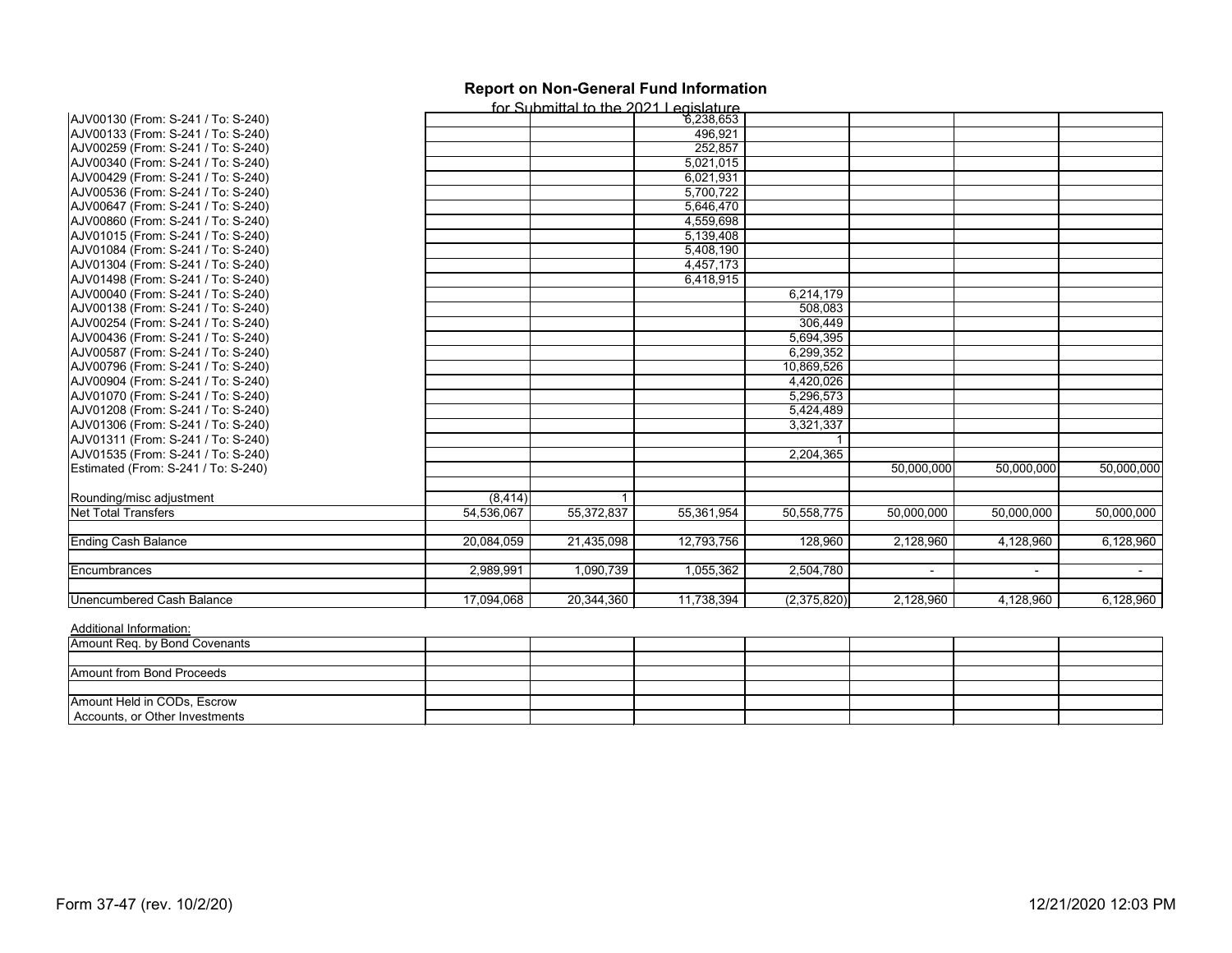for Submittal to the 2021 Legislature

| <b>EDN 400</b>                      |
|-------------------------------------|
| Federal Funds - EDN 400             |
| <b>USDA Child Nutrition Program</b> |
|                                     |

|                 | EDN                                 | Contact Name: Sharlene Wong     |
|-----------------|-------------------------------------|---------------------------------|
| Prog $ID(s)$ :  | EDN 400                             | Phone: 587-3600                 |
| Name of Fund:   | Federal Funds - EDN 400             | Fund type (MOF) Federal (N)     |
| Legal Authority | <b>USDA Child Nutrition Program</b> | Appropriation Acct. No. S-241-E |

#### **Intended Purpose:**

To provide each State agency with funds for its adminstrative expenses in supervising and giving technical assistance to local schools, school districts and institutions in their conduct of Child Nutrition Programs. State agencies that administer the distribution of USDA Foods to schools or adult care institutions are also provided with State Administrative Expense Funds (SAE). To administer the USDA's Child Nutrition Programs (CNP) at the State Agency (SA) level known as the Hawaii Child Nutrition Programs (HCNP).

**Source of Revenues:**

US Department of Agriculture

**Current Program Activities/Allowable Expenses:**

**Purpose of Proposed Ceiling Adjustment (if applicable):** Funding will be expended for HCNP responsibilities such as the statewide administration of all CNP in Hawaii, monitoring, technical assistance, training, audits, and general operation expenses including the salary of staff, contracts for goods or services, etc. Includes transfers from S-241 to S-240.

Not applicable.

**Variances:** 

Negative cash balances may result from encumbrances not getting paid due to timing of the grant drawdown. Note: The estimated expenditures do not take into account the transfers from S-241 to S-240 for monthly reimbursements (as seen in the prior fiscal years).

| <b>Financial Data</b>                                   |                |                |               |               |             |             |                     |
|---------------------------------------------------------|----------------|----------------|---------------|---------------|-------------|-------------|---------------------|
|                                                         | <b>FY 2017</b> | FY 2018        | FY 2019       | FY 2020       | FY 2021     | FY 2022     | FY 2023             |
|                                                         | (actual)       | (actual)       | (actual)      | (actual)      | (estimated) | (estimated) | (estimated)         |
| <b>Appropriation Ceiling</b>                            | 1,892,000      | 1,892,000      | 1,892,000     | 1,892,000     | 1,892,000   | 1,892,000   | 1,892,000           |
| <b>Beginning Cash Balance</b>                           | (70, 032)      | (1,322,825)    | (1, 254, 949) | (1, 174, 034) | (711, 337)  | 820,348     | 2,867,349           |
| Revenues                                                | 54,778,711     | 56,875,995     | 56,882,849    | 52,254,159    | 52,776,701  | 53,304,468  | 53,837,512          |
| <b>Expenditures</b>                                     | 1,493,558      | 1,317,084      | 1,450,309     | 1,232,689     | 1,245,016   | 1,257,466   | 1,270,041           |
| Transfers                                               |                |                |               |               |             |             |                     |
| List each net transfer in/out; list each account number |                |                |               |               |             |             |                     |
| AJV00034 (From: S-241 / To: S-240)                      | (5,368,254)    |                |               |               |             |             |                     |
| AJV00097 (From: S-241 / To: S-240)                      | (608, 512)     |                |               |               |             |             |                     |
| AJV00248 (From: S-241 / To: S-240)                      | (208, 918)     |                |               |               |             |             |                     |
| AJV00571 (From: S-241 / To: S-240)                      | (12,880,606)   |                |               |               |             |             |                     |
| AJV00787 (From: S-241 / To: S-240)                      | 2,804,360      |                |               |               |             |             |                     |
| AJV00795 (From: S-241 / To: S-240)                      | (7,533,939)    |                |               |               |             |             |                     |
| AJV00955 (From: S-241 / To: S-240)                      | (5,377,890)    |                |               |               |             |             |                     |
| AJV01110 (From: S-241 / To: S-240)                      | (4,302,552)    |                |               |               |             |             |                     |
| AJV01387 (From: S-241 / To: S-240)                      | (4,637,879)    |                |               |               |             |             |                     |
| AJV01545 (From: S-241 / To: S-240)                      | (5,355,745)    |                |               |               |             |             |                     |
| AJV01690 (From: S-241 / To: S-240)                      | (5, 169, 414)  |                |               |               |             |             |                     |
| AJV01909 (From: S-241 / To: S-240)                      | (5,905,131)    |                |               |               |             |             |                     |
| AJV00007 (From: S-210 / To: S-241)                      |                | 2,000,000      |               |               |             |             |                     |
| AJV00022 (From: S-241 / To: S-240)                      |                | (5,602,745)    |               |               |             |             |                     |
| AJV00137 (From: S-241 / To: S-240)                      |                | (613, 206)     |               |               |             |             |                     |
| AJV00248 (From: S-241 / To: S-240)                      |                | (198, 519)     |               |               |             |             |                     |
| AJV00583 (From: S-241 / To: S-240)                      |                | (11, 649, 214) |               |               |             |             |                     |
| AJV00781 (From: S-241 / To: S-240)                      |                | (5, 180, 932)  |               |               |             |             |                     |
| AJV00807 (From: S-241 / To: S-240)                      |                | (5,930,375)    |               |               |             |             |                     |
| AJV00975 (From: S-241 / To: S-240)                      |                | (4, 494, 745)  |               |               |             |             |                     |
| Form 37-47 (rev. 10/2/20)                               |                |                |               |               |             |             | 12/21/2020 12:03 PM |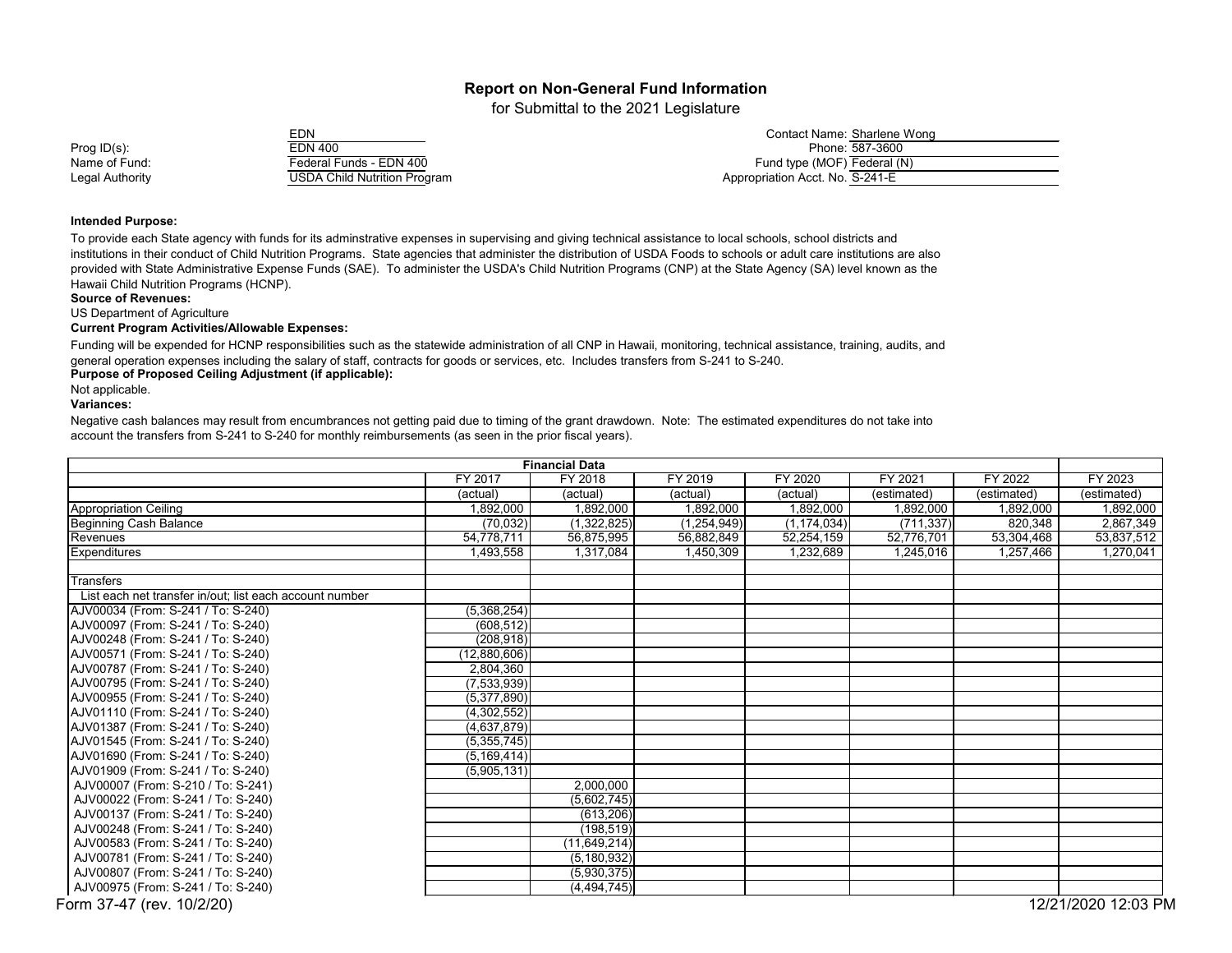|                                     |                | for Submittal to the 2021 Legislature |                |                |              |              |              |
|-------------------------------------|----------------|---------------------------------------|----------------|----------------|--------------|--------------|--------------|
| AJV01170 (From: S-241 / To: S-240)  |                | (5, 174, 624)                         |                |                |              |              |              |
| AJV01400 (From: S-241 / To: S-240)  |                | (5,503,615)                           |                |                |              |              |              |
| AJV01573 (From: S-241 / To: S-240)  |                | (4,592,496)                           |                |                |              |              |              |
| AJV01811 (From: S-241 / To: S-240)  |                | (6,550,565)                           |                |                |              |              |              |
| AJV03029 (From: S-241 / To: S-210)  |                | (2,000,000)                           |                |                |              |              |              |
| AJV00009 (From: S-210 / To: S-241)  |                |                                       | 2,000,000      |                |              |              |              |
| AJV00130 (From: S-241 / To: S-240)  |                |                                       | (6, 238, 653)  |                |              |              |              |
| AJV00133 (From: S-241 / To: S-240)  |                |                                       | (496, 921)     |                |              |              |              |
| AJV00259 (From: S-241 / To: S-240)  |                |                                       | (252, 857)     |                |              |              |              |
| AJV00340 (From: S-241 / To: S-240)  |                |                                       | (5,021,015)    |                |              |              |              |
| AJV00429 (From: S-241 / To: S-240)  |                |                                       | (6,021,931)    |                |              |              |              |
| AJV00536 (From: S-241 / To: S-240)  |                |                                       | (5,700,722)    |                |              |              |              |
| AJV00647 (From: S-241 / To: S-240)  |                |                                       | (5,646,470)    |                |              |              |              |
| AJV00860 (From: S-241 / To: S-240)  |                |                                       | (4,559,698)    |                |              |              |              |
| AJV01015 (From: S-241 / To: S-240)  |                |                                       | (5, 139, 408)  |                |              |              |              |
| AJV01084 (From: S-241 / To: S-240)  |                |                                       | (5,408,190)    |                |              |              |              |
| AJV01304 (From: S-241 / To: S-240)  |                |                                       | (4, 457, 173)  |                |              |              |              |
| AJV01498 (From: S-241 / To: S-240)  |                |                                       | (6,418,915)    |                |              |              |              |
| AJV03008 (From: S-241 / To: S-210)  |                |                                       | (2,000,000)    |                |              |              |              |
| AJV00040 (From: S-241 / To: S-240)  |                |                                       |                | (6, 214, 179)  |              |              |              |
| AJV00138 (From: S-241 / To: S-240)  |                |                                       |                | (508, 083)     |              |              |              |
| AJV00254 (From: S-241 / To: S-240)  |                |                                       |                | (306, 449)     |              |              |              |
| AJV00436 (From: S-241 / To: S-240)  |                |                                       |                | (5,694,395)    |              |              |              |
| AJV00587 (From: S-241 / To: S-240)  |                |                                       |                | (6, 299, 352)  |              |              |              |
| AJV00796 (From: S-241 / To: S-240)  |                |                                       |                | (10, 869, 526) |              |              |              |
| AJV00904 (From: S-241 / To: S-240)  |                |                                       |                | (4,420,026)    |              |              |              |
| AJV01070 (From: S-241 / To: S-240)  |                |                                       |                | (5, 296, 573)  |              |              |              |
| AJV01208 (From: S-241 / To: S-240)  |                |                                       |                | (5,424,490)    |              |              |              |
| AJV01306 (From: S-241 / To: S-240)  |                |                                       |                | (3,321,337)    |              |              |              |
| AJV01535 (From: S-241 / To: S-240)  |                |                                       |                | (2, 204, 365)  |              |              |              |
| Estimated (From: S-241 / To: S-240) |                |                                       |                |                | (50,000,000) | (50,000,000) | (50,000,000) |
|                                     |                |                                       |                |                |              |              |              |
| Rounding/misc adjustment            | 6,536          | $\blacksquare$                        | 10,329         | $\overline{2}$ |              |              |              |
| <b>Net Total Transfers</b>          | (54, 537, 945) | (55, 491, 036)                        | (55, 351, 625) | (50, 558, 773) | (50,000,000) | (50,000,000) | (50,000,000) |
|                                     |                |                                       |                |                |              |              |              |
| <b>Ending Cash Balance</b>          | (1,322,825)    | (1,254,949)                           | (1, 174, 034)  | (711, 337)     | 820,348      | 2,867,349    | 5,434,821    |
| Encumbrances                        | 15,206         | 45,647                                | 67,039         | 101,364        | 68,386       | 67,712       | 67,936       |
|                                     |                |                                       |                |                |              |              |              |
| Unencumbered Cash Balance           | (1,338,031)    | (1,300,596)                           | (1,241,073)    | (812, 701)     | 751,961      | 2,799,638    | 5,366,885    |

| Amount Req. by Bond Covenants  |  |  |  |  |
|--------------------------------|--|--|--|--|
|                                |  |  |  |  |
| Amount from Bond Proceeds      |  |  |  |  |
|                                |  |  |  |  |
| Amount Held in CODs, Escrow    |  |  |  |  |
| Accounts, or Other Investments |  |  |  |  |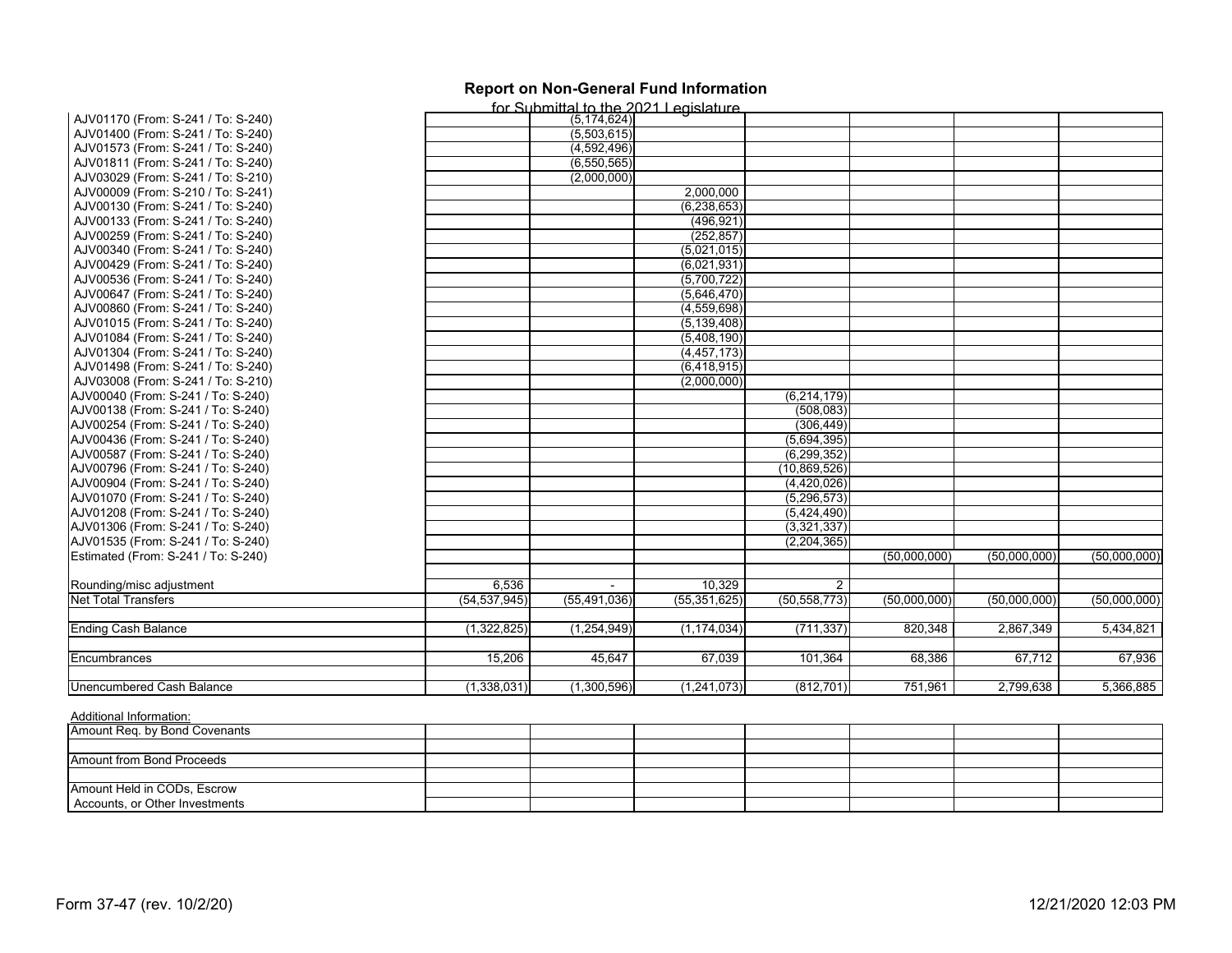for Submittal to the 2021 Legislature

Department: EDN Contact Name: Dan Miyamoto Prog ID(s): EDN 500 Phone: 305-9701 Name of Fund: Federal Funds - EDN 500<br>
Legal Authority F.L. 105-220 Workforce In P.L. 105-220 Workforce Investment Act (Adult Education)

| Contact Name: Dan Miyamoto      |                 |
|---------------------------------|-----------------|
|                                 | Phone: 305-9701 |
| Fund type (MOF) Federal (N)     |                 |
| Appropriation Acct. No. S-250-E |                 |

**Intended Purpose:**

Reimbursement for allowable expenditures for adult education. **Source of Revenues:** US Department of Education **Current Program Activities/Allowable Expenses:** Integrated English literacy and civics education services to individuals who are immigrants and other limited proficient populations. **Purpose of Proposed Ceiling Adjustment (if applicable):** Not applicable. **Variances:**

| <b>Financial Data</b>                                   |           |           |           |                |                |             |                          |  |  |
|---------------------------------------------------------|-----------|-----------|-----------|----------------|----------------|-------------|--------------------------|--|--|
|                                                         | FY 2017   | FY 2018   | FY 2019   | FY 2020        | FY 2021        | FY 2022     | FY 2023                  |  |  |
|                                                         | (actual)  | (actual)  | (actual)  | (actual)       | (estimated)    | (estimated) | (estimated)              |  |  |
| <b>Appropriation Ceiling</b>                            | 3,266,540 | 3,266,757 | 3,266,757 | 3,266,757      | 3,266,757      | 3,266,757   | 3,266,757                |  |  |
| <b>Beginning Cash Balance</b>                           | 190,146   | 188,514   | 140,621   | 69,445         | 99,344         | 99,344      | 99,344                   |  |  |
| Revenues                                                | 1,858,911 | 1,922,142 | 2,077,669 | 1,741,524      | 2,049,573      | 2,049,573   | 2,049,573                |  |  |
| <b>Expenditures</b>                                     | 1,860,544 | 1,970,036 | 2,148,844 | 1,711,625      | 2,049,573      | 2,049,573   | 2,049,573                |  |  |
| <b>Transfers</b>                                        |           |           |           |                |                |             |                          |  |  |
| List each net transfer in/out; list each account number |           |           |           |                |                |             |                          |  |  |
|                                                         |           |           |           |                |                |             |                          |  |  |
| Rounding/misc adjustment                                |           |           |           |                |                |             |                          |  |  |
| <b>Net Total Transfers</b>                              | $\sim$    |           |           | $\blacksquare$ | $\blacksquare$ | $\sim$      | $\overline{\phantom{0}}$ |  |  |
| <b>Ending Cash Balance</b>                              | 188,514   | 140,621   | 69,445    | 99,344         | 99,344         | 99,344      | 99,344                   |  |  |
| Encumbrances                                            | 49,649    | 126,031   | 64,274    | 87,327         | $\blacksquare$ | $\sim$      | $\blacksquare$           |  |  |
| Unencumbered Cash Balance                               | 138,864   | 14,590    | 5,171     | 12,017         | 99,344         | 99,344      | 99,344                   |  |  |

| Amount Req. by Bond Covenants  |  |  |  |  |
|--------------------------------|--|--|--|--|
|                                |  |  |  |  |
| Amount from Bond Proceeds      |  |  |  |  |
|                                |  |  |  |  |
| Amount Held in CODs, Escrow    |  |  |  |  |
| Accounts, or Other Investments |  |  |  |  |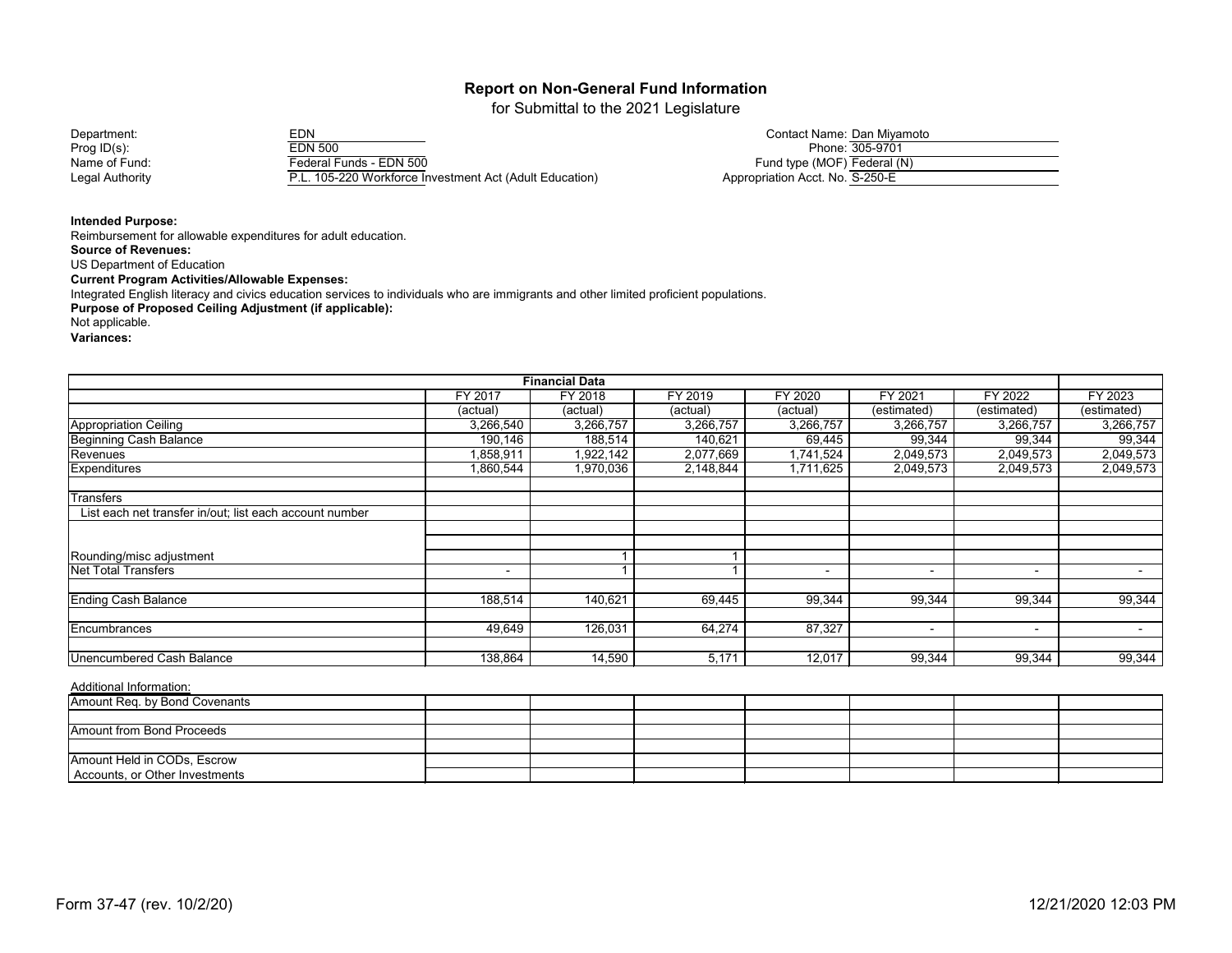for Submittal to the 2021 Legislature



| Department:     |                         | Contact Name: Lauren Moriguchi  |
|-----------------|-------------------------|---------------------------------|
| Prog ID(s):     | <b>EDN 700</b>          | Phone: 586-3811                 |
| Name of Fund:   | Federal Funds - EDN 700 | Fund type (MOF) Federal (N)     |
| Legal Authority | Head Start Act          | Appropriation Acct. No. S-270-E |

**Intended Purpose:**

Hawaii Head Start Collaboration Coordination program. **Source of Revenues:**

Office of Head Start, DHHS

#### **Current Program Activities/Allowable Expenses:**

To provide information and establish connections on behalf of the Head Start and Early Head Start grantees with child care licensing, tuition subsidies programs, and the Homeless Programs Office.

#### **Purpose of Proposed Ceiling Adjustment (if applicable):**

Not applicable.

#### **Variances:**

Negative cash balances may result from encumbrances not getting paid due to timing of the grant drawdown.

| <b>Financial Data</b>                                   |                          |                |                          |           |                          |                          |                |  |  |
|---------------------------------------------------------|--------------------------|----------------|--------------------------|-----------|--------------------------|--------------------------|----------------|--|--|
|                                                         | FY 2017                  | FY 2018        | FY 2019                  | FY 2020   | FY 2021                  | FY 2022                  | FY 2023        |  |  |
|                                                         | (actual)                 | (actual)       | (actual)                 | (actual)  | (estimated)              | (estimated)              | (estimated)    |  |  |
| <b>Appropriation Ceiling</b>                            | 125,628                  | 125,628        | 125,628                  | 125,628   | 125,628                  | 125,628                  | 125,628        |  |  |
| <b>Beginning Cash Balance</b>                           |                          | (4, 382)       | (13, 546)                | (15, 105) | (10, 377)                | 7,623                    | 17,623         |  |  |
| Revenues                                                | 106,488                  | 97,204         | 118,744                  | 119,288   | 125,000                  | 125,000                  | 125,000        |  |  |
| Expenditures                                            | 110,870                  | 106,368        | 120,303                  | 114,560   | 107,000                  | 115,000                  | 115,000        |  |  |
| <b>Transfers</b>                                        |                          |                |                          |           |                          |                          |                |  |  |
| List each net transfer in/out; list each account number |                          |                |                          |           |                          |                          |                |  |  |
|                                                         |                          |                |                          |           |                          |                          |                |  |  |
| Rounding/misc adjustment                                |                          |                |                          |           |                          |                          |                |  |  |
| <b>Net Total Transfers</b>                              | $\overline{\phantom{a}}$ | $\blacksquare$ | $\overline{\phantom{0}}$ | ۰         | $\overline{\phantom{a}}$ | $\overline{\phantom{a}}$ | $\blacksquare$ |  |  |
| <b>Ending Cash Balance</b>                              | (4, 382)                 | (13, 546)      | (15, 105)                | (10, 377) | 7,623                    | 17,623                   | 27,623         |  |  |
| Encumbrances                                            | 11,797                   | 6,751          | (3,823)                  | 254       | -                        | $\sim$                   | $\sim$         |  |  |
|                                                         |                          |                |                          |           |                          |                          |                |  |  |
| Unencumbered Cash Balance                               | (16, 179)                | (20, 297)      | (11, 282)                | (10, 631) | 7,623                    | 17,623                   | 27,623         |  |  |

| Amount Req. by Bond Covenants  |  |  |  |  |
|--------------------------------|--|--|--|--|
|                                |  |  |  |  |
| Amount from Bond Proceeds      |  |  |  |  |
|                                |  |  |  |  |
| Amount Held in CODs, Escrow    |  |  |  |  |
| Accounts, or Other Investments |  |  |  |  |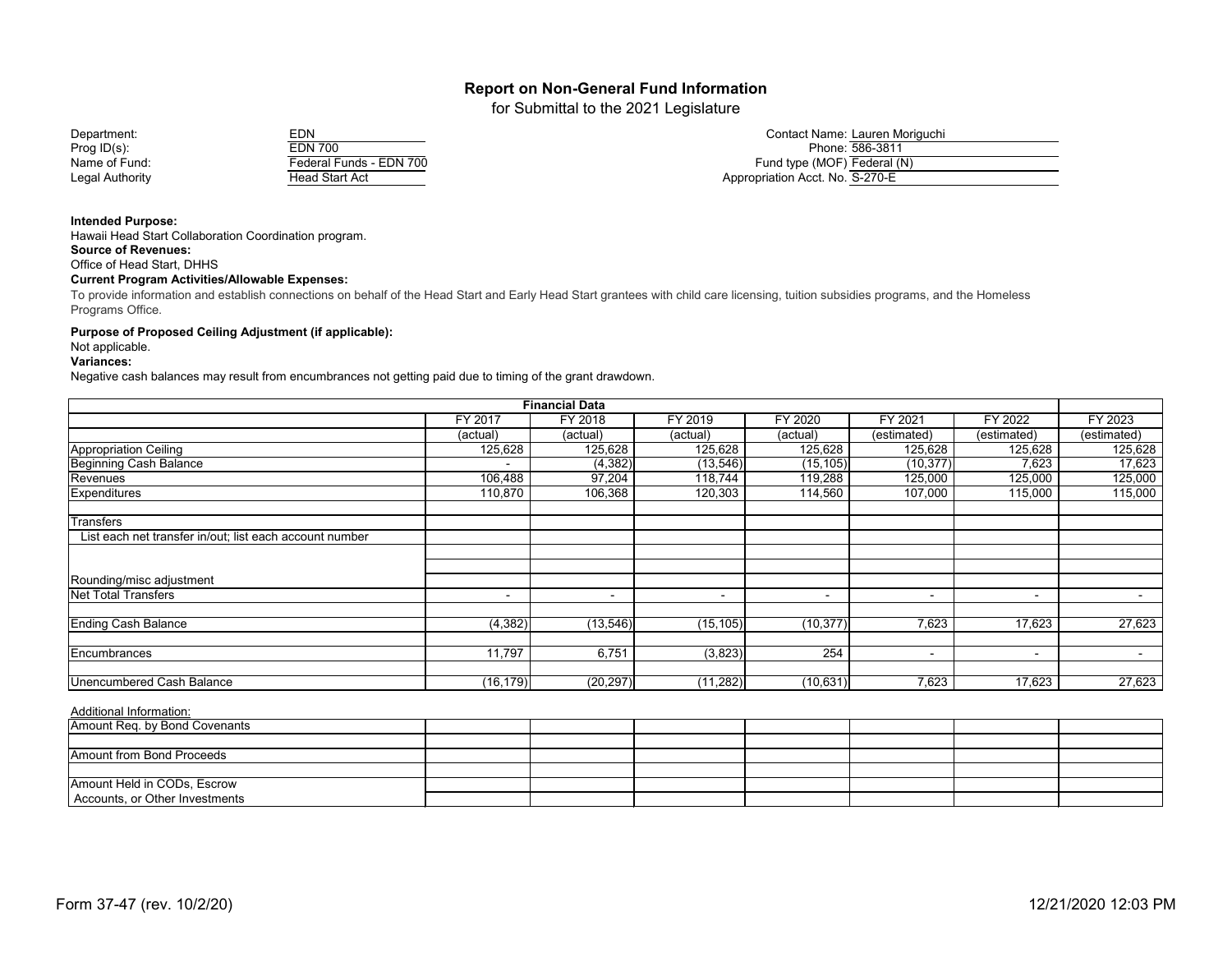for Submittal to the 2021 Legislature

Prog ID(s): EDN 100 Phone: 305-9777 Name of Fund: School Level Ag & Industrial Pursuits<br>Legal Authority Section 302A-420, HRS Legal Authority Section 302A-420, HRS Appropriation Acct. No. 302A-420, HRS

| Department:     | EDN                                   | Contact Name: Dan Miyamoto      |
|-----------------|---------------------------------------|---------------------------------|
| Prog ID(s):     | EDN 100                               | Phone: 305-9777                 |
| Name of Fund:   | School Level Ag & Industrial Pursuits | Fund type (MOF) Special         |
| Legal Authoritv | Section 302A-420, HRS                 | Appropriation Acct. No. S-301-E |

**Intended Purpose:**

The fund was established to hold revenues collected by any school arising from agricultural and industrial pursuits. Originally the Lahainaluna Boarding Special Fund. **Source of Revenues:**

Revenues are from the sale of agricultural products.

**Current Program Activities/Allowable Expenses:**

Allowable expenses include the purchase of equipment and material not otherwise in a school's budget.

**Purpose of Proposed Ceiling Adjustment (if applicable):**

Not applicable.

**Variances:**

|                                                         |                | <b>Financial Data</b>    |                          |          |                          |                          |                |
|---------------------------------------------------------|----------------|--------------------------|--------------------------|----------|--------------------------|--------------------------|----------------|
|                                                         | FY 2017        | FY 2018                  | FY 2019                  | FY 2020  | FY 2021                  | FY 2022                  | FY 2023        |
|                                                         | (actual)       | (actual)                 | (actual)                 | (actual) | (estimated)              | (estimated)              | (estimated)    |
| Appropriation Ceiling                                   | 30,000         | 30,000                   | 30,000                   | 30,000   | 30,000                   | 30,000                   | 30,000         |
| <b>Beginning Cash Balance</b>                           | 31,104         | 31,819                   | 31,927                   | 32,305   | 79                       | 79                       | 79             |
| Revenues                                                | 794            | 114                      | 395                      | 1,084    | 500                      | 30,000                   | 30,000         |
| Expenditures                                            | 79             |                          | 19                       | 33,310   | 500                      | 30,000                   | 30,000         |
| Transfers                                               |                |                          |                          |          |                          |                          |                |
| List each net transfer in/out; list each account number |                |                          |                          |          |                          |                          |                |
|                                                         |                |                          |                          |          |                          |                          |                |
| Rounding/misc adjustment                                |                |                          |                          |          |                          |                          |                |
| <b>Net Total Transfers</b>                              |                |                          |                          | $\sim$   | $\blacksquare$           | $\sim$                   | $\blacksquare$ |
| <b>Ending Cash Balance</b>                              | 31,819         | 31,927                   | 32,305                   | 79       | 79                       | 79                       | 79             |
| Encumbrances                                            | $\blacksquare$ | $\overline{\phantom{0}}$ | $\overline{\phantom{a}}$ | ۰.       | $\overline{\phantom{0}}$ | $\overline{\phantom{a}}$ | $\sim$         |
| <b>Unencumbered Cash Balance</b>                        | 31,819         | 31,927                   | 32,303                   | 79       | 79                       | 79                       | 79             |

Additional Information:

| Amount Req. by Bond Covenants  |  |  |  |  |
|--------------------------------|--|--|--|--|
|                                |  |  |  |  |
| Amount from Bond Proceeds      |  |  |  |  |
|                                |  |  |  |  |
| Amount Held in CODs, Escrow    |  |  |  |  |
| Accounts, or Other Investments |  |  |  |  |

Form 37-47 (rev. 10/2/20) 12/21/2020 12:03 PM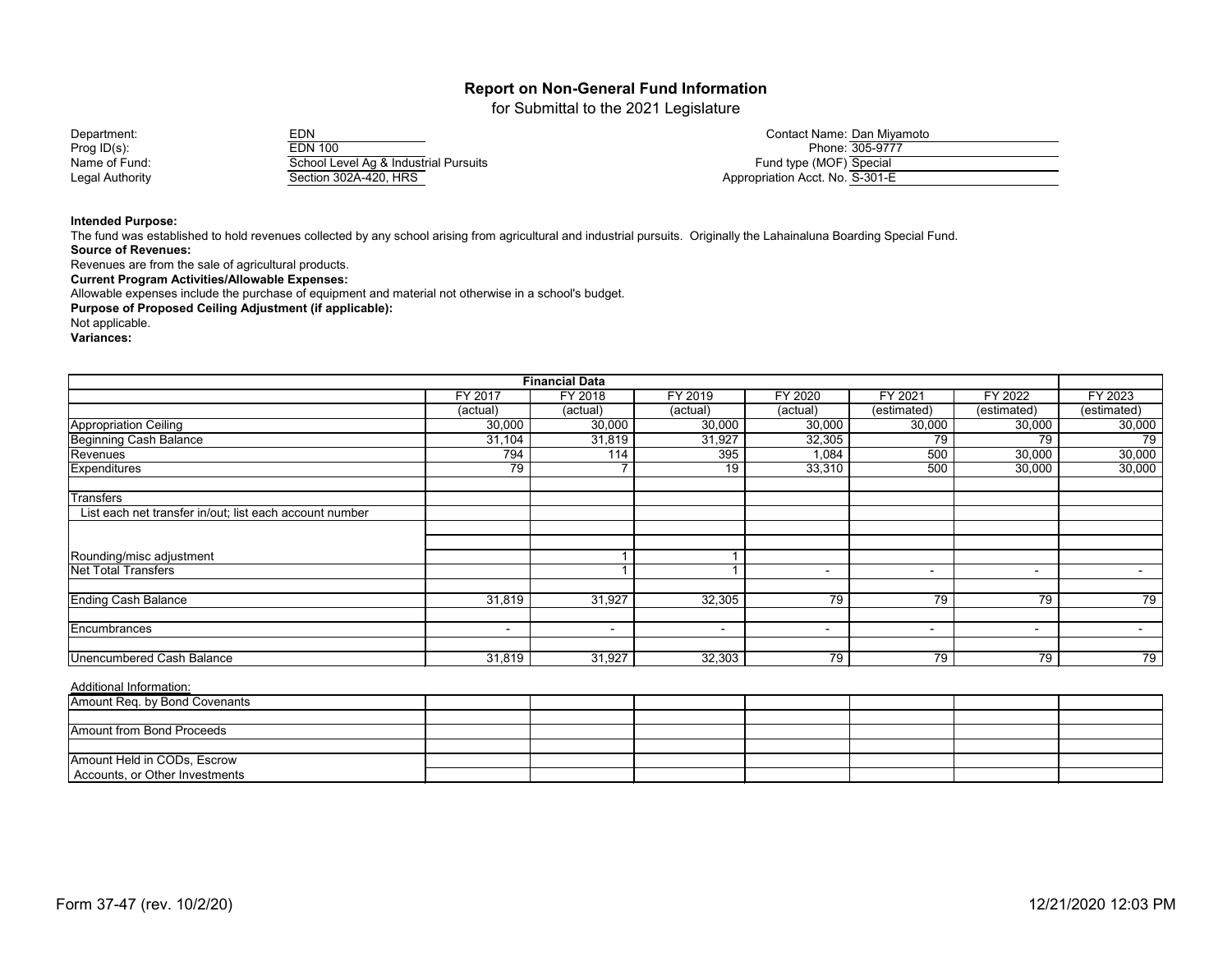for Submittal to the 2021 Legislature

| EDN                                 |
|-------------------------------------|
| <b>EDN 500</b>                      |
| <b>Adult Education Special Fund</b> |
| Section 302A-435, HRS               |

| Department:     | EDN                                 | Contact Name: Dan Miyamoto      |
|-----------------|-------------------------------------|---------------------------------|
| Prog $ID(s)$ :  | EDN 500                             | Phone: 305-9777                 |
| Name of Fund:   | <b>Adult Education Special Fund</b> | Fund type (MOF) Special         |
| Legal Authority | Section 302A-435, HRS               | Appropriation Acct. No. S-302-E |

#### **Intended Purpose:**

To finance the adult and community education program in part through fees collected from students enrolled.

**Source of Revenues:**

Revenues are from the Adult Education student tuition for special interest classes and GED test fees. **Current Program Activities/Allowable Expenses:**

Allowable expenses include administrative costs and all other expenses.

**Purpose of Proposed Ceiling Adjustment (if applicable):**

Not applicable.

**Variances:**

| <b>Financial Data</b>                                   |                  |                          |           |           |                          |                          |             |  |  |
|---------------------------------------------------------|------------------|--------------------------|-----------|-----------|--------------------------|--------------------------|-------------|--|--|
|                                                         | FY 2017          | FY 2018                  | FY 2019   | FY 2020   | FY 2021                  | FY 2022                  | FY 2023     |  |  |
|                                                         | (actual)         | (actual)                 | (actual)  | (actual)  | (estimated)              | (estimated)              | (estimated) |  |  |
| Appropriation Ceiling                                   | 1,631,000        | 1,631,000                | 1,631,000 | 1,631,000 | 1,631,000                | 1,631,000                | 1,631,000   |  |  |
| <b>Beginning Cash Balance</b>                           | 730,246          | 720,103                  | 728,857   | 572,504   | 601,578                  | 613,578                  | 425,578     |  |  |
| Revenues                                                | 199,903          | 148,341                  | (37, 369) | 133,111   | 105,000                  | 105,000                  | 105,000     |  |  |
| Expenditures                                            | 210,263          | 139,527                  | 119,342   | 104,090   | 93,000                   | 293,000                  | 93,000      |  |  |
| <b>Transfers</b>                                        |                  |                          |           |           |                          |                          |             |  |  |
| List each net transfer in/out; list each account number |                  |                          |           |           |                          |                          |             |  |  |
| AJV00165 (From: T-913 / To: S-302)                      | 168              | $\overline{\phantom{a}}$ |           |           |                          |                          |             |  |  |
| AJV00704 (From: S-322 / To: S-302)                      |                  |                          |           | 53        |                          |                          |             |  |  |
| Rounding/misc adjustment                                | 49               | (60)                     | 359       | ۰         |                          |                          |             |  |  |
| <b>Net Total Transfers</b>                              | $\overline{217}$ | (60)                     | 359       | 53        |                          | $\overline{\phantom{a}}$ | $\sim$      |  |  |
| <b>Ending Cash Balance</b>                              | 720,103          | 728,857                  | 572,504   | 601,578   | 613,578                  | 425,578                  | 437,578     |  |  |
| Encumbrances                                            | 1,901            | 5,196                    | 1,372     | 1,362     | $\overline{\phantom{a}}$ | $\overline{\phantom{a}}$ | $\sim$      |  |  |
|                                                         |                  |                          |           |           |                          |                          |             |  |  |
| Unencumbered Cash Balance                               | 718,202          | 723,661                  | 571,132   | 600,216   | 613,578                  | 425,578                  | 437,578     |  |  |

| Amount Req. by Bond Covenants  |  |  |  |  |
|--------------------------------|--|--|--|--|
|                                |  |  |  |  |
| Amount from Bond Proceeds      |  |  |  |  |
|                                |  |  |  |  |
| Amount Held in CODs, Escrow    |  |  |  |  |
| Accounts, or Other Investments |  |  |  |  |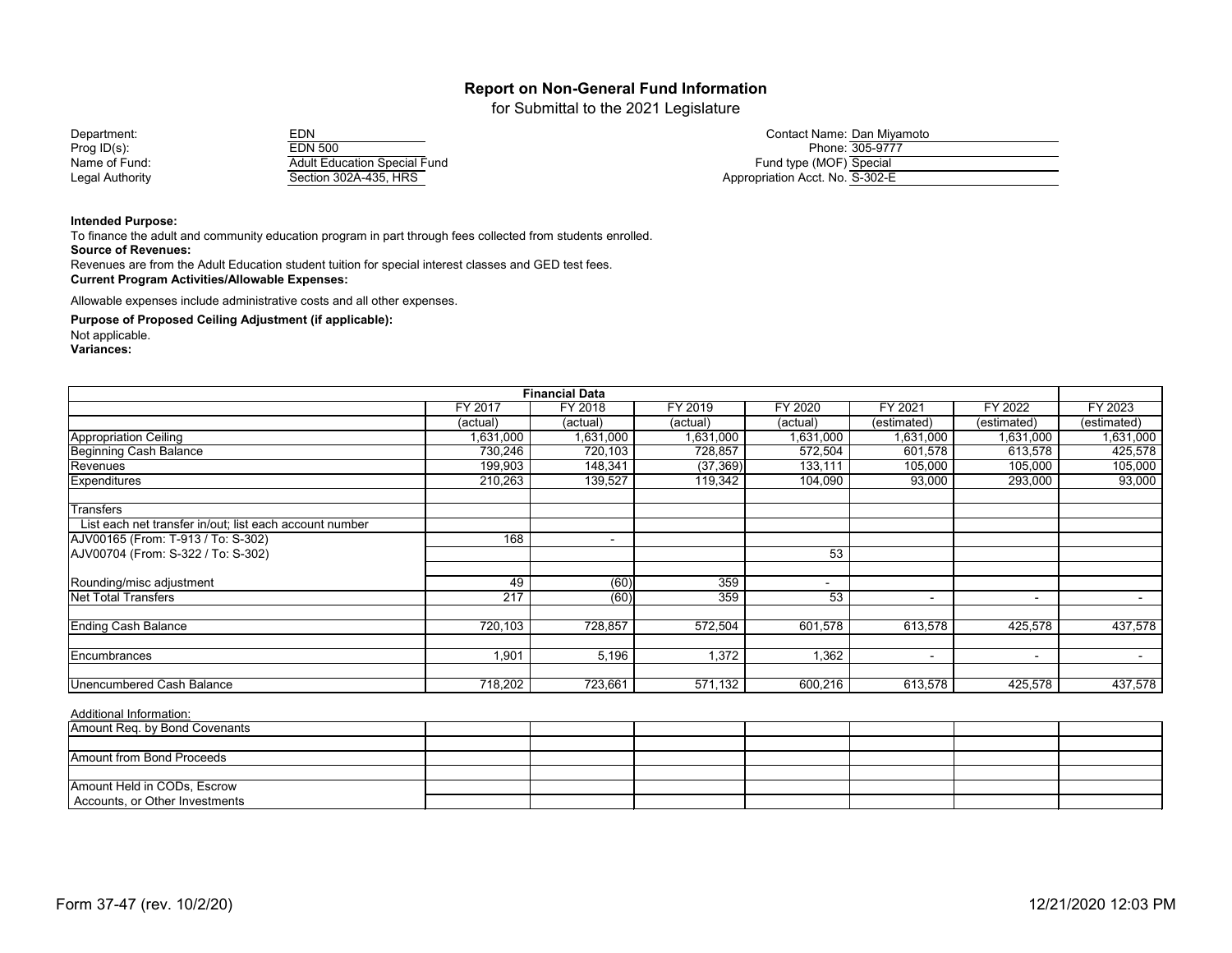for Submittal to the 2021 Legislature

Name of Fund: School Food Service<br>
Legal Authority<br>
Section 302A-405, Hi Legal Authority Section 302A-405, HRS Appropriation Acct. No. 302A-405, HRS

| Department:     | EDN                   | <b>Contact Name: Albert Scales</b> |
|-----------------|-----------------------|------------------------------------|
| Prog ID(s):     | EDN 400               | Phone: 733-8400                    |
| Name of Fund:   | School Food Service   | Fund type (MOF) Special            |
| Legal Authority | Section 302A-405, HRS | Appropriation Acct. No. S-304-E    |

#### **Intended Purpose:**

Created in 1960, this fund supports the expense of operating public school cafeterias. **Source of Revenues:**

Revenues are from the sale of lunch, breakfast, and snacks primarily to students who pay either regular or reduced prices. Meal sales to others, such as teachers,

are also deposited into this fund.

**Current Program Activities/Allowable Expenses:**

Allowable expenses are those that support the school lunch program. The program is also supported by general and Federal funds.

**Purpose of Proposed Ceiling Adjustment (if applicable):**

Not applicable.

**Variances:**

|                                                         |            | <b>Financial Data</b> |            |            |                |              |                |
|---------------------------------------------------------|------------|-----------------------|------------|------------|----------------|--------------|----------------|
|                                                         | FY 2017    | FY 2018               | FY 2019    | FY 2020    | FY 2021        | FY 2022      | FY 2023        |
|                                                         | (actual)   | (actual)              | (actual)   | (actual)   | (estimated)    | (estimated)  | (estimated)    |
| <b>Appropriation Ceiling</b>                            | 40,710,674 | 39,342,703            | 39,656,831 | 40,881,817 | 40,881,817     | 40,881,817   | 40,881,817     |
| <b>Beginning Cash Balance</b>                           | 5,459,808  | 9,206,047             | 5,401,497  | 5,201,721  | 4,390,100      | (14,509,900) | (19, 409, 900) |
| Revenues                                                | 23,748,287 | 23,443,649            | 23,640,097 | 18,692,752 | 5,000,000      | 19,000,000   | 23,500,000     |
| <b>Expenditures</b>                                     | 20,014,629 | 27,250,523            | 23,839,886 | 19,505,554 | 23,900,000     | 23,900,000   | 23,900,000     |
| <b>Transfers</b>                                        |            |                       |            |            |                |              |                |
| List each net transfer in/out; list each account number |            |                       |            |            |                |              |                |
|                                                         |            |                       |            |            |                |              |                |
|                                                         |            |                       |            |            |                |              |                |
| Rounding/misc adjustment                                | 12,581     | 2,324                 | 13         | 1,181      |                |              |                |
| Net Total Transfers                                     | 12,581     | 2,324                 | 13         | 1,181      |                | $\sim$       |                |
| <b>Ending Cash Balance</b>                              | 9,206,047  | 5,401,497             | 5,201,721  | 4,390,100  | (14,509,900)   | (19,409,900) | (19,809,900)   |
|                                                         |            |                       |            |            |                |              |                |
| <b>Encumbrances</b>                                     | 341        | $\blacksquare$        | 1,197      | 262        | $\blacksquare$ | $\sim$       |                |
|                                                         |            |                       |            |            |                |              |                |
| Unencumbered Cash Balance                               | 9,205,707  | 5,401,497             | 5,200,524  | 4,389,838  | (14,509,900)   | (19,409,900) | (19,809,900)   |

| Amount Req. by Bond Covenants  |  |  |  |  |
|--------------------------------|--|--|--|--|
|                                |  |  |  |  |
| Amount from Bond Proceeds      |  |  |  |  |
|                                |  |  |  |  |
| Amount Held in CODs, Escrow    |  |  |  |  |
| Accounts, or Other Investments |  |  |  |  |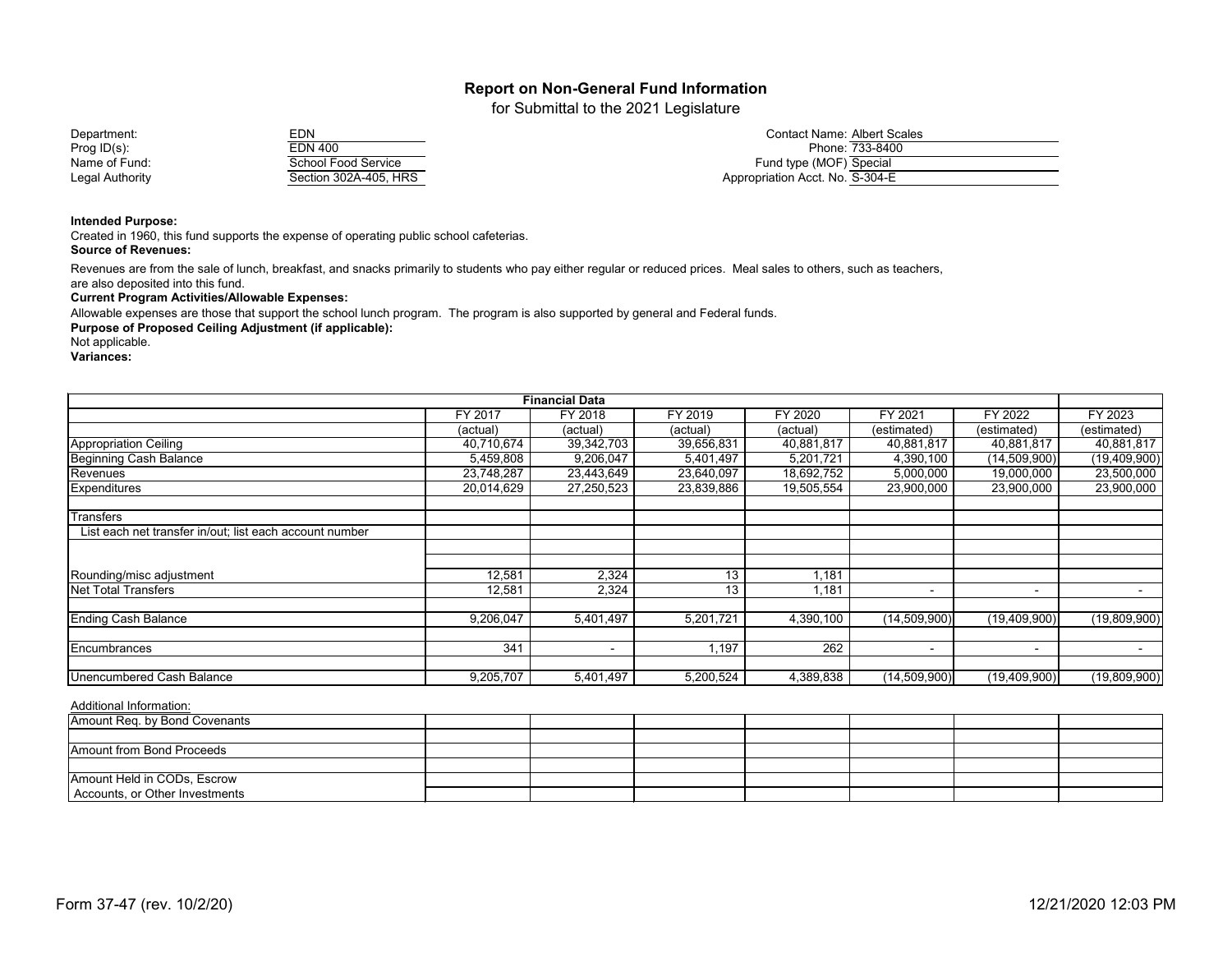for Submittal to the 2021 Legislature

| Department:     | EDN.                                                                   | Contact Name: Sean Arai         |
|-----------------|------------------------------------------------------------------------|---------------------------------|
| Prog $ID(s)$ :  | EDN 150                                                                | Phone: 441-8344                 |
| Name of Fund:   | Comprehensive Student Support Services Human Resources Stipend Program | Fund type (MOF) Special         |
| Legal Authority | Section 302A-0707, HRS                                                 | Appropriation Acct. No. S-305-E |

#### **Intended Purpose:**

This fund was established to create a special fund into which shall be deposited moneys received as repayment from students who have breached their contractual

agreements under the Felix stipend program.

#### **Source of Revenues:**

Revenues are from moneys received as repayment from students who have breached their contractual agreements under the Felix stipend program.

#### **Current Program Activities/Allowable Expenses:**

Allowable expenses are to provide tuition assistance to students for the Felix consent decree recruitment and retention program, or any successor programs, and related costs.

**Purpose of Proposed Ceiling Adjustment (if applicable):**

Not applicable.

**Variances:**

|                                                         |                | <b>Financial Data</b> |          |                |                          |                          |                          |
|---------------------------------------------------------|----------------|-----------------------|----------|----------------|--------------------------|--------------------------|--------------------------|
|                                                         | <b>FY 2017</b> | FY 2018               | FY 2019  | <b>FY 2020</b> | FY 2021                  | FY 2022                  | FY 2023                  |
|                                                         | (actual)       | (actual)              | (actual) | (actual)       | (estimated)              | (estimated)              | (estimated)              |
| <b>Appropriation Ceiling</b>                            | 100,000        | 100,000               | 100,000  | 250,000        | 250,000                  | 250,000                  | 250,000                  |
| <b>Beginning Cash Balance</b>                           | 355,390        | 495,605               | 639,008  | 752,815        | 859,843                  | 709,843                  | 549,843                  |
| Revenues                                                | 147,282        | 205,147               | 120,725  | 122,489        | 100,000                  | 90,000                   | 80,000                   |
| <b>Expenditures</b>                                     | 7,067          | 61,744                | 6,918    | 15,461         | 250,000                  | 250,000                  | 250,000                  |
| <b>Transfers</b>                                        |                |                       |          |                |                          |                          |                          |
| List each net transfer in/out; list each account number |                |                       |          |                |                          |                          |                          |
|                                                         |                |                       |          |                |                          |                          |                          |
|                                                         |                |                       |          |                |                          |                          |                          |
| Rounding/misc adjustment                                |                |                       |          |                |                          |                          |                          |
| <b>Net Total Transfers</b>                              |                |                       |          |                | $\overline{\phantom{0}}$ | $\sim$                   | $\overline{\phantom{a}}$ |
| <b>Ending Cash Balance</b>                              | 495,605        | 639,008               | 752,815  | 859,843        | 709,843                  | 549,843                  | 379,843                  |
| Encumbrances                                            | 90,000         | 50,000                | 50,000   | 165,000        |                          |                          |                          |
|                                                         |                |                       |          |                | $\overline{\phantom{0}}$ | $\overline{\phantom{a}}$ | $\overline{\phantom{0}}$ |
| <b>Unencumbered Cash Balance</b>                        | 405,605        | 589,008               | 702,815  | 694,843        | 709,843                  | 549,843                  | 379,843                  |

| Amount Req. by Bond Covenants    |  |  |  |  |
|----------------------------------|--|--|--|--|
|                                  |  |  |  |  |
| <b>Amount from Bond Proceeds</b> |  |  |  |  |
|                                  |  |  |  |  |
| Amount Held in CODs, Escrow      |  |  |  |  |
| Accounts, or Other Investments   |  |  |  |  |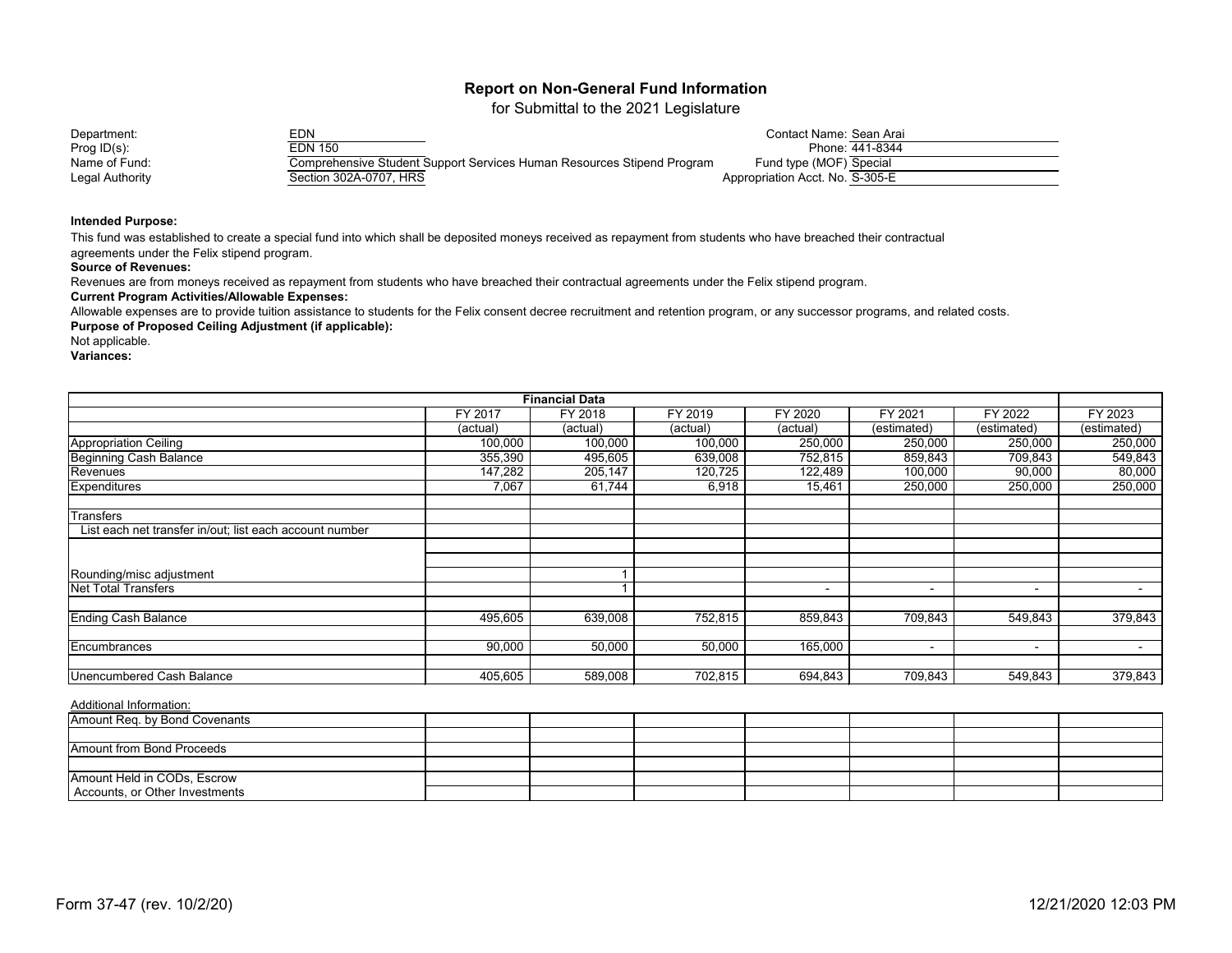for Submittal to the 2021 Legislature

Name of Fund: Teacher Housing<br>
Legal Authority<br>
Cection 302A-833 Legal Authority Section 302A-833, HRS Appropriation Acct. No. 302A-833, HRS

| Department:     |                       | Contact Name: Christian Butt    |
|-----------------|-----------------------|---------------------------------|
| Prog ID(s):     | EDN 400               | Phone: 784-5012                 |
| Name of Fund:   | ⊺eacher Housinɑ       | Fund type (MOF) Revolving       |
| Legal Authority | Section 302A-833, HRS | Appropriation Acct. No. S-310-E |

**Intended Purpose:**

The fund was established to fund the activities of the DOE's Teacher Housing Program. **Source of Revenues:**

Revenues are from the monthly rental collected from the teacher cottage occupants.

**Current Program Activities/Allowable Expenses:**

Allowable expenses are for any and all of the purposes of teachers' housing, including the planning, construction, maintenance, and operation of teachers' housing, as well as for the salaries of the necessary personnel in charge thereof.

**Purpose of Proposed Ceiling Adjustment (if applicable):**

Not applicable.

**Variances:**

|                                                         |          | <b>Financial Data</b> |          |                          |                |                          |             |
|---------------------------------------------------------|----------|-----------------------|----------|--------------------------|----------------|--------------------------|-------------|
|                                                         | FY 2017  | FY 2018               | FY 2019  | <b>FY 2020</b>           | FY 2021        | FY 2022                  | FY 2023     |
|                                                         | (actual) | (actual)              | (actual) | (actual)                 | (estimated)    | (estimated)              | (estimated) |
| <b>Appropriation Ceiling</b>                            | 480,000  | 504,189               | 504,189  | 511,017                  | 511,017        | 511,017                  | 511,017     |
| <b>Beginning Cash Balance</b>                           | 348,847  | 340,367               | 500,613  | 598,246                  | 838,148        | 824,148                  | 807,148     |
| Revenues                                                | 340,268  | 395,934               | 358,637  | 486,358                  | 383,000        | 383,000                  | 383,000     |
| <b>Expenditures</b>                                     | 348,748  | 235,688               | 261,005  | 246,456                  | 397,000        | 400,000                  | 383,000     |
| <b>Transfers</b>                                        |          |                       |          |                          |                |                          |             |
| List each net transfer in/out; list each account number |          |                       |          |                          |                |                          |             |
|                                                         |          |                       |          |                          |                |                          |             |
| Rounding/misc adjustment                                |          | (1)                   | -        |                          |                |                          |             |
| <b>Net Total Transfers</b>                              |          |                       | -        | $\overline{\phantom{0}}$ | $\blacksquare$ | $\overline{\phantom{0}}$ |             |
| <b>Ending Cash Balance</b>                              | 340,367  | 500,613               | 598,246  | 838,148                  | 824,148        | 807,148                  | 807,148     |
|                                                         |          |                       |          |                          |                |                          |             |
| Encumbrances                                            | 21,284   | 14,755                | 16,177   | 17,473                   |                | $\sim$                   |             |
| <b>Unencumbered Cash Balance</b>                        | 319,083  | 485,858               | 582,069  | 820,675                  | 824,148        | 807,148                  | 807,148     |

| Amount Req. by Bond Covenants    |  |  |  |  |
|----------------------------------|--|--|--|--|
|                                  |  |  |  |  |
| <b>Amount from Bond Proceeds</b> |  |  |  |  |
|                                  |  |  |  |  |
| Amount Held in CODs, Escrow      |  |  |  |  |
| Accounts, or Other Investments   |  |  |  |  |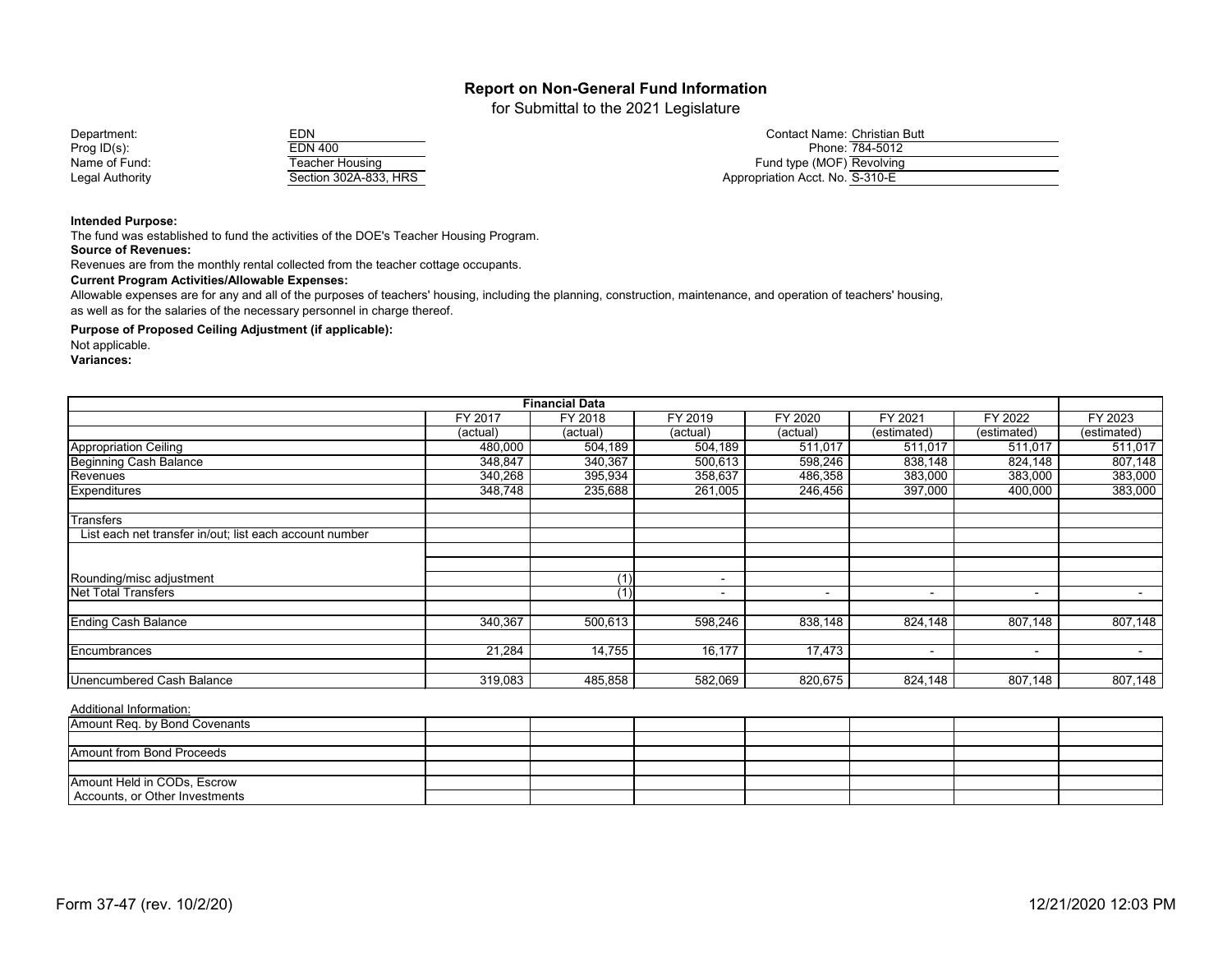for Submittal to the 2021 Legislature

Hawaii Teachers Standard Board<br>Section 302A-806, HRS Legal Authority **Section 302A-806, HRS** Appropriation Acct. No. S-321-E

Department: EDN EDN EDN EDN EDN EDN Contact Name: Lynn Hammonds Contact Name: Lynn Hammonds EDN 200 Prog ID(s): Prog ID(s): Phone: 586-2602<br>Name of Fund: Fund: Hawaii Teachers Standard Board

#### **Intended Purpose:**

This fund was created in 1998 to support the Hawaii Teachers Standard Board. The board establishes standards governing teacher licensing and credentialing within the department, conducts cyclical review of standards, and suggests revisions for their improvement. ACT 161/SLH 2019 repeals the HTSB Special Fund effective 7/1/19 with any balances reverting to the Treasury.

#### **Source of Revenues:**

Revenues are primarily from teacher licensing fees.

#### **Current Program Activities/Allowable Expenses:**

**Purpose of Proposed Ceiling Adjustment (if applicable):** Allowable expenses are to finance the Board's operational and personnel costs, and any reimbursement for members' travel expenses incurred while on official board business.

Not applicable.

**Variances:**

|                                                         |           | <b>Financial Data</b> |           |                |                          |                          |             |
|---------------------------------------------------------|-----------|-----------------------|-----------|----------------|--------------------------|--------------------------|-------------|
|                                                         | FY 2017   | FY 2018               | FY 2019   | <b>FY 2020</b> | FY 2021                  | FY 2022                  | FY 2023     |
|                                                         | (actual)  | (actual)              | (actual)  | (actual)       | (estimated)              | (estimated)              | (estimated) |
| Appropriation Ceiling                                   | 2,361,169 | 2,337,333             | 2,321,746 | 2,369,088      | 2,382,128                | 2,382,128                | 2,382,128   |
| <b>Beginning Cash Balance</b>                           | 1,679,299 | 889,826               | 892,878   | 1,211,450      |                          |                          | 0           |
| Revenues                                                | 475,802   | 1,063,539             | 988,986   | ۰              | $\overline{\phantom{a}}$ | $\blacksquare$           |             |
| <b>Expenditures</b>                                     | 1,265,334 | 1,060,488             | 670,413   | 55,179         |                          | $\blacksquare$           | $\sim$      |
| <b>Transfers</b>                                        |           |                       |           |                |                          |                          |             |
| List each net transfer in/out; list each account number |           |                       |           |                |                          |                          |             |
| AJV00571 (From: S-321 / To: G-000)                      |           |                       |           | (1, 140, 967)  |                          |                          |             |
| AJV00812 (From: G-000 / To: S-321)                      |           |                       |           | 7,028          |                          |                          |             |
| AJV01410 (From: S-321 / To: G-000)                      | 60        |                       |           | (22, 332)      |                          |                          |             |
| <b>Net Total Transfers</b>                              | 60        |                       | (1)       | (1, 156, 271)  | $\overline{\phantom{a}}$ | $\overline{\phantom{a}}$ |             |
| <b>Ending Cash Balance</b>                              | 889,826   | 892,878               | 1,211,450 |                | $\mathbf 0$              |                          | 0           |
| Encumbrances                                            | 95,791    | 53,085                | 77,511    | ۰              | $\overline{\phantom{a}}$ | $\blacksquare$           |             |
|                                                         |           |                       |           |                |                          |                          |             |
| Unencumbered Cash Balance                               | 794,035   | 839,794               | 1,133,939 |                | $\mathbf 0$              |                          | $\mathbf 0$ |

| Amount Req. by Bond Covenants  |  |  |  |  |
|--------------------------------|--|--|--|--|
|                                |  |  |  |  |
| Amount from Bond Proceeds      |  |  |  |  |
|                                |  |  |  |  |
| Amount Held in CODs, Escrow    |  |  |  |  |
| Accounts, or Other Investments |  |  |  |  |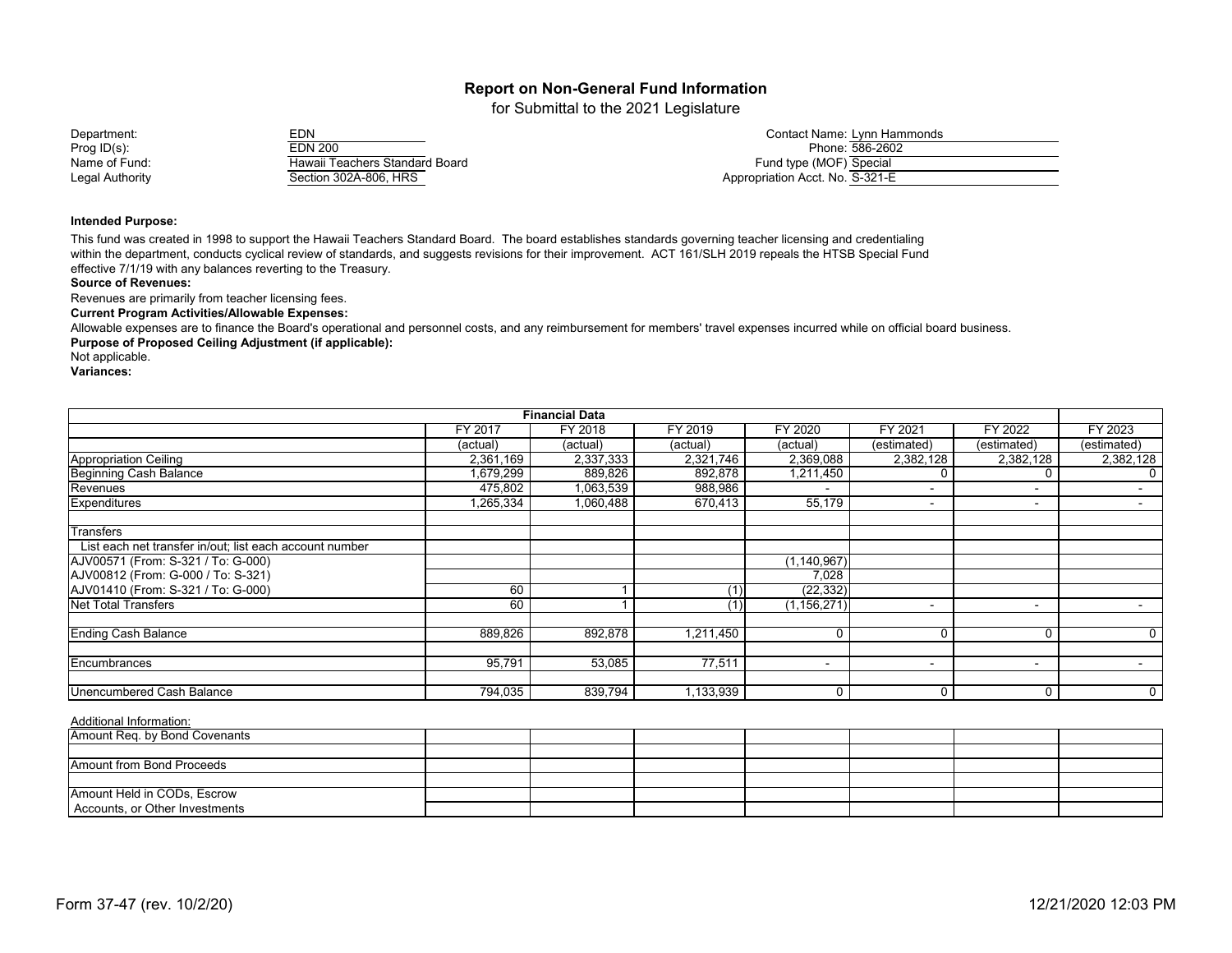for Submittal to the 2021 Legislature

| Department:     | EDN                                   | Contact Name: Dan Miyamoto      |
|-----------------|---------------------------------------|---------------------------------|
| Prog ID(s):     | EDN 500                               | Phone: 305-9777                 |
| Name of Fund:   | <b>Adult Education Revolving Fund</b> | Fund type (MOF) Revolving       |
| Legal Authority | Section 302A-435, HRS                 | Appropriation Acct. No. S-322-E |

#### **Intended Purpose:**

This fund was established in 1970 to receive fees assessed for Adult Education courses.

**Source of Revenues:**

Revenues are from the sale of books and supplies to Adult Education students.

**Current Program Activities/Allowable Expenses:**

Allowable expenses include the purchase of supplies and books for the Adult and Community Education Program.

**Purpose of Proposed Ceiling Adjustment (if applicable):**

Not applicable.

**Variances:**

|                                                         |          | <b>Financial Data</b> |          |          |                          |                          |             |
|---------------------------------------------------------|----------|-----------------------|----------|----------|--------------------------|--------------------------|-------------|
|                                                         | FY 2017  | FY 2018               | FY 2019  | FY 2020  | FY 2021                  | FY 2022                  | FY 2023     |
|                                                         | (actual) | (actual)              | (actual) | (actual) | (estimated)              | (estimated)              | (estimated) |
| Appropriation Ceiling                                   | 525,903  | 508,737               | 500,000  | 500,000  | 500,000                  | 500,000                  | 500,000     |
| <b>Beginning Cash Balance</b>                           | 480,143  | 488,568               | 506,123  | 567,985  | 604,804                  | 641,804                  | 478,804     |
| Revenues                                                | 129,005  | 137,306               | 97,812   | 80,084   | 80,000                   | 80,000                   | 80,000      |
| <b>Expenditures</b>                                     | 120,580  | 119,752               | 35,950   | 43,210   | 43,000                   | 243,000                  | 43,000      |
| <b>Transfers</b>                                        |          |                       |          |          |                          |                          |             |
| List each net transfer in/out; list each account number |          |                       |          |          |                          |                          |             |
| AJV00704 (From: S-322 / To: S-302)                      |          |                       |          | (53)     |                          |                          |             |
| Rounding/misc adjustment                                |          |                       |          | (2)      |                          |                          |             |
| <b>Net Total Transfers</b>                              |          |                       |          | (55)     |                          | $\overline{\phantom{a}}$ |             |
| <b>Ending Cash Balance</b>                              | 488,568  | 506,123               | 567,985  | 604,804  | 641,804                  | 478,804                  | 515,804     |
| Encumbrances                                            | 11,667   | 3,111                 | 5,740    | 280      | $\overline{\phantom{a}}$ | $\blacksquare$           | $\sim$      |
| Unencumbered Cash Balance                               | 476,901  | 503,012               | 562,245  | 604,524  | 641,804                  | 478,804                  | 515,804     |

| Amount Req. by Bond Covenants  |  |  |  |  |
|--------------------------------|--|--|--|--|
|                                |  |  |  |  |
| Amount from Bond Proceeds      |  |  |  |  |
|                                |  |  |  |  |
| Amount Held in CODs, Escrow    |  |  |  |  |
| Accounts, or Other Investments |  |  |  |  |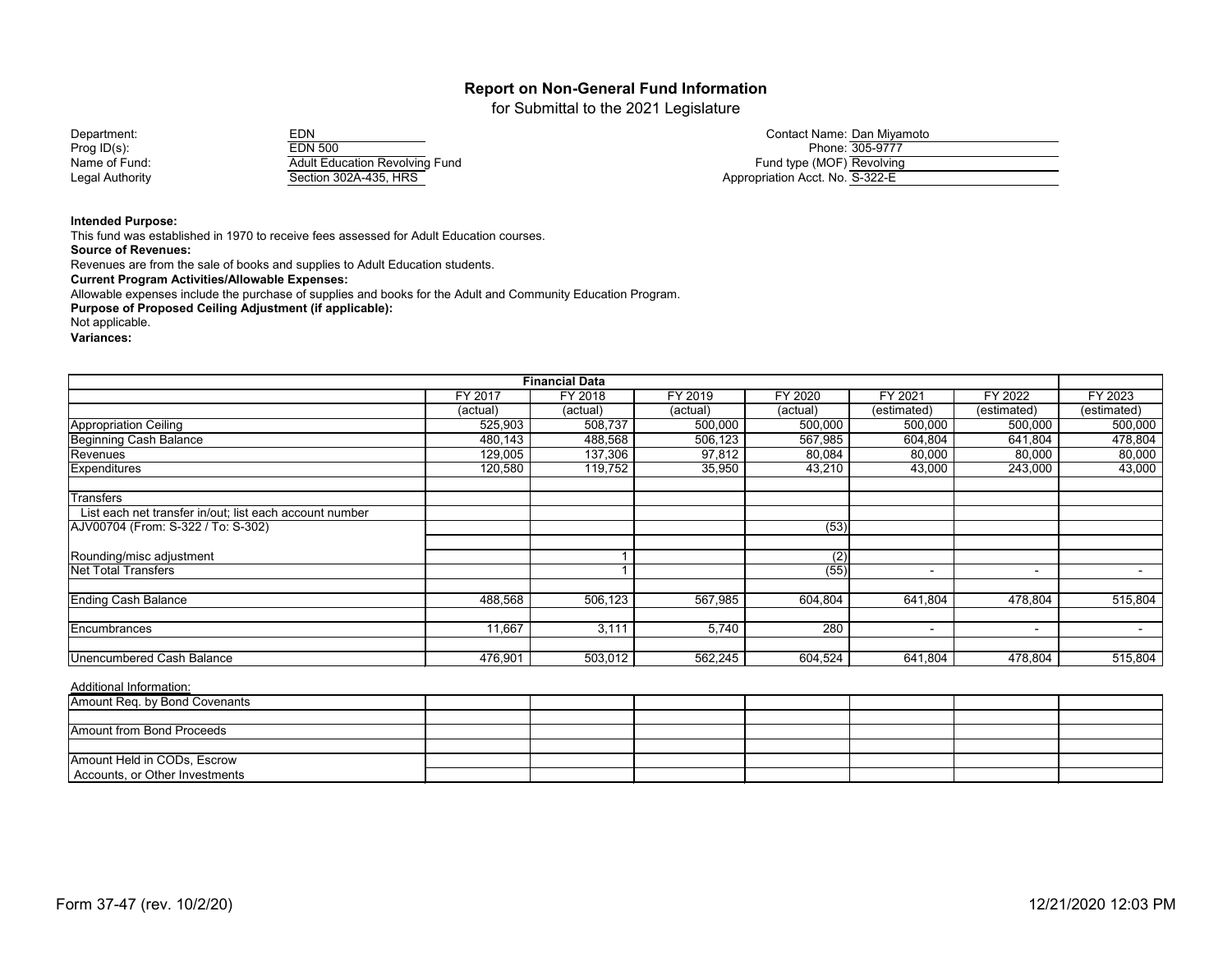for Submittal to the 2021 Legislature

Prog ID(s): Prog ID(s): Phone:  $\frac{784-6030}{\text{Summer School and Intersession Fund}}$  Phone Phone: 784-6030 Summer School and Intersession Fund<br>Section 302A-1310, HRS Legal Authority Control Control Control Control Control Control Control Control Control Control Control Control Control Control Control Control Control Control Control Control Control Control Control Control Control Contro

Department: EDN EDN EDN EDN EDN EDN Contact Name: Budget Execution<br>Prog ID(s): Phone: 784-6030

#### **Intended Purpose:**

The summer school fund was originally established in 1971 to finance summer school programs. Amended in 1996. the fund currently serves intersession programs

for year-round school in addition to summer school programs.

**Source of Revenues:**

Revenues are from summer school and intersession program tuition.

**Current Program Activities/Allowable Expenses:**

Allowable expenses include summer school and intersession program support.

**Purpose of Proposed Ceiling Adjustment (if applicable):**

Not applicable.

**Variances:**

|                                                         |                | <b>Financial Data</b> |           |           |             |                |             |
|---------------------------------------------------------|----------------|-----------------------|-----------|-----------|-------------|----------------|-------------|
|                                                         | <b>FY 2017</b> | FY 2018               | FY 2019   | FY 2020   | FY 2021     | FY 2022        | FY 2023     |
|                                                         | (actual)       | (actual)              | (actual)  | (actual)  | (estimated) | (estimated)    | (estimated) |
| Appropriation Ceiling                                   | 4,000,000      | 5,500,347             | 4,000,000 | 4,014,829 | 4,015,466   | 4,015,466      | 4,015,466   |
| <b>Beginning Cash Balance</b>                           | 1,588,665      | 1,675,760             | 1,626,192 | 1,752,839 | 1,518,556   | 1,518,556      | 1,518,556   |
| Revenues                                                | ,772,487       | 1,724,066             | 1,873,175 | 1,366,586 | 1,250,000   | 1,250,000      | 1,250,000   |
| <b>Expenditures</b>                                     | 1,687,287      | 1,775,540             | 1,746,892 | 1,600,472 | 1,250,000   | 1,250,000      | 1,250,000   |
| <b>Transfers</b>                                        |                |                       |           |           |             |                |             |
| List each net transfer in/out; list each account number |                |                       |           |           |             |                |             |
| AJV00715 (From: S-348 / To: S-325)                      | 621            |                       |           |           |             |                |             |
| AJV02026 (From: S-325 / To: S-323                       |                | l,146                 |           |           |             |                |             |
|                                                         |                |                       |           |           |             |                |             |
| Rounding/misc adjustment                                | 1,274          | 760                   | 364       | (397)     |             |                |             |
| <b>Net Total Transfers</b>                              | 1,895          | 1,906                 | 364       | (397)     | $\sim$      | $\blacksquare$ | $\sim$      |
|                                                         | 1,675,760      |                       |           | 1,518,556 |             | 1,518,556      |             |
| <b>Ending Cash Balance</b>                              |                | 1,626,192             | 1,752,839 |           | 1,518,556   |                | 1,518,556   |
| Encumbrances                                            | 55,567         | 87,121                | 89,408    | 7,575     | $\sim$      | $\blacksquare$ | $\sim$      |
|                                                         |                |                       |           |           |             |                |             |
| Unencumbered Cash Balance                               | 1,620,193      | 1,539,071             | 1,663,431 | 1,510,981 | 1,518,556   | 1,518,556      | 1,518,556   |

| Amount Req. by Bond Covenants  |  |  |  |  |
|--------------------------------|--|--|--|--|
|                                |  |  |  |  |
| Amount from Bond Proceeds      |  |  |  |  |
|                                |  |  |  |  |
| Amount Held in CODs, Escrow    |  |  |  |  |
| Accounts, or Other Investments |  |  |  |  |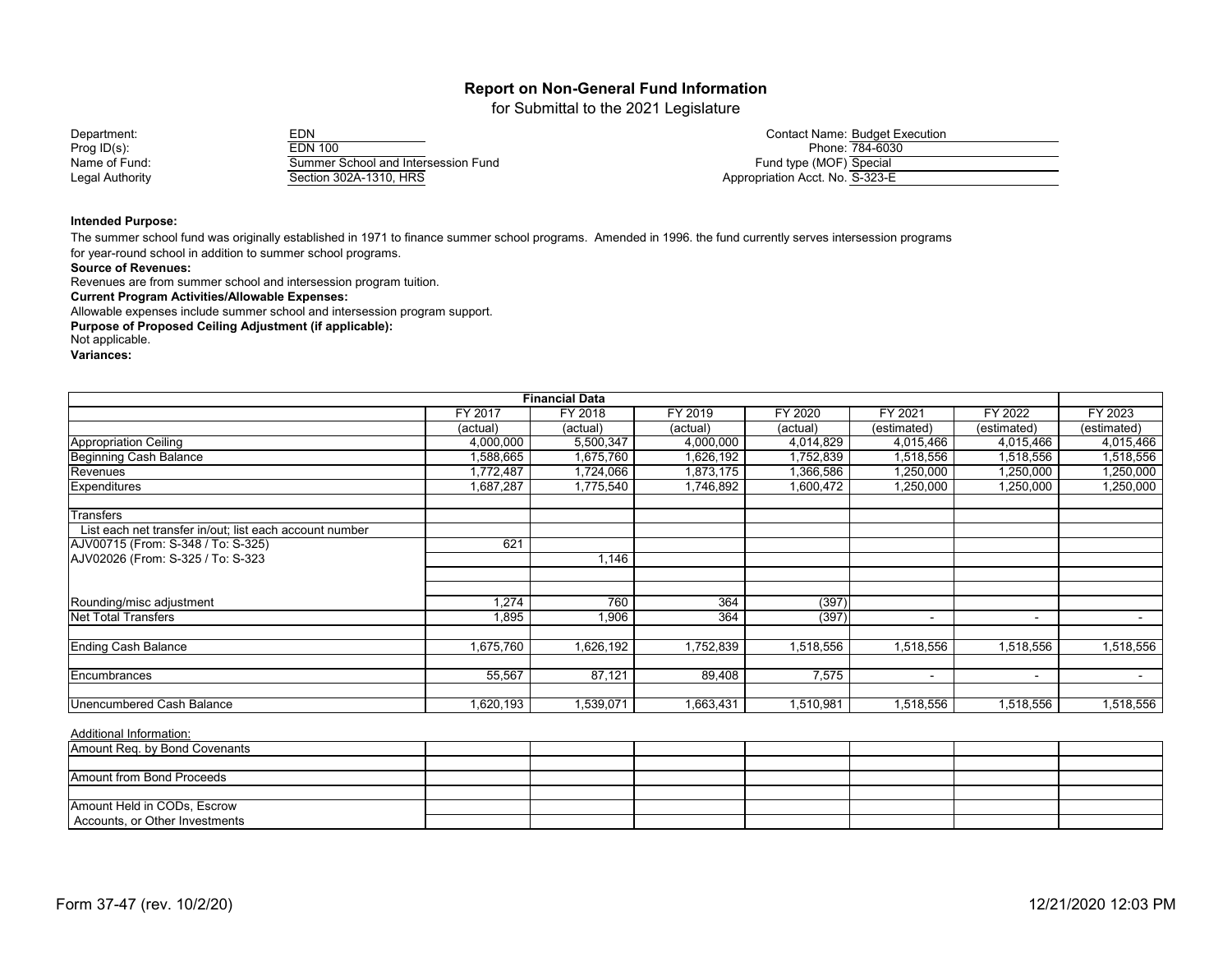for Submittal to the 2021 Legislature

Prog ID(s): Prog ID(s): Phone:  $\frac{784-6030}{200}$ <br>Name of Fund: Community Use of School Facilities Phone: Phone: 784-6030 Community Use of School Facilities<br>Section 302A-1148, HRS Legal Authority Contract Contract Section 302A-1148, HRS Appropriation Acct. No. S-325-E

Department: EDN EDN EDN EDN EDN Contact Name: Budget Execution<br>Prog ID(s): EDN 400 EDN 400

**Intended Purpose:**

The fund was established in 1982 to collect fees and charges from those who use school buildings, facilities, grounds, and equipment for recreational and community purposes. **Source of Revenues:**

Revenues are from use of school facility charges.

**Current Program Activities/Allowable Expenses:**

Allowable expenses include payment of custodial services, replacement of custodial and janitorial supplies, and the repair, maintenance, and replacement of equipment used. **Purpose of Proposed Ceiling Adjustment (if applicable):** 

Not applicable.

**Variances:**

| <b>Financial Data</b>                                   |           |           |           |           |             |                |             |  |  |
|---------------------------------------------------------|-----------|-----------|-----------|-----------|-------------|----------------|-------------|--|--|
|                                                         | FY 2017   | FY 2018   | FY 2019   | FY 2020   | FY 2021     | FY 2022        | FY 2023     |  |  |
|                                                         | (actual)  | (actual)  | (actual)  | (actual)  | (estimated) | (estimated)    | (estimated) |  |  |
| <b>Appropriation Ceiling</b>                            | 2,000,000 | 2,000,000 | 2,000,000 | 3,000,000 | 3,000,000   | 3,000,000      | 3,000,000   |  |  |
| Beginning Cash Balance                                  | 4,916,405 | 5,828,506 | 6,399,380 | 6,613,096 | 6,922,233   | 6,922,233      | 6,922,233   |  |  |
| Revenues                                                | 2,522,876 | 2,370,007 | 2,113,928 | 2,070,050 | 1,500,000   | 1,500,000      | 1,500,000   |  |  |
| Expenditures                                            | 1,611,709 | 1,801,351 | 1,900,212 | 1,761,113 | 1,500,000   | 1,500,000      | 1,500,000   |  |  |
| Transfers                                               |           |           |           |           |             |                |             |  |  |
| List each net transfer in/out; list each account number |           |           |           |           |             |                |             |  |  |
| AJV02026 (From: S-325 / To: S-323)                      |           | (1, 146)  |           |           |             |                |             |  |  |
|                                                         |           |           |           |           |             |                |             |  |  |
| Rounding/misc adjustment                                | 934       | 3,364     |           | 200       |             |                |             |  |  |
| Net Total Transfers                                     | 934       | 2,218     |           | 200       |             | $\sim$         | $\sim$      |  |  |
|                                                         |           |           |           |           |             |                |             |  |  |
| <b>Ending Cash Balance</b>                              | 5,828,506 | 6,399,380 | 6,613,096 | 6,922,233 | 6,922,233   | 6,922,233      | 6,922,233   |  |  |
|                                                         |           |           |           |           |             |                |             |  |  |
| Encumbrances                                            | 312,494   | 416,515   | 396,410   | 331,808   | $\sim$      | $\blacksquare$ | $\sim$      |  |  |
| Unencumbered Cash Balance                               | 5,516,012 | 5,982,865 | 6,216,686 | 6,590,425 | 6,922,233   | 6,922,233      | 6,922,233   |  |  |

| Amount Req. by Bond Covenants  |  |  |  |  |
|--------------------------------|--|--|--|--|
|                                |  |  |  |  |
| Amount from Bond Proceeds      |  |  |  |  |
|                                |  |  |  |  |
| Amount Held in CODs, Escrow    |  |  |  |  |
| Accounts, or Other Investments |  |  |  |  |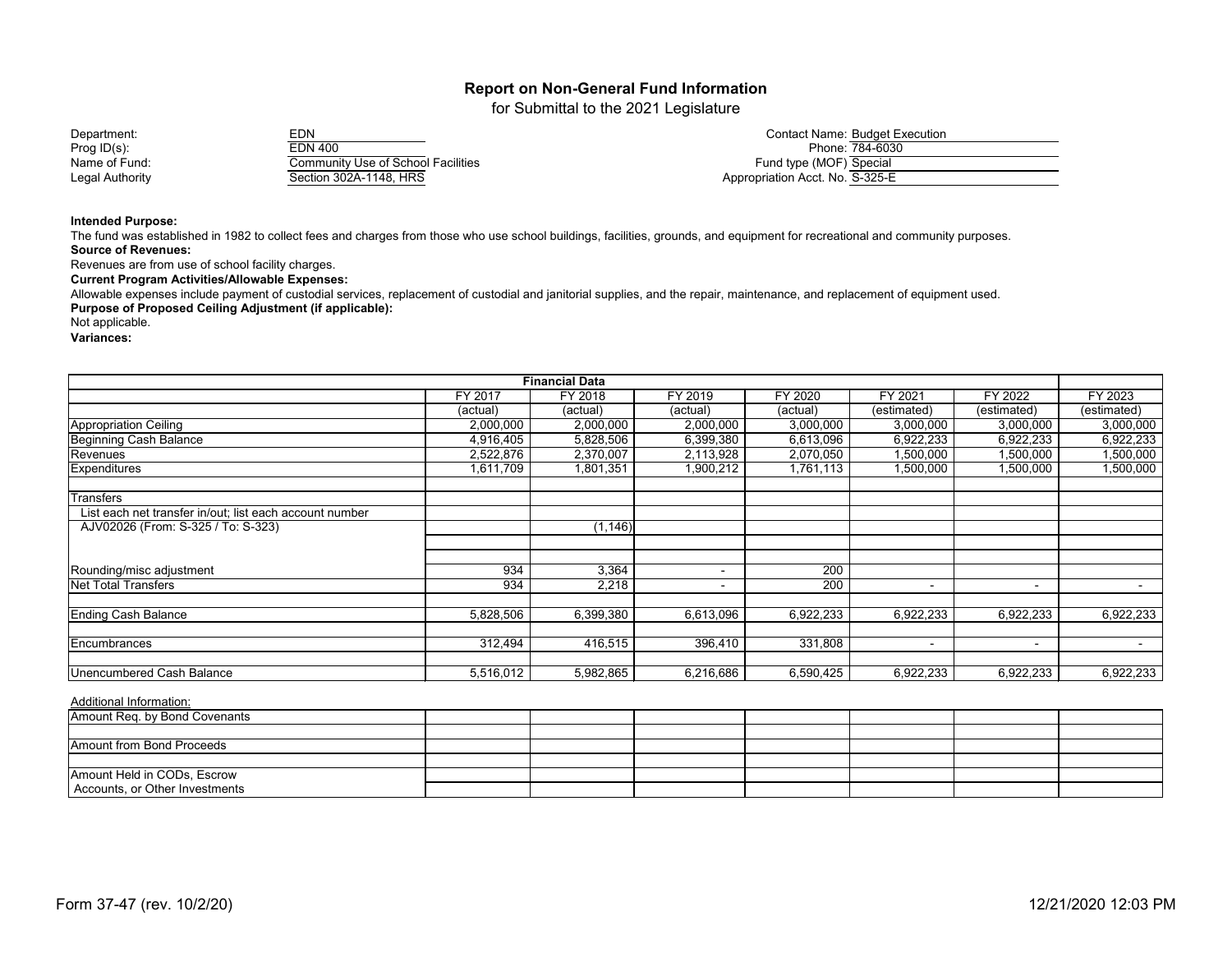for Submittal to the 2021 Legislature

Prog ID(s): EDN 400 Phone: 586-0174 Name of Fund: School Bus Fare Revolving Fund<br>Legal Authority Fund Section 302A-407.5, HRS Legal Authority Section 302A-407.5, HRS Appropriation Acct. No. 328-EQS Appropriation Appropriate Acct. No. 326-EQS Appropriate Acct. No.  $\overline{AB}$ 

| Department:     | rn.<br>ニレハ                     | Contact Name: James Kauhi       |
|-----------------|--------------------------------|---------------------------------|
| Prog ID(s):     | EDN 400                        | Phone: 586-0174                 |
| Name of Fund:   | School Bus Fare Revolving Fund | Fund type (MOF) Revolving       |
| Legal Authoritv | Section 302A-407.5. HRS        | Appropriation Acct. No. S-326-E |

#### **Intended Purpose:**

This fund was created in FY2002-03 to deposit school bus fares collected from students, parents, or guardians for state-provided school busing services.

**Source of Revenues:**

Revenues are from bus fares received from students or student's parents/guardians.

**Current Program Activities/Allowable Expenses:**

Allowable expenses include bus transportation for students.

**Purpose of Proposed Ceiling Adjustment (if applicable):**

Not applicable.

**Variances:**

|                                                         |                | <b>Financial Data</b> |           |           |                          |                          |             |
|---------------------------------------------------------|----------------|-----------------------|-----------|-----------|--------------------------|--------------------------|-------------|
|                                                         | FY 2017        | FY 2018               | FY 2019   | FY 2020   | FY 2021                  | FY 2022                  | FY 2023     |
|                                                         | (actual)       | (actual)              | (actual)  | (actual)  | (estimated)              | (estimated)              | (estimated) |
| Appropriation Ceiling                                   | 3,008,886      | 3,007,033             | 3,000,000 | 3,020,664 | 3,020,664                | 3,020,664                | 3,020,664   |
| <b>Beginning Cash Balance</b>                           | 2,182,743      | 2,173,461             | 2,629,577 | 3,018,029 | 3,843,727                | 2,343,727                | 2,343,727   |
| Revenues                                                | 2,572,697      | 2,336,110             | 2,718,809 | 2,412,124 | 1,000,000                | 2,500,000                | 2,500,000   |
| Expenditures                                            | 2,581,979      | 1,879,993             | 2,330,358 | 1,586,424 | 2,500,000                | 2,500,000                | 2,500,000   |
| <b>Transfers</b>                                        |                |                       |           |           |                          |                          |             |
| List each net transfer in/out; list each account number |                |                       |           |           |                          |                          |             |
|                                                         |                |                       |           |           |                          |                          |             |
| Rounding/misc adjustment                                |                | (1)                   |           | (2)       |                          |                          |             |
| Net Total Transfers                                     | $\blacksquare$ | (1)                   |           | (2)       | $\overline{\phantom{0}}$ | $\blacksquare$           | $\sim$      |
| <b>Ending Cash Balance</b>                              | 2,173,461      | 2,629,577             | 3,018,029 | 3,843,727 | 2,343,727                | 2,343,727                | 2,343,727   |
| Encumbrances                                            | 780,575        | 982,293               | 538,103   | 73,462    | $\overline{\phantom{a}}$ | $\overline{\phantom{a}}$ | $\sim$      |
| <b>Unencumbered Cash Balance</b>                        | 1,392,886      | 1,647,284             | 2,479,926 | 3,770,265 | 2,343,727                | 2,343,727                | 2,343,727   |

| Amount Req. by Bond Covenants    |  |  |  |  |
|----------------------------------|--|--|--|--|
|                                  |  |  |  |  |
| <b>Amount from Bond Proceeds</b> |  |  |  |  |
|                                  |  |  |  |  |
| Amount Held in CODs, Escrow      |  |  |  |  |
| Accounts, or Other Investments   |  |  |  |  |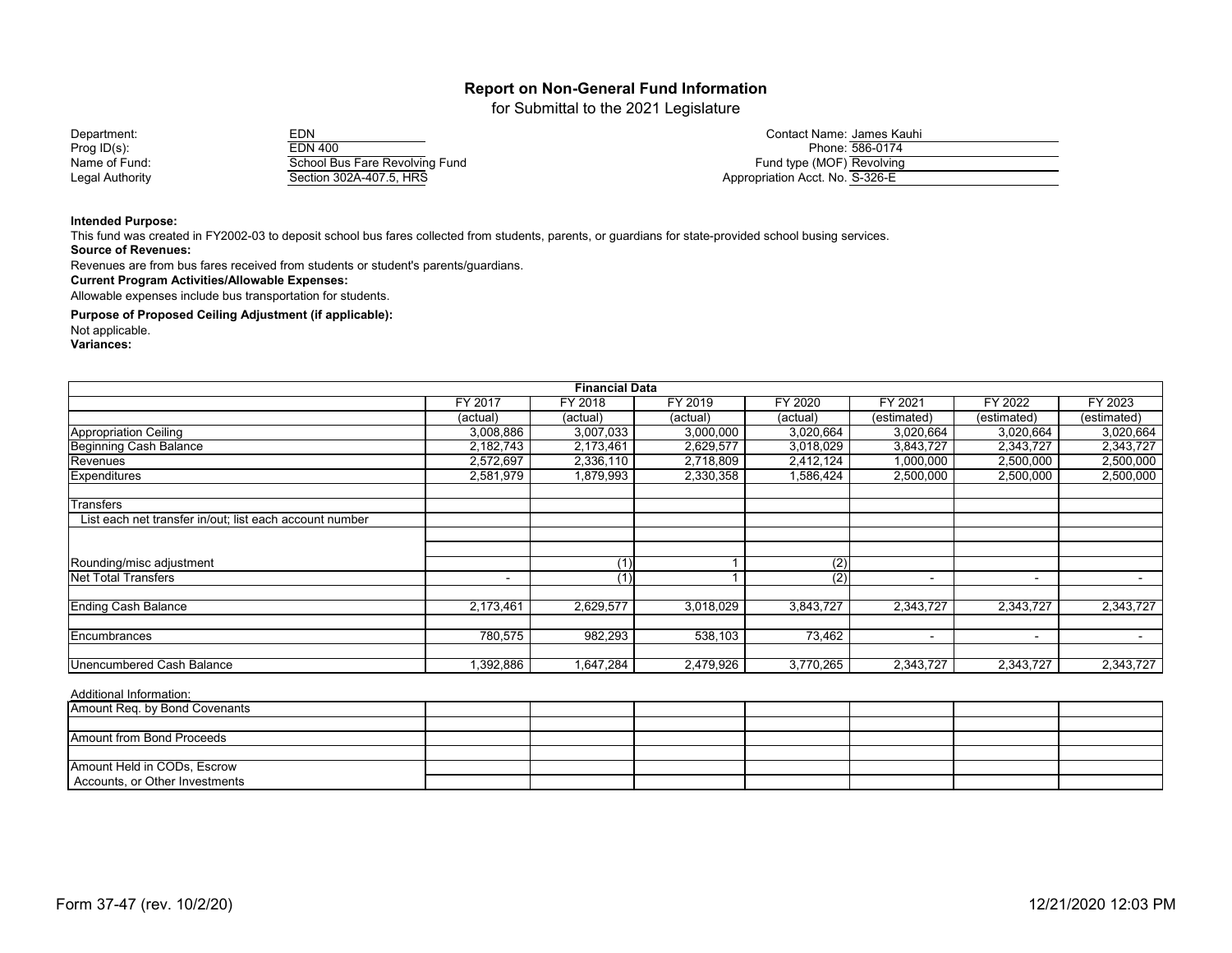for Submittal to the 2021 Legislature

| Department:     | EDN                                   | Contact Name: Riki Fujitani     |
|-----------------|---------------------------------------|---------------------------------|
| Prog $ID(s)$ :  | EDN 400                               | Phone: 586-3452                 |
| Name of Fund:   | Hawaii School-Level Minor R&M Spl Fnd | Fund type (MOF) Special         |
| Legal Authority | Section 302A-1504.5, HRS              | Appropriation Acct. No. S-327-E |

#### **Intended Purpose:**

This fund was established in 2001 to deposit funds received for school-level minor repairs and maintenance.

**Source of Revenues:**

Revenues are from funds collected pursuant to section 235-102.5(b), HRS and from grants and donations.

**Current Program Activities/Allowable Expenses:**

Allowable expenses include school-level minor repairs and maintenance.

**Purpose of Proposed Ceiling Adjustment (if applicable):**

Not applicable.

**Variances:**

|                                                         |                          | <b>Financial Data</b>    |                          |                |                          |                |                  |
|---------------------------------------------------------|--------------------------|--------------------------|--------------------------|----------------|--------------------------|----------------|------------------|
|                                                         | FY 2017                  | FY 2018                  | FY 2019                  | FY 2020        | FY 2021                  | FY 2022        | FY 2023          |
|                                                         | (actual)                 | (actual)                 | (actual)                 | (actual)       | (estimated)              | (estimated)    | (estimated)      |
| Appropriation Ceiling                                   | 200,000                  | 200,000                  | 200,000                  | 200,000        | 200,000                  | 200,000        | 200,000          |
| <b>Beginning Cash Balance</b>                           | 36,027                   | 5,743                    | 76,380                   | 7,729          | 123,322                  | 174            | 1,278            |
| Revenues                                                | 75,997                   | 77,270                   | 76,427                   | 123,941        | 16,852                   | 81,104         | 81,104           |
| Expenditures                                            | 106,281                  | 6,633                    | 145,078                  | 8,348          | 140,000                  | 80,000         | 80,000           |
| <b>Transfers</b>                                        |                          |                          |                          |                |                          |                |                  |
| List each net transfer in/out; list each account number |                          |                          |                          |                |                          |                |                  |
|                                                         |                          |                          |                          |                |                          |                |                  |
| Rounding/misc adjustment                                |                          |                          |                          |                |                          |                |                  |
| <b>Net Total Transfers</b>                              |                          |                          |                          | $\blacksquare$ | $\blacksquare$           | $\blacksquare$ | $\sim$ 100 $\mu$ |
| <b>Ending Cash Balance</b>                              | 5,743                    | 76,380                   | 7,729                    | 123,322        | 174                      | 1,278          | 2,382            |
| Encumbrances                                            | $\overline{\phantom{0}}$ | $\overline{\phantom{a}}$ | $\overline{\phantom{a}}$ | $\sim$         | $\overline{\phantom{0}}$ | $\blacksquare$ | $\sim$           |
| <b>Unencumbered Cash Balance</b>                        | 5,743                    | 76,380                   | 7,729                    | 123,322        | 174                      | 1,278          | 2,382            |

| Amount Req. by Bond Covenants  |  |  |  |  |
|--------------------------------|--|--|--|--|
|                                |  |  |  |  |
| Amount from Bond Proceeds      |  |  |  |  |
|                                |  |  |  |  |
| Amount Held in CODs, Escrow    |  |  |  |  |
| Accounts, or Other Investments |  |  |  |  |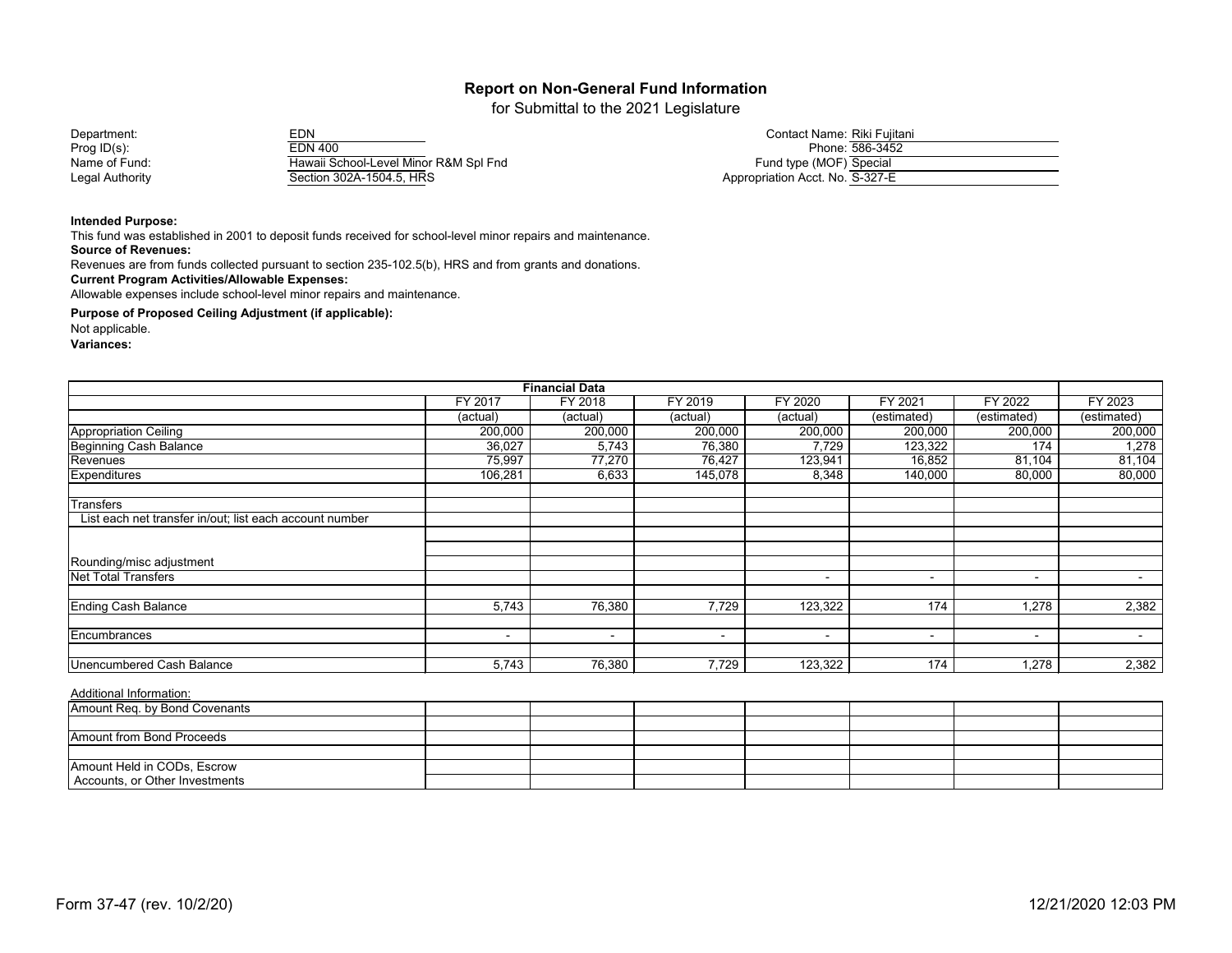for Submittal to the 2021 Legislature

| Department:     | EDN                                                                    | <b>Contact Name: Budget Execution</b> |
|-----------------|------------------------------------------------------------------------|---------------------------------------|
| Prog $ID(s)$ :  | EDN 100                                                                | Phone: 784-6030                       |
| Name of Fund:   | School Special Fee Revolving Account (Reimb for Lost Textbook & Equip) | Fund type (MOF) Special               |
| Legal Authority | Section 302A-1130.5-6, HRS                                             | Appropriation Acct. No. S-330-E       |

#### **Intended Purpose:**

This fund was established to deposit fees collected to replace damaged or lost books and supplies.

#### **Source of Revenues:**

Revenues are from fees collected from students who negligently break, damage, lose, or destroy equipment, textbooks, library books, and supplies.

#### **Current Program Activities/Allowable Expenses:**

Allowable expenses include the replacement of textbooks, library books, and supplies that are either broken, damaged, lost, or destroyed.

### **Purpose of Proposed Ceiling Adjustment (if applicable):**

Not applicable.

**Variances:**

| <b>Financial Data</b>                                   |           |           |                  |           |                          |                |             |  |
|---------------------------------------------------------|-----------|-----------|------------------|-----------|--------------------------|----------------|-------------|--|
|                                                         | FY 2017   | FY 2018   | FY 2019          | FY 2020   | FY 2021                  | FY 2022        | FY 2023     |  |
|                                                         | (actual)  | (actual)  | (actual)         | (actual)  | (estimated)              | (estimated)    | (estimated) |  |
| <b>Appropriation Ceiling</b>                            | 1,200,000 | 1,200,000 | 1,200,000        | 1,200,000 | 1,200,000                | 1,200,000      | 1,200,000   |  |
| Beginning Cash Balance                                  | 1,436,674 | 1,492,365 | 1,504,876        | 1,505,024 | 1,575,563                | 1,575,563      | 1,575,563   |  |
| Revenues                                                | 167,137   | 150,395   | 143,190          | 144,221   | 150,000                  | 150,000        | 150,000     |  |
| Expenditures                                            | 111,839   | 138,144   | 143,265          | 73,865    | 150,000                  | 150,000        | 150,000     |  |
| <b>Transfers</b>                                        |           |           |                  |           |                          |                |             |  |
| List each net transfer in/out; list each account number |           |           |                  |           |                          |                |             |  |
|                                                         |           |           |                  |           |                          |                |             |  |
|                                                         |           |           |                  |           |                          |                |             |  |
| Rounding/misc adjustment                                | 393       | 260       | $\overline{223}$ | 183       |                          |                |             |  |
| <b>Net Total Transfers</b>                              | 393       | 260       | 223              | 183       | $\overline{\phantom{0}}$ | $\blacksquare$ | $\sim$      |  |
| <b>Ending Cash Balance</b>                              | 1,492,365 | 1,504,876 | 1,505,024        | 1,575,563 | 1,575,563                | 1,575,563      | 1,575,563   |  |
| Encumbrances                                            | 15,520    | 55,276    | 27,402           | 7,144     | $\,$ $\,$                | $\blacksquare$ | $\sim$      |  |
|                                                         |           |           |                  |           |                          |                |             |  |
| Unencumbered Cash Balance                               | 1,476,845 | 1,449,600 | 1,477,622        | 1,568,419 | 1,575,563                | 1,575,563      | 1,575,563   |  |

| Amount Req. by Bond Covenants    |  |  |  |  |
|----------------------------------|--|--|--|--|
|                                  |  |  |  |  |
| <b>Amount from Bond Proceeds</b> |  |  |  |  |
|                                  |  |  |  |  |
| Amount Held in CODs, Escrow      |  |  |  |  |
| Accounts, or Other Investments   |  |  |  |  |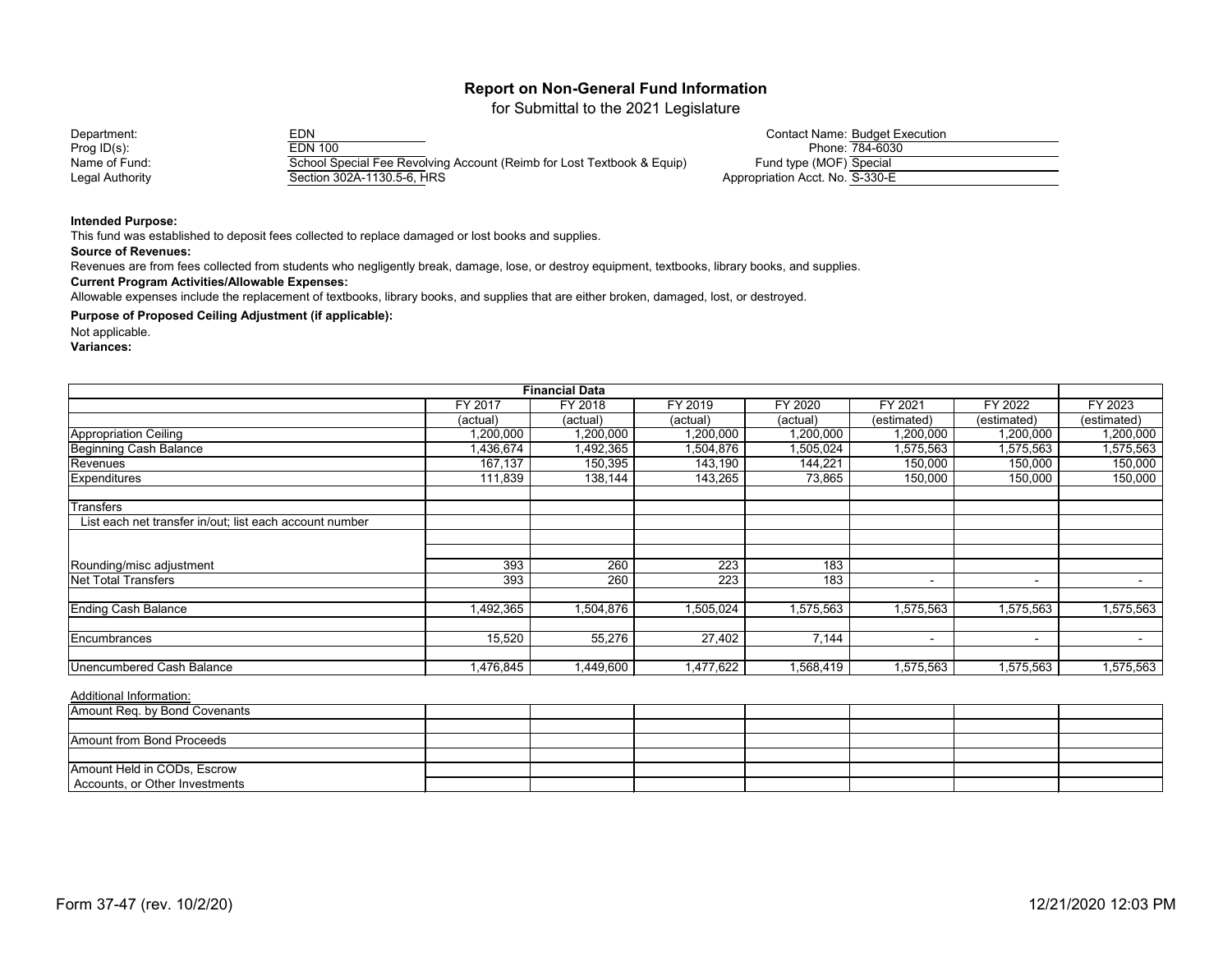for Submittal to the 2021 Legislature

#### Department: EDN Contact Name: Christy Sato Prog ID(s):<br>
Name of Fund: Specific Appropriations Act FY18 & 19; FY20 and beyond EDN 500<br>
Private Trade, Vocational & Technical Licensing (PTVT) Special Fur Private Trade, Vocational & Technical Licensing (PTVT) Special Fund Legal Authority **Act 164, SLH 2017**

| <b>Contact Name: Christy Sato</b> |                 |
|-----------------------------------|-----------------|
|                                   | Phone: 305-9762 |
| Fund type (MOF) Special           |                 |
| Appropriation Acct. No. S-333-E   |                 |

#### **Intended Purpose:**

For administrative costs associated with licensure of private trade, vocational, or technical schools, including establishing one permanent full-time equivalent (1.0 FTE) position within the Department of Education.

#### **Source of Revenues:**

All revenues and fees collected by the Department pursuant to section 302A-425 and appropriations from the general fund of the State.

#### **Current Program Activities/Allowable Expenses:**

Moneys in the private trade, vocational, and technical school licensure special fund shall be used to fund activities related to the licensure requirements established under section 302A 425, including funding for permanent staff positions and administrative and operational costs. Applications for licensure usually done in "odd years".

#### **Purpose of Proposed Ceiling Adjustment (if applicable):**

Not applicable.

**Variances:**

|                                                         |                          | <b>Financial Data</b> |          |          |                          |                |             |
|---------------------------------------------------------|--------------------------|-----------------------|----------|----------|--------------------------|----------------|-------------|
|                                                         | FY 2017                  | FY 2018               | FY 2019  | FY 2020  | FY 2021                  | FY 2022        | FY 2023     |
|                                                         | (actual)                 | (actual)              | (actual) | (actual) | (estimated)              | (estimated)    | (estimated) |
| Appropriation Ceiling                                   |                          | 100,000               | 100,000  | 100,000  | 100,000                  | 100,000        | 100,000     |
| <b>Beginning Cash Balance</b>                           |                          | (0)                   | 55,450   | 50,539   | 45,858                   | 14,858         | 17,858      |
| Revenues                                                |                          | 55,450                | 6,000    | 37,828   | 2,000                    | 36,000         | 2,000       |
| <b>Expenditures</b>                                     | $\blacksquare$           | $\blacksquare$        | 10,911   | 42,509   | 33,000                   | 33,000         | 33,000      |
| Transfers                                               |                          |                       |          |          |                          |                |             |
| List each net transfer in/out; list each account number |                          |                       |          |          |                          |                |             |
|                                                         |                          |                       |          |          |                          |                |             |
| Rounding/misc adjustment                                |                          |                       |          |          |                          |                |             |
| <b>Net Total Transfers</b>                              |                          |                       |          | $\sim$   | $\overline{\phantom{0}}$ | $\blacksquare$ | $\sim$      |
| <b>Ending Cash Balance</b>                              | $\overline{(0)}$         | 55,450                | 50,539   | 45,858   | 14,858                   | 17,858         | (13, 142)   |
| Encumbrances                                            | $\overline{\phantom{0}}$ | $\blacksquare$        | 2,692    | $\sim$   | $\sim$                   | $\blacksquare$ | $\sim$      |
| <b>Unencumbered Cash Balance</b>                        | (0)                      | 55,450                | 47,847   | 45,858   | 14,858                   | 17,858         | (13, 142)   |

| Amount Req. by Bond Covenants  |  |  |  |  |
|--------------------------------|--|--|--|--|
|                                |  |  |  |  |
| Amount from Bond Proceeds      |  |  |  |  |
|                                |  |  |  |  |
| Amount Held in CODs, Escrow    |  |  |  |  |
| Accounts, or Other Investments |  |  |  |  |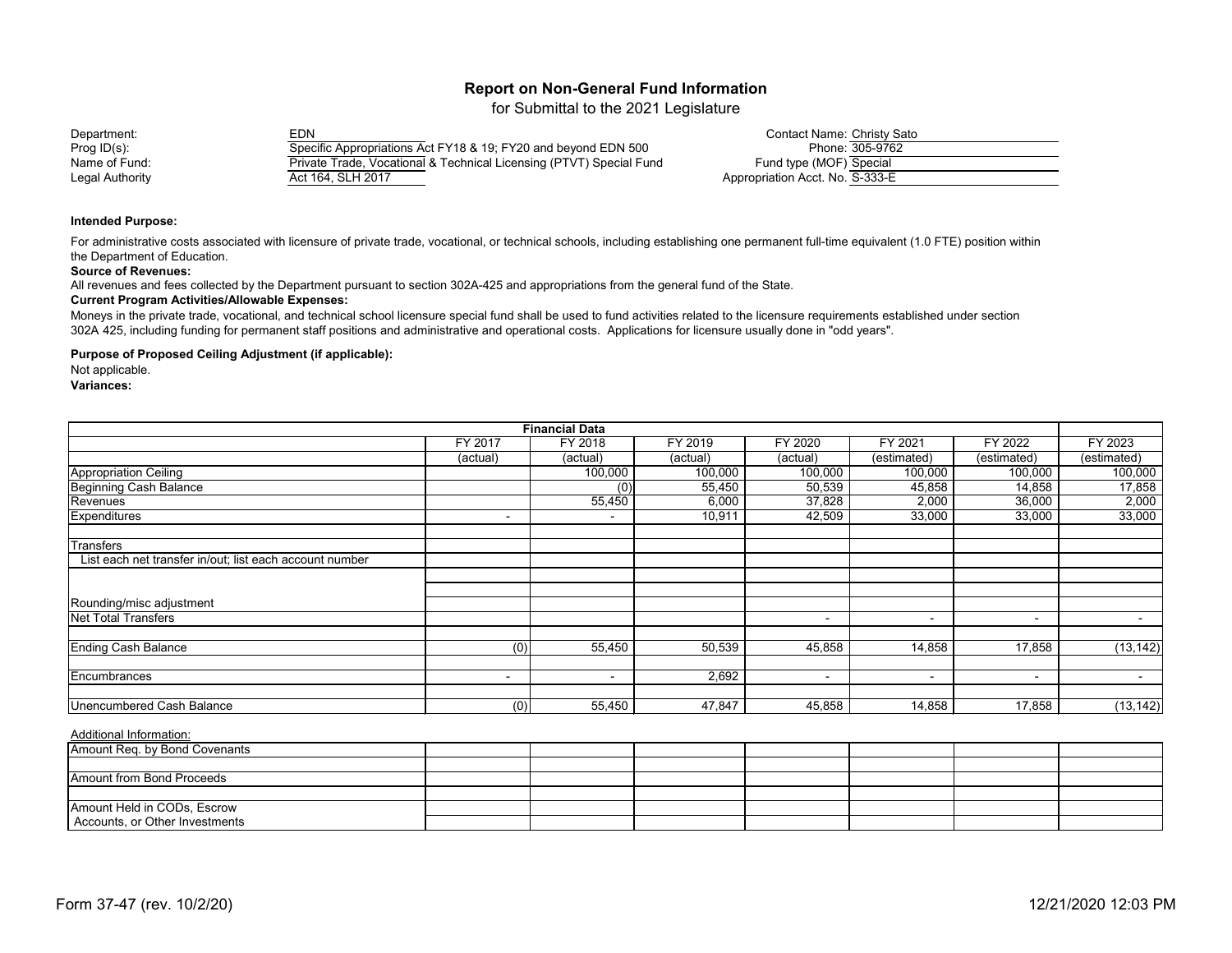for Submittal to the 2021 Legislature

#### Department: EDN Contact Name: Budget Branch Prog ID(s):<br>
Not applicable - specific appropriation bill<br>
Name of Fund: 586-3450-356-3560-586-3450-586-3450-586-3450-596-3560-596-3560-596-3560-596-3560-5960-596-3560-5<br>
Families for R.E.A.L. Name of Fund: Families for R.E.A.L.<br>Legal Authority Families for R.E.A.L. Act 191, SLH 2010 / HRS 328L-Emer & Budget Reserve Fund

|                                 | Contact Name: Budget Branch |
|---------------------------------|-----------------------------|
|                                 | Phone: 586-3450             |
| Fund type (MOF) Special         |                             |
| Appropriation Acct. No. S-337-E |                             |

#### **Intended Purpose:**

In Session 2010, via Act 191, SLH 2010, the Legislature provided \$300,000 or so much thereof as may be necessary for FY2010-11, from the emergency and budget reserve fund (EBRF), for the Families for R.E.A.L program. NOTE: S-337 closed in FY 2017. DOE returned the remaining cash to the Emergency and Budget Reserve Fund on 9/13/2016 via Journal Voucher (Controller No. JS1045, dated 9/13/2016).

#### **Source of Revenues:**

The appropriation of EBRF special funds.

**Current Program Activities/Allowable Expenses:** Payment to the Families for R.E.A.L. program.

**Purpose of Proposed Ceiling Adjustment (if applicable):** Not applicable.

**Variances:**

| <b>Financial Data</b>                                   |                          |                          |                          |          |                          |                          |                          |  |  |
|---------------------------------------------------------|--------------------------|--------------------------|--------------------------|----------|--------------------------|--------------------------|--------------------------|--|--|
|                                                         | FY 2017                  | FY 2018                  | FY 2019                  | FY 2020  | FY 2021                  | FY 2022                  | FY 2023                  |  |  |
|                                                         | (actual)                 | (actual)                 | (actual)                 | (actual) | (estimated)              | (estimated)              | (estimated)              |  |  |
| <b>Appropriation Ceiling</b>                            | n/a                      | n/a                      | n/a                      | n/a      | n/a                      | n/a                      | n/a                      |  |  |
| <b>Beginning Cash Balance</b>                           | 3,790                    | $\blacksquare$           | $\overline{\phantom{0}}$ | $\sim$   | $\sim$                   | $\overline{\phantom{0}}$ | $\overline{\phantom{0}}$ |  |  |
| Revenues                                                | (3,790)                  | $\overline{\phantom{0}}$ | $\overline{\phantom{0}}$ | ۰        | $\blacksquare$           | $\overline{\phantom{0}}$ |                          |  |  |
| Expenditures                                            | $\overline{\phantom{a}}$ | $\overline{\phantom{a}}$ | ٠                        | ۰        | $\,$ $\,$                | $\overline{\phantom{0}}$ |                          |  |  |
| <b>Transfers</b>                                        |                          |                          |                          |          |                          |                          |                          |  |  |
| List each net transfer in/out; list each account number |                          |                          |                          |          |                          |                          |                          |  |  |
|                                                         |                          |                          |                          |          |                          |                          |                          |  |  |
|                                                         |                          |                          |                          |          |                          |                          |                          |  |  |
| Rounding/misc adjustment                                |                          |                          |                          |          |                          |                          |                          |  |  |
| <b>Net Total Transfers</b>                              |                          |                          |                          | ۰        | $\overline{\phantom{a}}$ | $\overline{\phantom{0}}$ |                          |  |  |
|                                                         |                          |                          |                          |          |                          |                          |                          |  |  |
| <b>Ending Cash Balance</b>                              | $\sim$                   | $\overline{\phantom{0}}$ | $\overline{\phantom{0}}$ | $\sim$   | $\sim$                   | $\overline{\phantom{a}}$ | $\blacksquare$           |  |  |
|                                                         |                          |                          |                          |          |                          |                          |                          |  |  |
| Encumbrances                                            | $\overline{\phantom{0}}$ | $\overline{\phantom{a}}$ | -                        | ۰        | $\blacksquare$           | $\sim$                   | $\blacksquare$           |  |  |
|                                                         |                          |                          |                          |          |                          |                          |                          |  |  |
| <b>Unencumbered Cash Balance</b>                        | $\overline{\phantom{0}}$ | $\overline{\phantom{a}}$ | $\overline{\phantom{0}}$ | ۰        | $\blacksquare$           | $\overline{\phantom{0}}$ |                          |  |  |

| Amount Req. by Bond Covenants  |  |  |  |  |
|--------------------------------|--|--|--|--|
|                                |  |  |  |  |
| Amount from Bond Proceeds      |  |  |  |  |
|                                |  |  |  |  |
| Amount Held in CODs, Escrow    |  |  |  |  |
| Accounts, or Other Investments |  |  |  |  |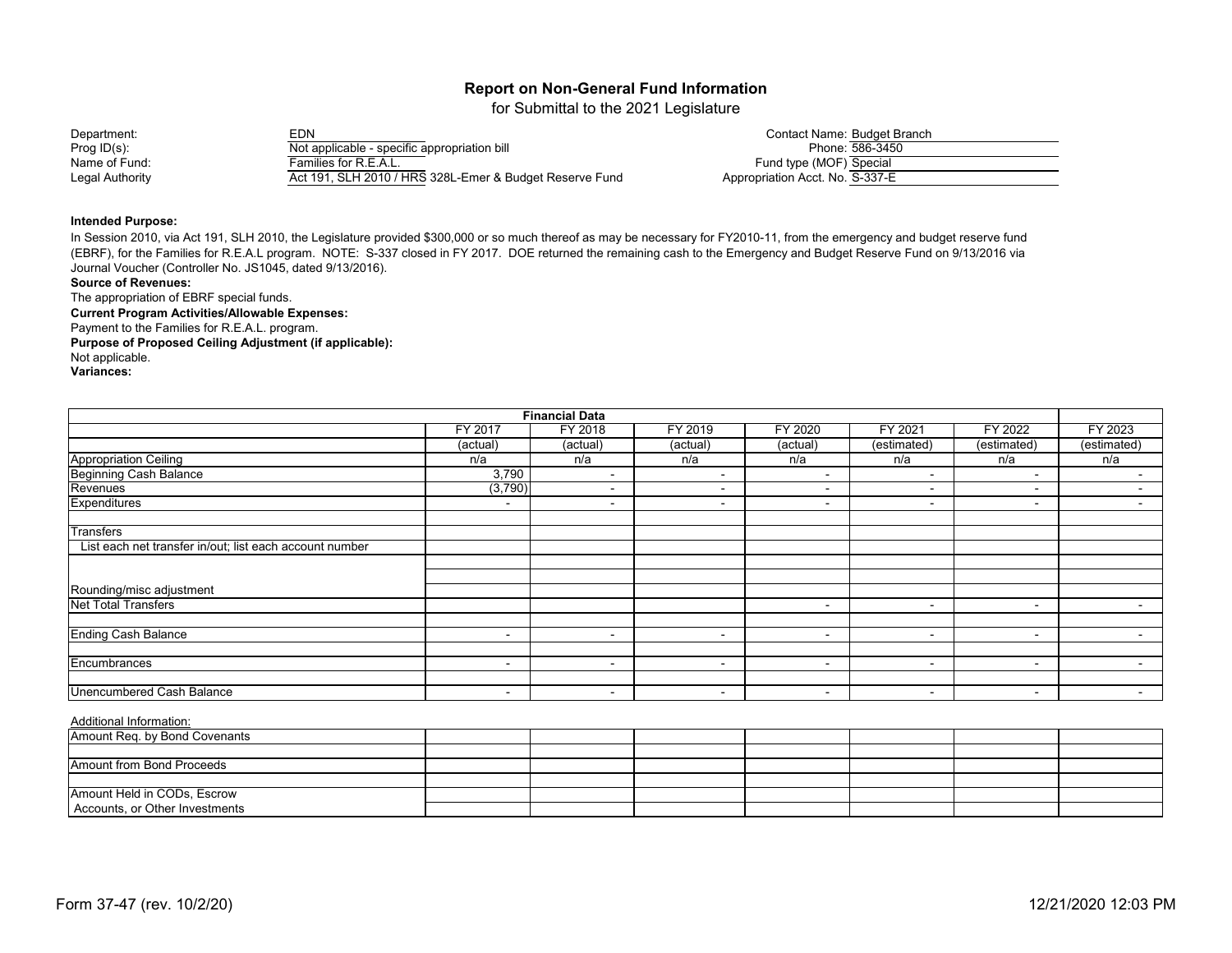for Submittal to the 2021 Legislature

Department: EDN Contact Name: Derek Shigano Prog ID(s): EDN 400 Phone: 784-5047 Name of Fund: Education Design and Construction Project Assessment Fund<br>Legal Authority Fund Tection 302A-1508, HRS Section 302A-1508, HRS

|                                 | Contact Name: Derek Shigano |
|---------------------------------|-----------------------------|
|                                 | Phone: 784-5047             |
| Fund type (MOF) Revolving       |                             |
| Appropriation Acct. No. S-339-E |                             |

#### **Intended Purpose:**

Pursuant to Act 51, SLH 2004 this fund was transferred from the Department of Accounting and General Services to the DOE effective July 1, 2005. The fund was established to defray the costs of carrying out construction projects.

**Source of Revenues:**

Revenues are from assessed fees based on the Superintendent's evaluation of capital improvement, repair and maintenance, and alteration costs.

**Current Program Activities/Allowable Expenses:**

Allowable expenses are for carrying out construction projects managed by the department.

**Purpose of Proposed Ceiling Adjustment (if applicable):**

Not applicable.

**Variances:**

| <b>Financial Data</b>                                   |                |                |                          |           |                          |                          |             |  |
|---------------------------------------------------------|----------------|----------------|--------------------------|-----------|--------------------------|--------------------------|-------------|--|
|                                                         | <b>FY 2017</b> | FY 2018        | FY 2019                  | FY 2020   | FY 2021                  | <b>FY 2022</b>           | FY 2023     |  |
|                                                         | (actual)       | (actual)       | (actual)                 | (actual)  | (estimated)              | (estimated)              | (estimated) |  |
| <b>Appropriation Ceiling</b>                            | 2,970,000      | 3,000,000      | 3,000,000                | 4,500,000 | 4,500,000                | 4,500,000                | 4,500,000   |  |
| <b>Beginning Cash Balance</b>                           | 3,045,459      | 3,156,374      | 2,591,729                | 2,789,322 | 5,409,303                | 5,409,303                | 5,409,303   |  |
| Revenues                                                | 2,201,942      | 1,873,690      | 2,900,876                | 4,697,421 | 4,500,000                | 4,500,000                | 4,500,000   |  |
| <b>Expenditures</b>                                     | 2,091,025      | 2,438,336      | 2,703,283                | 2,077,441 | 4,500,000                | 4,500,000                | 4,500,000   |  |
| Transfers                                               |                |                |                          |           |                          |                          |             |  |
| List each net transfer in/out; list each account number |                |                |                          |           |                          |                          |             |  |
|                                                         |                |                |                          |           |                          |                          |             |  |
|                                                         |                |                |                          |           |                          |                          |             |  |
| Rounding/misc adjustment                                | (2)            | $\overline{2}$ |                          |           |                          |                          |             |  |
| <b>Net Total Transfers</b>                              | (2)            | C              | $\overline{\phantom{0}}$ |           | $\overline{\phantom{a}}$ | $\overline{\phantom{a}}$ |             |  |
| <b>Ending Cash Balance</b>                              | 3,156,374      | 2,591,729      | 2,789,322                | 5,409,303 | 5,409,303                | 5,409,303                | 5,409,303   |  |
|                                                         |                |                |                          |           |                          |                          |             |  |
| Encumbrances                                            | 761,854        | 1,025,474      | ,249,356                 | 1,879,325 | $\overline{\phantom{a}}$ | $\overline{\phantom{a}}$ |             |  |
| Unencumbered Cash Balance                               | 2,394,519      | 1,566,255      | ,539,966                 | 3,529,978 | 5,409,303                | 5,409,303                | 5,409,303   |  |

| Amount Req. by Bond Covenants  |  |  |  |  |
|--------------------------------|--|--|--|--|
|                                |  |  |  |  |
| Amount from Bond Proceeds      |  |  |  |  |
|                                |  |  |  |  |
| Amount Held in CODs, Escrow    |  |  |  |  |
| Accounts, or Other Investments |  |  |  |  |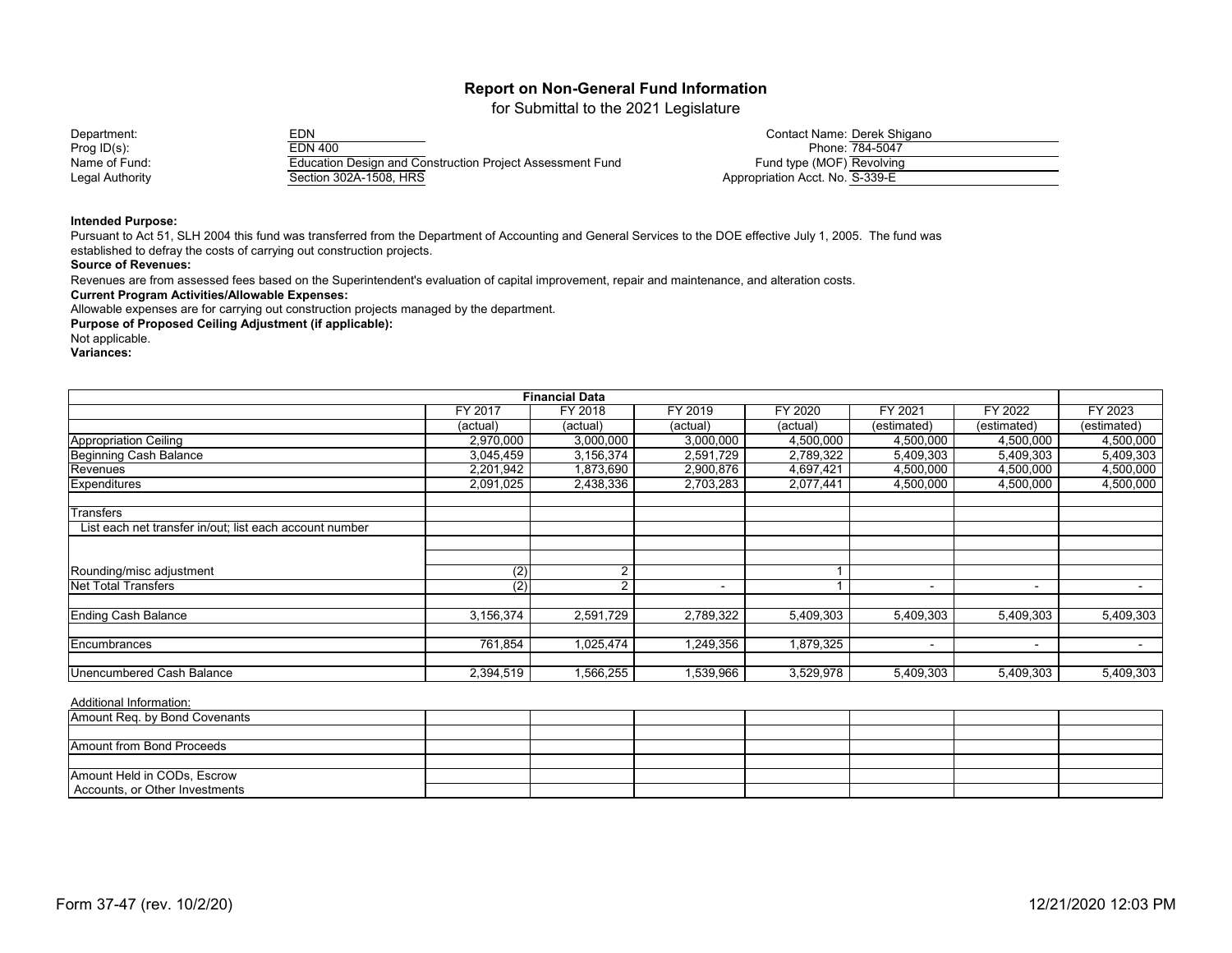for Submittal to the 2021 Legislature

| Department:            | EDN                                                   | Contact Name: Tracy Okumura     |
|------------------------|-------------------------------------------------------|---------------------------------|
| Prog $ID(s)$ :         | EDN 100                                               | Phone: 784-5000                 |
| Name of Fund:          | State Educational Facilities Improvement Special Fund | Fund type (MOF) Special         |
| <b>Legal Authority</b> | Section 36-32, HRS                                    | Appropriation Acct. No. S-340-E |
|                        |                                                       |                                 |

#### **Intended Purpose:**

### **Source of Revenues:**

Revenues are from the deposit of state funds, either general funds or general obligation bond funds.

#### **Current Program Activities/Allowable Expenses:**

#### **Purpose of Proposed Ceiling Adjustment (if applicable):**

Not applicable.

#### **Variances:**

The State Educational Facilities Improvement (SEFI) Special Fund is used solely to plan, design, acquire lands for, and to construct public school facilities and to provide equipment and technology infrastructure to improve public schools and other facilities under the jurisdiction of the DOE, except public libraries. In addition, activities of the DOE intended to eliminate the gap between the facilities needs of schools and available resources shall be eligible for funding from the special fund.

The State Educational Facilities Improvement (SEFI) Special Fund is used solely to plan, design, acquire lands for, and to construct public school facilities and to provide equipment and technology infrastructure to improve public schools and other facilities under the jurisdiction of the DOE, except public libraries.

| <b>Financial Data</b>                                   |                |                |                |                |             |             |                |
|---------------------------------------------------------|----------------|----------------|----------------|----------------|-------------|-------------|----------------|
|                                                         | <b>FY 2017</b> | FY 2018        | FY 2019        | <b>FY 2020</b> | FY 2021     | FY 2022     | FY 2023        |
|                                                         | (actual)       | (actual)       | (actual)       | (actual        | (estimated) | (estimated) | (estimated)    |
| <b>Appropriation Ceiling</b>                            | n/a            | n/a            | n/a            | n/a            | n/a         | n/a         | n/a            |
| <b>Beginning Cash Balance</b>                           | 133,440,875    | 87,317,295     | 34,433,334     | 21,207,870     | 17,210,776  | 17,210,776  | 7,210,776      |
| Revenues                                                |                | (26, 914, 870) | (2,309,898)    |                |             |             |                |
| <b>Expenditures</b>                                     | $\sim$         | $\blacksquare$ |                | $\sim$         | $\sim$      | 10,000,000  | 7,210,776      |
| <b>Transfers</b>                                        |                |                |                |                |             |             |                |
| List each net transfer in/out; list each account number |                |                |                |                |             |             |                |
| AJV00210                                                |                |                |                |                |             |             |                |
| AJV00408                                                |                |                |                |                |             |             |                |
| AJV00483                                                |                |                |                |                |             |             |                |
| AJV00524                                                |                |                |                |                |             |             |                |
| SEFI - Cash Out                                         |                |                |                |                |             |             |                |
| AJV00665                                                | 2,653          |                |                |                |             |             |                |
| AJV01756                                                | 4,784          |                |                |                |             |             |                |
| AJV01554                                                | (2,000)        |                |                |                |             |             |                |
| SEFI - Cash Out                                         | (46, 129, 016) |                |                |                |             |             |                |
| SEFI - Cash Out                                         | $\blacksquare$ | (25,969,091)   |                |                |             |             |                |
| SEFI - Cash Out                                         |                |                | (10, 915, 566) |                |             |             |                |
| SEFI - Cash Out                                         |                |                |                | (3,997,094)    |             |             |                |
|                                                         |                |                |                |                |             |             |                |
| Rounding/misc adjustment                                | (1)            | $\blacksquare$ |                |                |             |             |                |
| <b>Net Total Transfers</b>                              | (46, 123, 580) | (25,969,091)   | (10, 915, 566) | (3,997,094)    | $\sim$      | $\sim$      | $\sim$         |
| <b>Ending Cash Balance</b>                              | 87,317,295     | 34,433,334     | 21,207,870     | 17,210,776     | 17,210,776  | 7,210,776   | $\overline{0}$ |
| Encumbrances                                            | $\sim$         | $\sim$         |                |                | 17,210,776  | 7,210,776   |                |
| <b>Unencumbered Cash Balance</b>                        | 87,317,295     | 34,433,334     | 21,207,870     | 17,210,776     | $\mathbf 0$ | 0           | $\overline{0}$ |

#### Additional Information:

The \$34.4M balance (FY 18) is required to cover the unliquidated encumbrances for ongoing projects that were funded through SEFI. We do not anticipate SEFI revenues in the future and the cash balance/unliquidated encumbrances should be exhausted by the end of FY 23.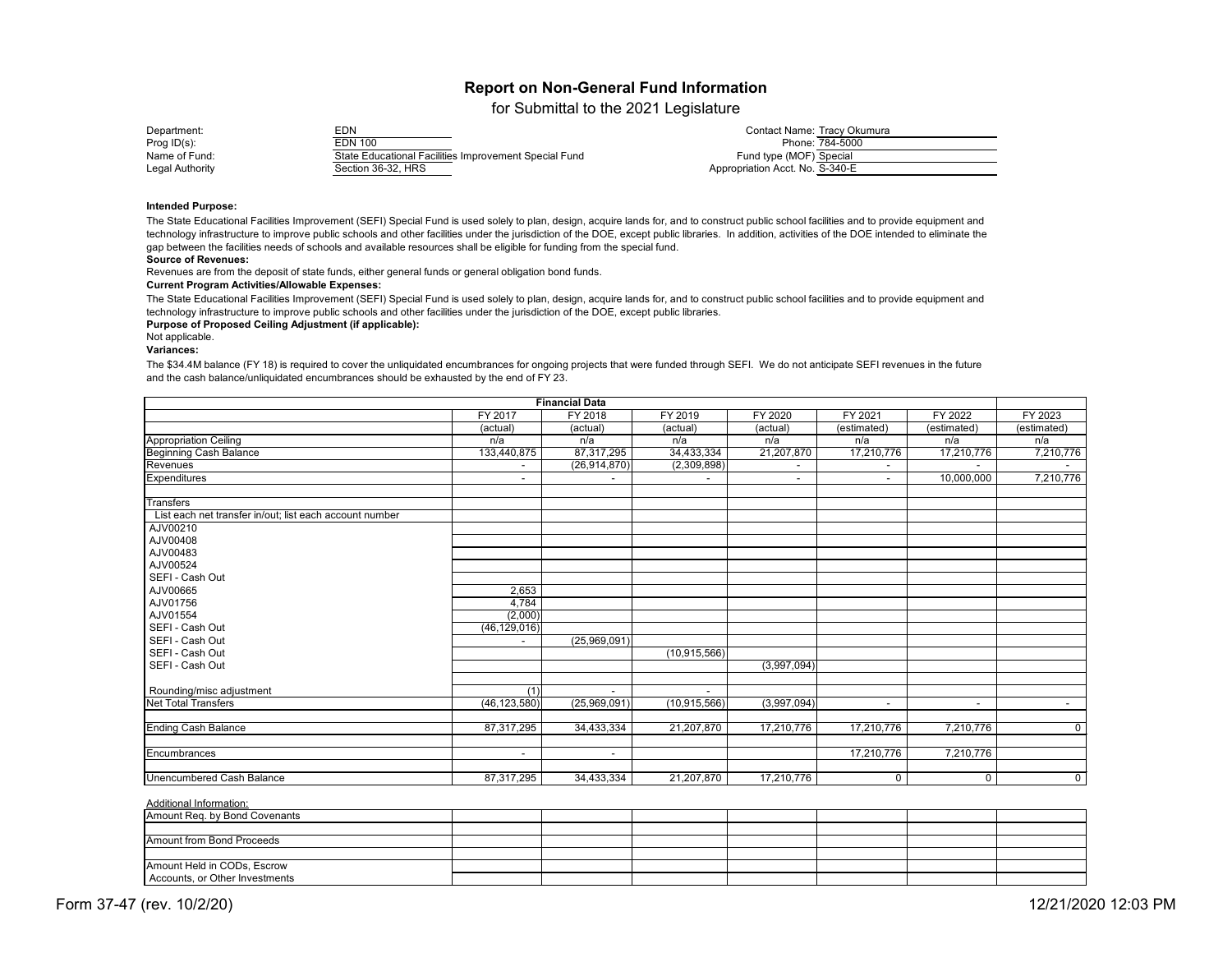for Submittal to the 2021 Legislature

| Department:     | ארי<br>∠U™                        | Contact Name: Jennifer Rvan_    |
|-----------------|-----------------------------------|---------------------------------|
| Prog $ID(s)$ :  | EDN 150                           | Phone: 305-9750                 |
| Name of Fund:   | Recovery of Federal Reimbursement | Fund type (MOF) Revolving       |
| Legal Authority | Section 302A-1406, HRS            | Appropriation Acct. No. S-345-E |

#### **Intended Purpose:**

The fund was established to enhance the health and welfare of Hawaii's public school children by creating a revolving fund for the collection and disbursement of generated revenue to support the administration and operations of the DOE revenue maximization program.

#### **Source of Revenues:**

Revenues are from Federal reimbursements received by the department relating to the Medicaid Program.

#### **Current Program Activities/Allowable Expenses:**

Moneys from the revolving fund shall be expended by the department for Medicaid-eligible services provided by the department and administrative costs related to the Department of Education federal revenue maximization program.

**Purpose of Proposed Ceiling Adjustment (if applicable):**

Not applicable.

**Variances:**

| <b>Financial Data</b>                                   |           |                |           |           |                          |                          |                          |
|---------------------------------------------------------|-----------|----------------|-----------|-----------|--------------------------|--------------------------|--------------------------|
|                                                         | FY 2017   | FY 2018        | FY 2019   | FY 2020   | FY 2021                  | FY 2022                  | FY 2023                  |
|                                                         | (actual)  | (actual)       | (actual)  | (actual)  | (estimated)              | (estimated)              | (estimated)              |
| <b>Appropriation Ceiling</b>                            | 3,506,485 | 3,505,104      | 3,500,000 | 3,534,956 | 3,536,708                | 3,536,708                | 3,536,708                |
| <b>Beginning Cash Balance</b>                           | 886,674   | 1,107,529      | 1,150,578 | 1,380,625 | 1,407,405                | 1,657,405                | 1,657,405                |
| Revenues                                                | 596,211   | 727,559        | 346,393   | 877,398   | 1,750,000                | 2,500,000                | 3,250,000                |
| <b>Expenditures</b>                                     | 375,355   | 684,509        | 116,346   | 850,618   | 1,500,000                | 2,500,000                | 3,200,000                |
| Transfers                                               |           |                |           |           |                          |                          |                          |
| List each net transfer in/out; list each account number |           |                |           |           |                          |                          |                          |
|                                                         |           |                |           |           |                          |                          |                          |
| Rounding/misc adjustment                                |           | (1)            |           |           |                          |                          |                          |
| <b>Net Total Transfers</b>                              |           | (1)            |           |           | $\overline{\phantom{0}}$ | $\overline{\phantom{a}}$ | $\overline{\phantom{0}}$ |
| <b>Ending Cash Balance</b>                              | ,107,529  | 1,150,578      | 1,380,625 | 1,407,405 | 1,657,405                | 1,657,405                | 1,707,405                |
|                                                         | 3,842     |                | 2,510     | 51,922    |                          |                          |                          |
| Encumbrances                                            |           | $\blacksquare$ |           |           |                          | $\overline{\phantom{a}}$ | $\,$ $\,$                |
| Unencumbered Cash Balance                               | 1,103,688 | 1,150,578      | 1,378,115 | 1,355,483 | 1,657,405                | 1,657,405                | 1,707,405                |

| $1.19$ and $1.19$ and $1.11$ and $1.11$ |  |  |  |  |
|-----------------------------------------|--|--|--|--|
| Amount Req. by Bond Covenants           |  |  |  |  |
|                                         |  |  |  |  |
| Amount from Bond Proceeds               |  |  |  |  |
|                                         |  |  |  |  |
| Amount Held in CODs, Escrow             |  |  |  |  |
| Accounts, or Other Investments          |  |  |  |  |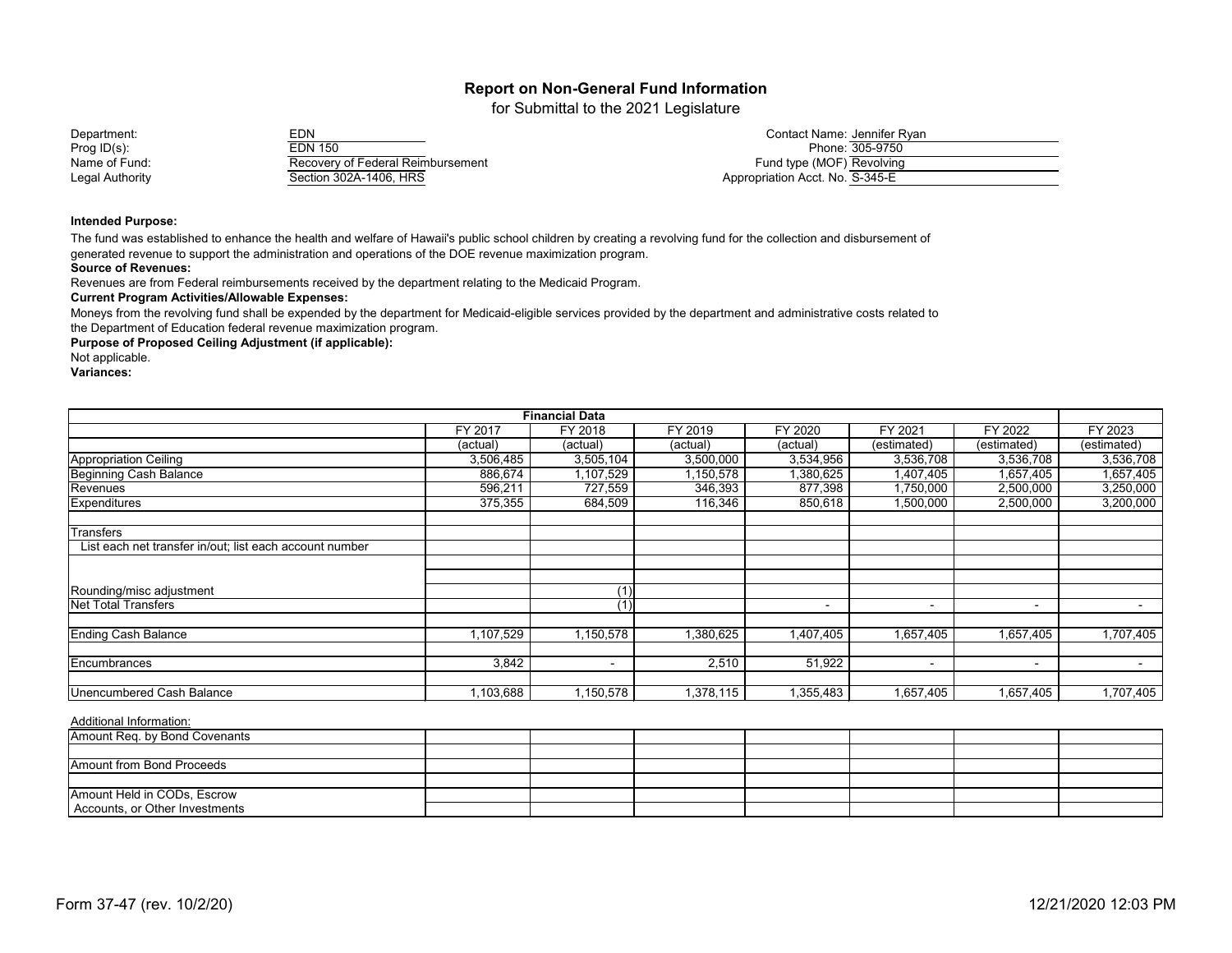for Submittal to the 2021 Legislature

Department: EDN Contact Name: Prog ID(s): EDN 500 Phone: Name of Fund: The After-School Plus Program Revolving Fund Legal Authority Section 302A-1149.5, HRS

| Contact Name: Jenna Pak         |                                                    |
|---------------------------------|----------------------------------------------------|
|                                 | Phone: 305-0692                                    |
|                                 | Fund type (MOF) Revolving / Interdepartmental Xfer |
| Appropriation Acct. No. S-346-E |                                                    |

**Intended Purpose:**

The fund was established in 2004 to deposit fees collected to support the after-school program.

**Source of Revenues:**

Revenues are from fees for after-school program participants and from DHS reimbursements.

**Current Program Activities/Allowable Expenses:**

Allowable expenses include operating the after-school program including personnel and operating costs with Federal grant reporting requirements.

**Purpose of Proposed Ceiling Adjustment (if applicable):**

Not applicable.

**Variances:**

Due to distance learning and transition to in-person schooling during Quarter 1 and 2, FY 21 Revenues and Expenditures estimates are significantly different from past years.

| <b>Financial Data</b>                                   |            |                |            |            |             |                          |                |
|---------------------------------------------------------|------------|----------------|------------|------------|-------------|--------------------------|----------------|
|                                                         | FY 2017    | FY 2018        | FY 2019    | FY 2020    | FY 2021     | FY 2022                  | FY 2023        |
|                                                         | (actual)   | (actual)       | (actual)   | (actual)   | (estimated) | (estimated)              | (estimated)    |
| Appropriation Ceiling                                   | 11,200,000 | 11,200,000     | 11,200,000 | 11,200,000 | 11,200,000  | 11,200,000               | 11,200,000     |
| <b>Beginning Cash Balance</b>                           | 5,976,920  | 6,702,839      | 7,627,439  | 8,686,179  | 8,213,773   | 7,669,258                | 8,169,258      |
| Revenues                                                | 8,553,966  | 9,010,594      | 10,001,208 | 7,365,622  | 3,682,811   | 8,500,000                | 9,000,000      |
| <b>Expenditures</b>                                     | 7,830,853  | 8,085,993      | 8,942,469  | 7,838,027  | 4,227,326   | 8,000,000                | 8,500,000      |
| <b>Transfers</b>                                        |            |                |            |            |             |                          |                |
| List each net transfer in/out; list each account number |            |                |            |            |             |                          |                |
| AJV00135 (From: S-355 / To: S-346)                      | 2,807      | $\blacksquare$ |            |            |             |                          |                |
|                                                         |            |                |            |            |             |                          |                |
| Rounding/misc adjustment                                |            | (1)            |            | (1)        |             |                          |                |
| <b>Net Total Transfers</b>                              | 2,807      | (1)            |            | (1)        |             | $\overline{\phantom{0}}$ |                |
| <b>Ending Cash Balance</b>                              | 6,702,839  | 7,627,439      | 8,686,179  | 8,213,773  | 7,669,258   | 8,169,258                | 8,669,258      |
|                                                         |            |                |            |            |             |                          |                |
| Encumbrances                                            | 468,515    | 1,557,177      | 2,311,040  | 1,836,473  |             | $\sim$                   | $\blacksquare$ |
| Unencumbered Cash Balance                               | 6,234,324  | 6,070,261      | 6,375,139  | 6,377,300  | 7,669,258   | 8,169,258                | 8,669,258      |

| Amount Req. by Bond Covenants  |  |  |  |  |
|--------------------------------|--|--|--|--|
|                                |  |  |  |  |
| Amount from Bond Proceeds      |  |  |  |  |
|                                |  |  |  |  |
| Amount Held in CODs, Escrow    |  |  |  |  |
| Accounts, or Other Investments |  |  |  |  |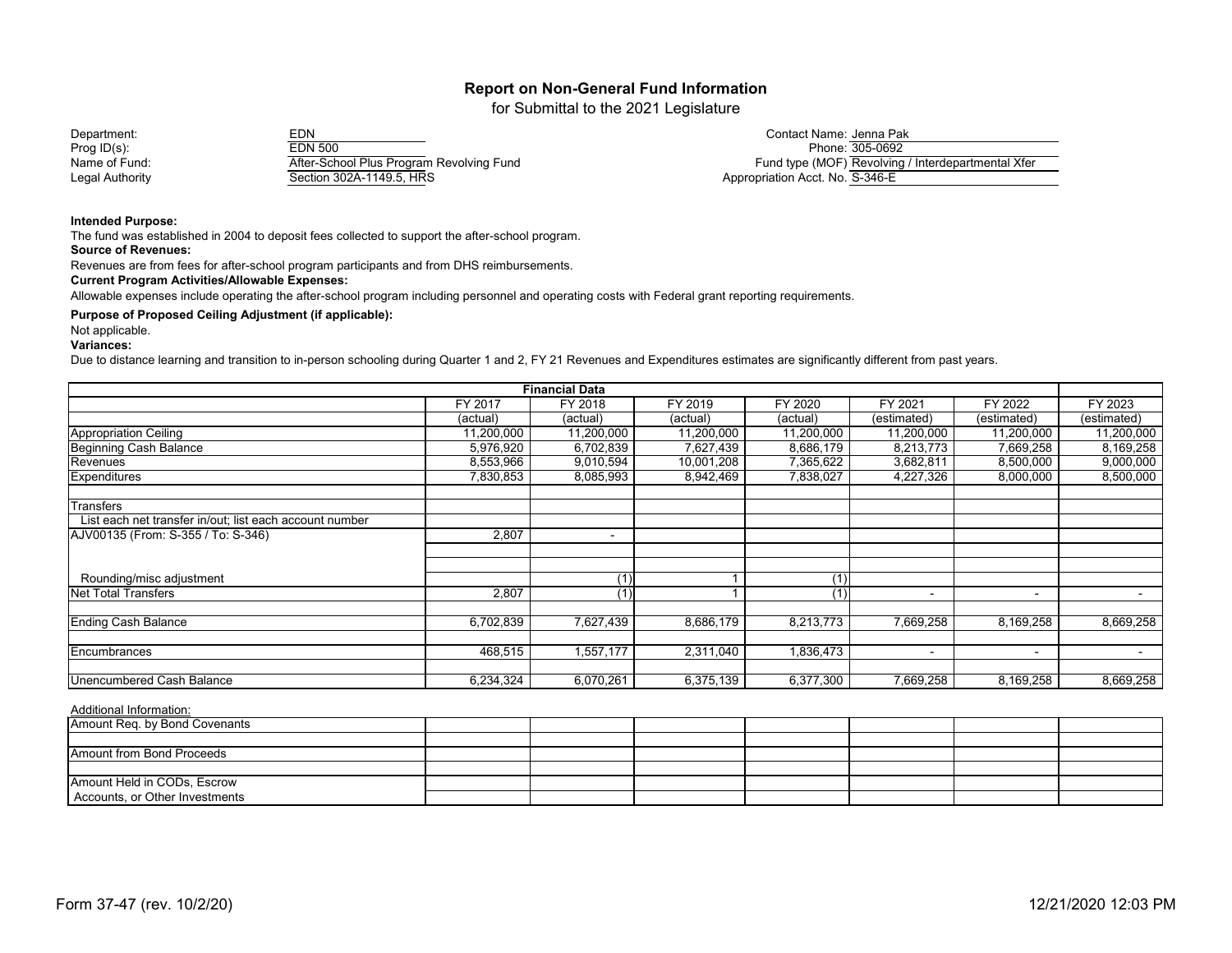for Submittal to the 2021 Legislature

| EDN<br>Department:                        |                                                                    |                                 | Contact Name: Wanelle Kaneshiro |
|-------------------------------------------|--------------------------------------------------------------------|---------------------------------|---------------------------------|
| <b>EDN 100</b><br>Prog $ID(s)$ :          |                                                                    |                                 | Phone: 586-3800                 |
| Name of Fund:                             | Federal Grants Search, Development, and Application Revolving Fund | Fund type (MOF) Revolving       |                                 |
| Section 302A-1405, HRS<br>Legal Authority |                                                                    | Appropriation Acct. No. S-347-E |                                 |

#### **Intended Purpose:**

#### **Source of Revenues:**

Revenues are from indirect costs assessed on discretionary competitive Federal grants awarded to the department. **Current Program Activities/Allowable Expenses:**

#### **Purpose of Proposed Ceiling Adjustment (if applicable):**

CB revolving fund ceiling increases.

**Variances:**

| <b>Financial Data</b>                                   |                  |                  |           |                |             |                |             |
|---------------------------------------------------------|------------------|------------------|-----------|----------------|-------------|----------------|-------------|
|                                                         | <b>FY 2017</b>   | FY 2018          | FY 2019   | <b>FY 2020</b> | FY 2021     | <b>FY 2022</b> | FY 2023     |
|                                                         | (actual)         | (actual)         | (actual)  | (actual)       | (estimated) | (estimated)    | (estimated) |
| <b>Appropriation Ceiling</b>                            | 2,385,967        | 2,385,864        | 2,379,491 | 2,402,454      | 2,413,937   | 2,436,900      | 2,448,383   |
| Beginning Cash Balance                                  | 1,571,916        | 591,538          | 557,929   | 679,760        | 825,241     | 717,980        | 610,719     |
| Revenues                                                | 16,124           | 2,931            | 7,129     | 20,766         | 7,739       | 7,739          | 7,739       |
| <b>Expenditures</b>                                     | 998,119          | 108,492          | 70,453    | 41,925         | 115,000     | 115,000        | 115,000     |
| <b>Transfers</b>                                        |                  |                  |           |                |             |                |             |
| List each net transfer in/out; list each account number |                  |                  |           |                |             |                |             |
| AJV00184 (Federal indirect cost assessments)            | $\overline{377}$ |                  |           |                |             |                |             |
| AJV01729 (Federal indirect cost assessments)            | 1,243            |                  |           |                |             |                |             |
| AJV - Various                                           |                  |                  |           |                |             |                |             |
| AJV00228 (Federal indirect cost assessments)            |                  | $\overline{978}$ |           |                |             |                |             |
| AJV00303 (Federal indirect cost assessments)            |                  | 69,375           |           |                |             |                |             |
| AJV01276 (Federal indirect cost assessments)            |                  | $\overline{978}$ |           |                |             |                |             |
| AJV01559 (Federal indirect cost assessments)            |                  | 621              |           |                |             |                |             |
| AJV00161 (Federal indirect cost assessments)            |                  |                  | 570       |                |             |                |             |
| AJV01251 (Federal indirect cost assessments)            |                  |                  | 105,934   |                |             |                |             |
| AJV01584 (Federal indirect cost assessments)            |                  |                  | 78,650    |                |             |                |             |
| AJV00028 (Federal indirect cost assessments)            |                  |                  |           | 5,764          |             |                |             |
| AJV00381 (Federal indirect cost assessments)            |                  |                  |           | 61,711         |             |                |             |
| AJV01373 (Federal indirect cost assessments)            |                  |                  |           | 94,546         |             |                |             |
| AJV01376 (Federal indirect cost assessments)            |                  |                  |           | 4,619          |             |                |             |
|                                                         |                  |                  |           |                |             |                |             |
| Rounding/misc adjustment                                | (3)              |                  |           |                |             |                |             |
| Net Total Transfers                                     | 1,617            | 71,952           | 185,155   | 166,640        |             |                |             |
| <b>Ending Cash Balance</b>                              | 591,538          | 557,929          | 679,760   | 825,241        | 717,980     | 610,719        | 503,458     |
| Encumbrances                                            | 10,087           | 39,321           | 50,000    | 93,075         | $\sim$      | $\blacksquare$ |             |
|                                                         |                  |                  |           |                |             |                |             |
| Unencumbered Cash Balance                               | 581,451          | 518,608          | 629,760   | 732,166        | 717,980     | 610,719        | 503,458     |

### Additional Information:

This fund was established in FY 2000-01 to deposit the recovery of administrative or central service costs incurred to carry out Federal grant awards through an indirect cost assessment authorized by the Federal government.

The department may expend funds in the federal grants revolving fund to search for discretionary grants, develop program applications to secure additional revenues for the department, monitor grant execution, ensure compliance with grant requirements, and audit grant expenditures. Moneys in the revolving fund may be expended for consultant services and operational expenses, including the creation and hiring of temporary staff.

| FY 2022                                | FY 2023     |
|----------------------------------------|-------------|
|                                        | (estimated) |
| $\frac{\text{(estimated)}}{2,436,900}$ | 2,448,383   |
| 717,980                                | 610,719     |
| 7,739                                  | 7,739       |
| 115,000                                | 115,000     |
|                                        |             |
|                                        |             |
|                                        |             |
|                                        |             |
|                                        |             |
|                                        |             |
|                                        |             |
|                                        |             |
|                                        |             |
|                                        |             |
|                                        |             |
|                                        |             |
|                                        |             |
|                                        |             |
|                                        |             |
|                                        |             |
|                                        |             |
|                                        |             |
|                                        |             |
|                                        |             |
|                                        |             |
| 610,719                                | 503,458     |
|                                        |             |
|                                        |             |
|                                        |             |
| 610,719                                | 503,458     |
|                                        |             |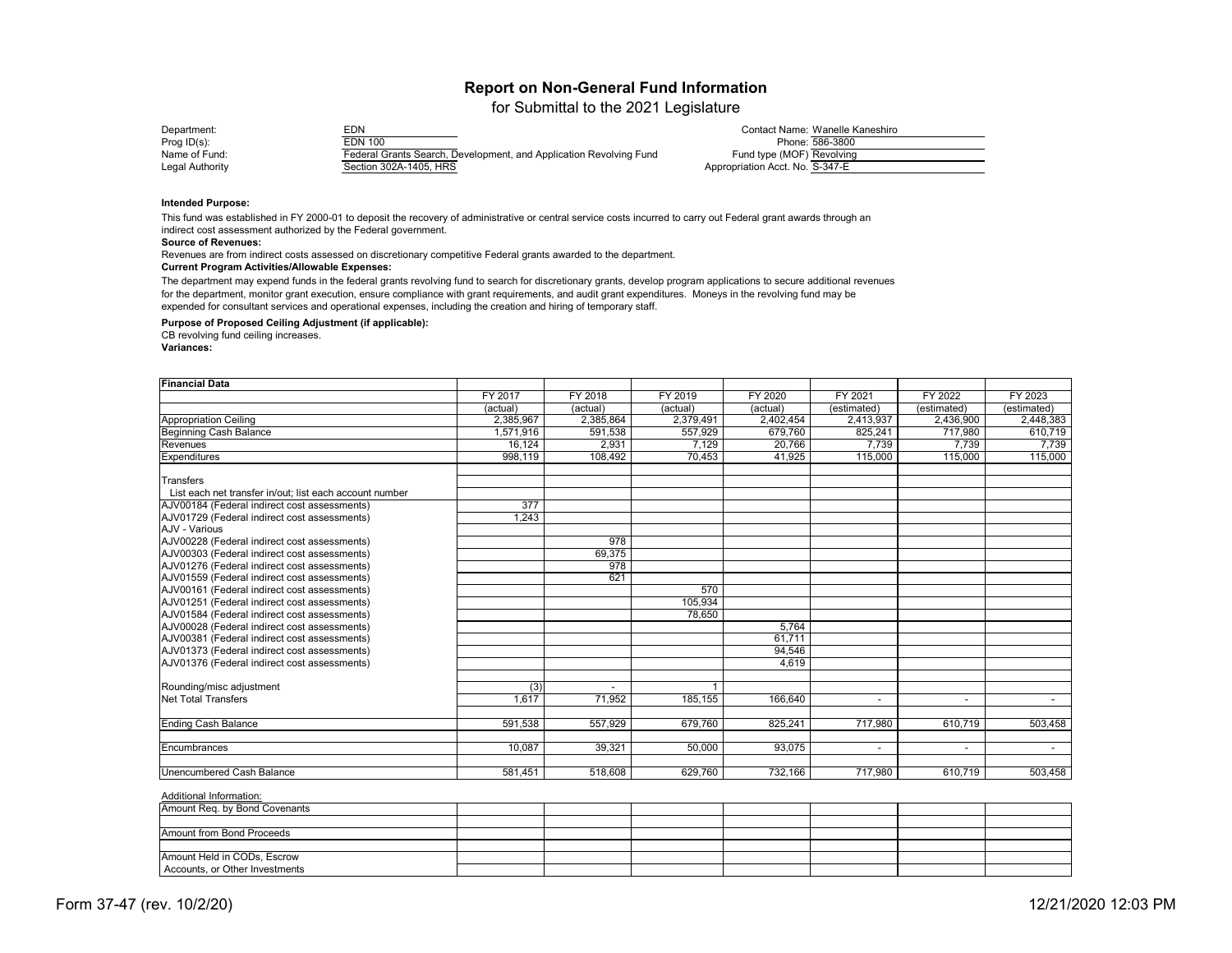for Submittal to the 2021 Legislature

Department: EDN Contact Name: Budget Branch Prog ID(s): EDN 100 Phone: 784-6022 Name of Fund: Education Research and Development Revolving Fund Legal Authority Section 302A-305, HRS **eliminated** via Act 2, SLH 2017

|                                 | Contact Name: Budget Branch |
|---------------------------------|-----------------------------|
|                                 | Phone: 784-6022             |
| Fund type (MOF) Revolving       |                             |
| Appropriation Acct. No. S-348-E |                             |

#### **Intended Purpose:**

This fund was established in 2001 to deposit revenues from the commercial exploitation of products and services developed by the department. **Source of Revenues:**

Revenues are from the sale of products and services developed by the department. For example, the fund has received royalties from the marketing and sublicensing of the department's Integrated Special Education System.

#### **Current Program Activities/Allowable Expenses:**

Allowable expenses include support for research and development activities within the department that will result in innovative curriculum, instructional materials, and information systems that can be marketed and sold to consumers outside the system.

**Purpose of Proposed Ceiling Adjustment (if applicable):**

#### Not applicable.

**Variances:**

| <b>Financial Data</b>                                   |                          |                          |                          |                          |                          |                          |                |
|---------------------------------------------------------|--------------------------|--------------------------|--------------------------|--------------------------|--------------------------|--------------------------|----------------|
|                                                         | FY 2017                  | <b>FY 2018</b>           | FY 2019                  | <b>FY 2020</b>           | FY 2021                  | <b>FY 2022</b>           | FY 2023        |
|                                                         | (actual)                 | (actual)                 | (actual)                 | (actual)                 | (estimated)              | (estimated)              | (estimated)    |
| <b>Appropriation Ceiling</b>                            | n/a                      | n/a                      | n/a                      | n/a                      | n/a                      | n/a                      | n/a            |
| <b>Beginning Cash Balance</b>                           | 91,363                   |                          |                          | C                        | 0                        |                          |                |
| Revenues                                                | 269                      | $\overline{\phantom{a}}$ | ٠                        | ۰                        | $\blacksquare$           | $\overline{\phantom{a}}$ |                |
| <b>Expenditures</b>                                     | 91,011                   | $\blacksquare$           | $\overline{\phantom{a}}$ | ۰                        | $\overline{\phantom{a}}$ | $\overline{\phantom{a}}$ |                |
| <b>Transfers</b>                                        |                          |                          |                          |                          |                          |                          |                |
| List each net transfer in/out; list each account number |                          |                          |                          |                          |                          |                          |                |
| AJV00715 (From: S-348 / To: S-325)                      | (621)                    | $\overline{\phantom{0}}$ | $\overline{\phantom{0}}$ | $\sim$                   | $\sim$                   |                          |                |
|                                                         |                          |                          |                          |                          |                          |                          |                |
| Rounding/misc adjustment                                |                          |                          |                          |                          |                          |                          |                |
| <b>Net Total Transfers</b>                              | (621)                    | $\blacksquare$           | $\overline{\phantom{0}}$ | $\blacksquare$           | $\overline{\phantom{0}}$ | $\overline{\phantom{a}}$ |                |
|                                                         |                          |                          |                          |                          |                          |                          |                |
| <b>Ending Cash Balance</b>                              | $\mathbf 0$              | 0                        | $\Omega$                 | C                        | 0                        | $\mathbf 0$              | 0              |
|                                                         |                          |                          |                          |                          |                          |                          |                |
| Encumbrances                                            | $\overline{\phantom{a}}$ | $\overline{\phantom{0}}$ |                          | $\overline{\phantom{a}}$ | $\overline{\phantom{0}}$ | $\overline{\phantom{a}}$ | $\blacksquare$ |
|                                                         |                          |                          |                          |                          |                          |                          |                |
| <b>Unencumbered Cash Balance</b>                        | $\mathbf 0$              | 0                        | $\overline{\phantom{0}}$ | $\mathbf 0$              | 0                        | $\mathbf{0}$             | 0              |

| Amount Req. by Bond Covenants    |  |  |  |  |
|----------------------------------|--|--|--|--|
|                                  |  |  |  |  |
| <b>Amount from Bond Proceeds</b> |  |  |  |  |
|                                  |  |  |  |  |
| Amount Held in CODs, Escrow      |  |  |  |  |
| Accounts, or Other Investments   |  |  |  |  |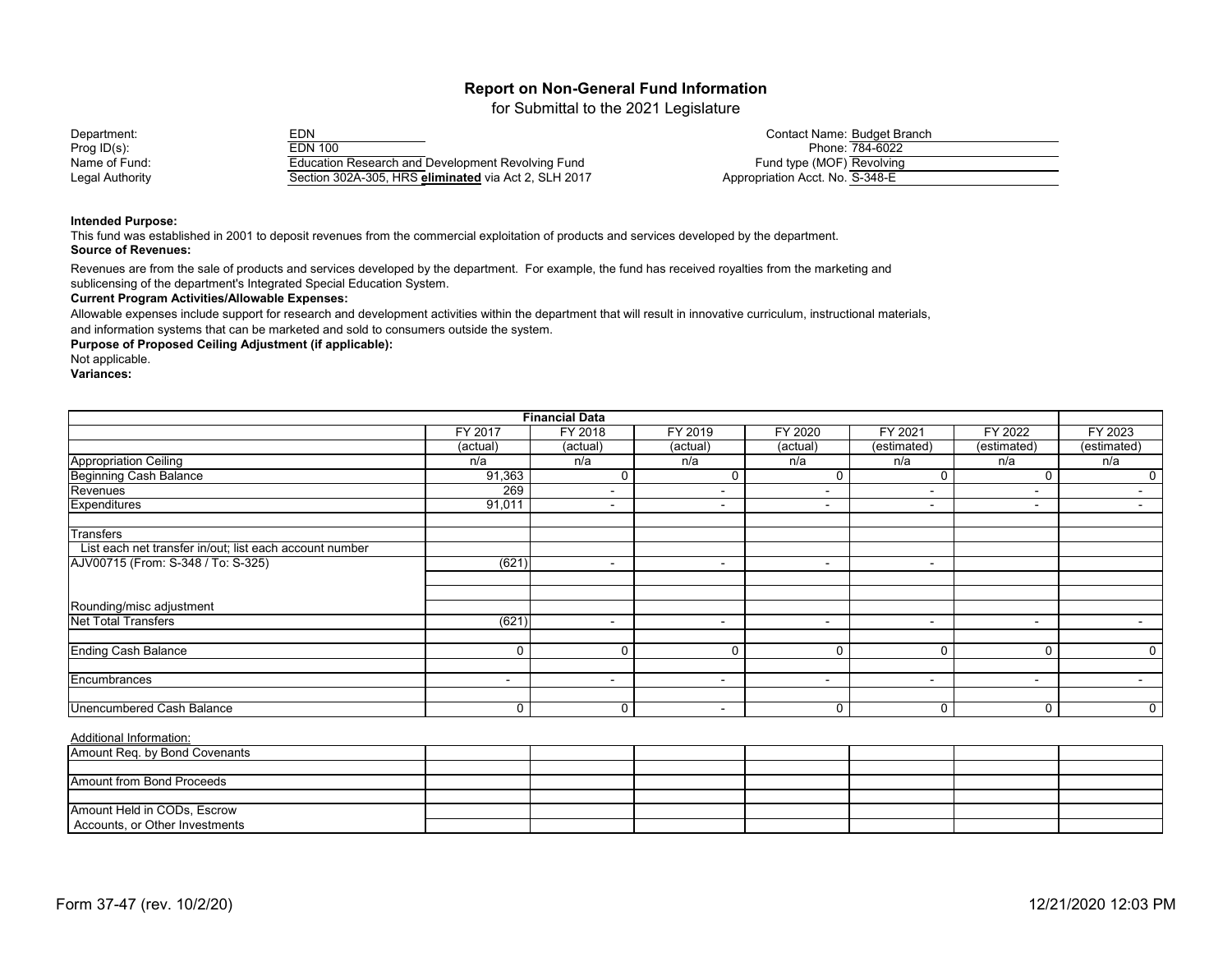for Submittal to the 2021 Legislature

### Prog ID(s): EDN 100 Phone: 305-9773 Name of Fund: Driver Education Fund Legal Authority Section 431:10C-115 and 431:10G-107, HRS

| Department:     | EDN                                      | Contact Name: Jan Meeker-Sevilla           |
|-----------------|------------------------------------------|--------------------------------------------|
| Prog ID(s):     | <b>EDN 100</b>                           | Phone: 305-9773                            |
| Name of Fund:   | <b>Driver Education Fund</b>             | Fund type (MOF) Interdepartmental Transfer |
| Legal Authority | Section 431:10C-115 and 431:10G-107, HRS | Appropriation Acct. No. S-350-E            |

#### **Intended Purpose:**

This fund was never created by statute, but was established in 1987 by the department to deposit fees collected by the insurance commissioner from motor vehicle insurers under Section 431:10C-115, HRS.

#### **Source of Revenues:**

Revenues are primarily received from the Department of Commerce and Consumer Affairs in accordance with Section 431:10C-115 and 431:10G-107, HRS.

#### **Current Program Activities/Allowable Expenses:**

Allowable expenses support the drivers education program.

**Purpose of Proposed Ceiling Adjustment (if applicable):**

Not applicable.

**Variances:**

| <b>Financial Data</b>                                   |           |           |           |           |                          |                          |                |
|---------------------------------------------------------|-----------|-----------|-----------|-----------|--------------------------|--------------------------|----------------|
|                                                         | FY 2017   | FY 2018   | FY 2019   | FY 2020   | FY 2021                  | FY 2022                  | FY 2023        |
|                                                         | (actual)  | (actual)  | (actual)  | (actual)  | (estimated)              | (estimated)              | (estimated)    |
| <b>Appropriation Ceiling</b>                            | 3,995,605 | 3,995,605 | 3,995,605 | 3,995,605 | 3,995,605                | 3,995,605                | 3,995,605      |
| <b>Beginning Cash Balance</b>                           | 3,664,861 | 3,872,924 | 4,078,925 | 4,670,257 | 5,249,570                | 5,049,570                | 4,749,570      |
| Revenues                                                | 2,054,110 | 2,381,740 | 2,402,250 | 2,376,514 | 2,300,000                | 2,300,000                | 2,300,000      |
| <b>Expenditures</b>                                     | 1,846,047 | 2,175,739 | 1,810,917 | 1,797,201 | 2,500,000                | 2,600,000                | 2,600,000      |
| Transfers                                               |           |           |           |           |                          |                          |                |
| List each net transfer in/out; list each account number |           |           |           |           |                          |                          |                |
|                                                         |           |           |           |           |                          |                          |                |
| Rounding/misc adjustment                                |           |           | (1)       |           |                          |                          |                |
| <b>Net Total Transfers</b>                              |           |           |           |           | $\overline{\phantom{0}}$ | $\overline{\phantom{0}}$ | $\blacksquare$ |
| <b>Ending Cash Balance</b>                              | 3,872,924 | 4,078,925 | 4,670,257 | 5,249,570 | 5,049,570                | 4,749,570                | 4,449,570      |
| Encumbrances                                            | 230,740   | 257,281   | 497,847   | 281,587   |                          | $\overline{\phantom{a}}$ |                |
| Unencumbered Cash Balance                               | 3,642,184 | 3,821,644 | 4,172,410 | 4,967,983 | 5,049,570                | 4,749,570                | 4,449,570      |

| Amount Req. by Bond Covenants  |  |  |  |  |
|--------------------------------|--|--|--|--|
|                                |  |  |  |  |
| Amount from Bond Proceeds      |  |  |  |  |
|                                |  |  |  |  |
| Amount Held in CODs, Escrow    |  |  |  |  |
| Accounts, or Other Investments |  |  |  |  |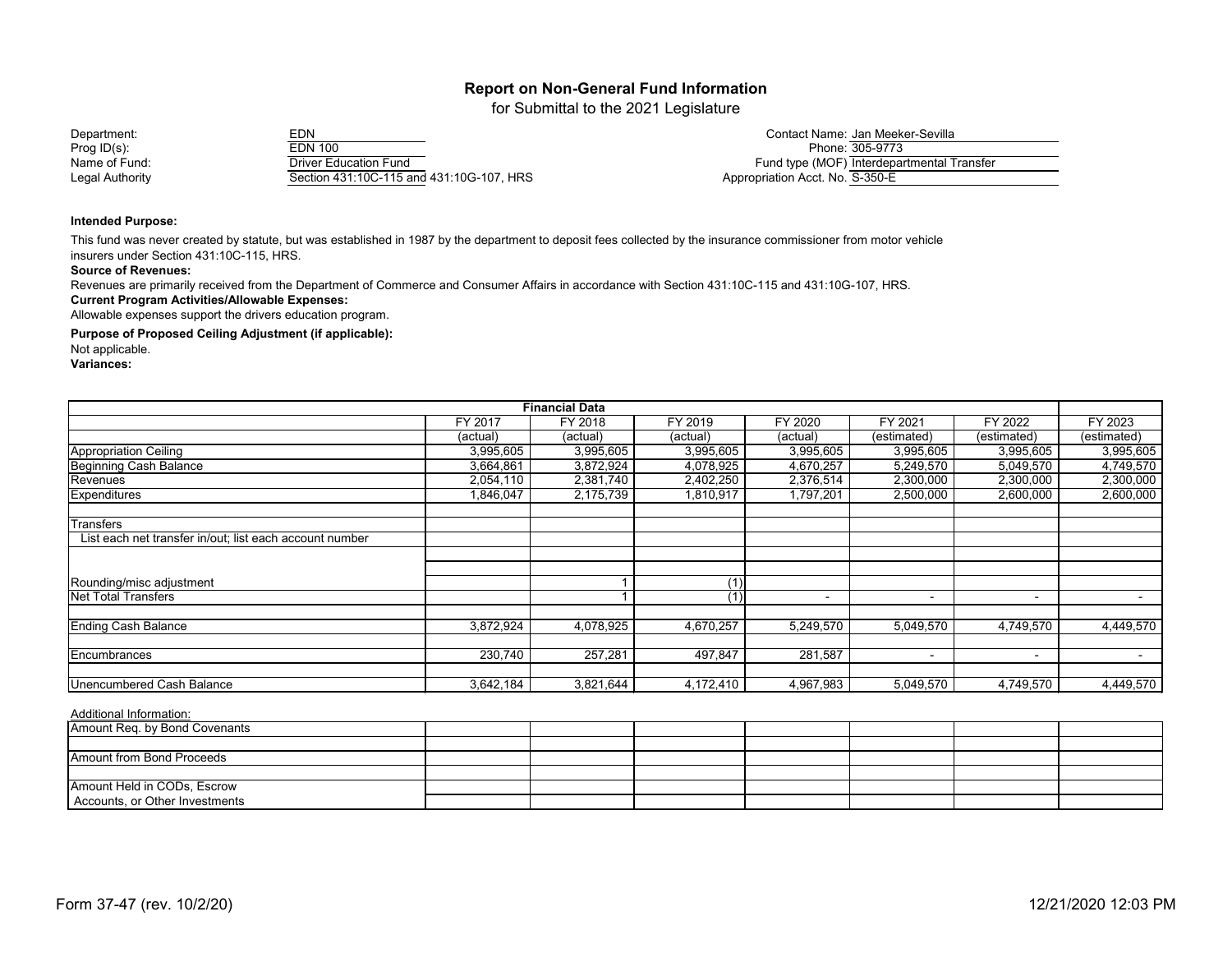for Submittal to the 2021 Legislature

| Department:            | EDN                   | Contact Name: Una Chan                     |
|------------------------|-----------------------|--------------------------------------------|
| Prog $ID(s)$ :         | EDN 200               | Phone: 305-9709                            |
| Name of Fund:          | Arts in Public Places | Fund type (MOF) Interdepartmental Transfer |
| <b>Legal Authority</b> | Section 302A-420, HRS | Appropriation Acct. No. S-353-E            |

#### **Intended Purpose:**

This fund was established to deposit funds received from the Works of Art Special Fund to implement an integrated visual arts in education program. **Source of Revenues:**

**Current Program Activities/Allowable Expenses:** Revenues are from the Works of Art Special Fund. The State Foundation on Culture and the Arts has ended its contract with the DOE and will not produce a supplemental contract in the coming fiscal years. See LEG worksheets (Act 5/2019 Seq. #60-001 EDN 200) which eliminated expenditure ceiling.

Allowable expenses include establishing and implementing an integrated visual arts in education program as joint collaboration between the DOE, Artist-in-the-School Program, and State Foundation on Culture and the Arts.

**Purpose of Proposed Ceiling Adjustment (if applicable):**

Not applicable.

**Variances:**

| <b>Financial Data</b>                                   |                          |                          |                          |                          |                          |                |                          |
|---------------------------------------------------------|--------------------------|--------------------------|--------------------------|--------------------------|--------------------------|----------------|--------------------------|
|                                                         | FY 2017                  | FY 2018                  | FY 2019                  | FY 2020                  | FY 2021                  | FY 2022        | FY 2023                  |
|                                                         | (actual)                 | (actual)                 | (actual)                 | (actual)                 | (estimated)              | (estimated)    | (estimated)              |
| <b>Appropriation Ceiling</b>                            | 270,031                  | 270,031                  | 270,031                  | $\sim$                   | $\sim$                   | $\sim$         |                          |
| <b>Beginning Cash Balance</b>                           | 18,688                   | 19,155                   | 36,621                   | 9,572                    | 10,224                   | 10,224         | 10,224                   |
| Revenues                                                | 215,368                  | 238,693                  | (11, 775)                | 652                      | ۰                        | $\blacksquare$ | $\blacksquare$           |
| Expenditures                                            | 214,901                  | 221,227                  | 15,274                   |                          | ۰                        |                | $\blacksquare$           |
| <b>Transfers</b>                                        |                          |                          |                          |                          |                          |                |                          |
| List each net transfer in/out; list each account number |                          |                          |                          |                          |                          |                |                          |
|                                                         |                          |                          |                          |                          |                          |                |                          |
| Rounding/misc adjustment                                |                          |                          |                          |                          |                          |                |                          |
| <b>Net Total Transfers</b>                              |                          |                          | $\,$                     | $\overline{\phantom{a}}$ | $\overline{\phantom{a}}$ |                | $\overline{\phantom{0}}$ |
| <b>Ending Cash Balance</b>                              | 19,155                   | 36,621                   | 9,572                    | 10,224                   | 10,224                   | 10,224         | 10,224                   |
| Encumbrances                                            | $\overline{\phantom{a}}$ | $\overline{\phantom{a}}$ | $\overline{\phantom{0}}$ | $\overline{\phantom{a}}$ | $\overline{\phantom{a}}$ |                |                          |
| Unencumbered Cash Balance                               | 19,155                   | 36,621                   | 9,572                    | 10,224                   | 10,224                   | 10,224         | 10,224                   |

| Amount Req. by Bond Covenants  |  |  |  |  |
|--------------------------------|--|--|--|--|
|                                |  |  |  |  |
| Amount from Bond Proceeds      |  |  |  |  |
|                                |  |  |  |  |
| Amount Held in CODs, Escrow    |  |  |  |  |
| Accounts, or Other Investments |  |  |  |  |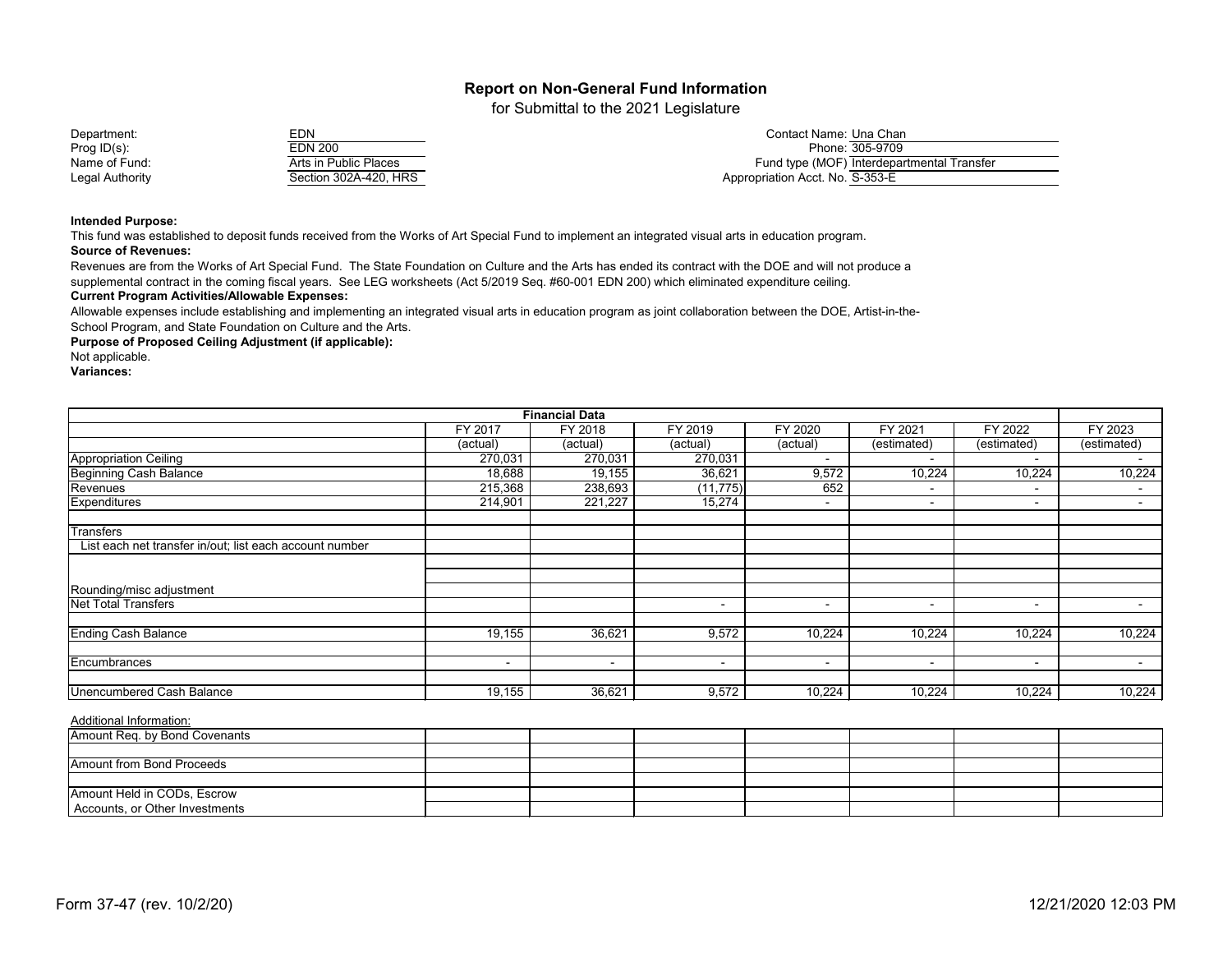for Submittal to the 2021 Legislature

Prog ID(s): EDN 100 Phone: 784-6033 Name of Fund: Workers Compensation Fund type (MOF) Interdepartmental Transfer Executive Budget Appropriation Acct. No. S-360-E<br>Appropriated Annually via Executive Budget

| Department:     | EDN                                        | Contact Name: Budget Execution             |
|-----------------|--------------------------------------------|--------------------------------------------|
| Prog ID(s):     | EDN 100                                    | Phone: 784-6033                            |
| Name of Fund:   | Workers Compensation                       | Fund type (MOF) Interdepartmental Transfer |
| Legal Authority | Appropriated Annually via Executive Budget | Annropriation Acct No S-360-F              |

**Intended Purpose:**

**Source of Revenues:**

**Current Program Activities/Allowable Expenses:**

**Purpose of Proposed Ceiling Adjustment (if applicable):** Not applicable. **Variances:**

|                                                         |                          | <b>Financial Data</b> |           |                          |                          |                          |             |
|---------------------------------------------------------|--------------------------|-----------------------|-----------|--------------------------|--------------------------|--------------------------|-------------|
|                                                         | FY 2017                  | FY 2018               | FY 2019   | <b>FY 2020</b>           | FY 2021                  | <b>FY 2022</b>           | FY 2023     |
|                                                         | (actual)                 | (actual)              | (actual)  | (actual)                 | (estimated)              | (estimated)              | (estimated) |
| <b>Appropriation Ceiling</b>                            | 1,000,000                | 1,700,000             | 1,700,000 | 1,700,000                | 1,700,000                | 1,700,000                | 1,700,000   |
| <b>Beginning Cash Balance</b>                           | 476,025                  | 1,002,149             | 195,664   | 732,309                  | 1,081,026                | 1,081,026                | 1,081,026   |
| Revenues                                                | 1,445,673                | 1,024,558             | 1,354,862 | 1,367,068                | 1,350,000                | 1,350,000                | 1,350,000   |
| Expenditures                                            | 919,549                  | 1,831,043             | 818,218   | 1,018,351                | 1,350,000                | 1,350,000                | 1,350,000   |
| <b>Transfers</b>                                        |                          |                       |           |                          |                          |                          |             |
| List each net transfer in/out; list each account number |                          |                       |           |                          |                          |                          |             |
|                                                         |                          |                       |           |                          |                          |                          |             |
|                                                         |                          |                       |           |                          |                          |                          |             |
| Rounding/misc adjustment                                |                          |                       |           |                          |                          |                          |             |
| <b>Net Total Transfers</b>                              |                          |                       |           | $\sim$                   | $\overline{\phantom{a}}$ | $\sim$                   | $\sim$      |
| <b>Ending Cash Balance</b>                              | 1,002,149                | 195,664               | 732,309   | 1,081,026                | 1,081,026                | 1,081,026                | 1,081,026   |
| Encumbrances                                            | $\overline{\phantom{0}}$ | $\blacksquare$        | $\,$      | $\overline{\phantom{a}}$ | $\overline{\phantom{a}}$ | $\overline{\phantom{0}}$ |             |
|                                                         |                          |                       |           |                          |                          |                          |             |
| Unencumbered Cash Balance                               | 1,002,149                | 195,664               | 732,309   | 1,081,026                | 1,081,026                | 1,081,026                | 1,081,026   |

| Amount Req. by Bond Covenants  |  |  |  |  |
|--------------------------------|--|--|--|--|
|                                |  |  |  |  |
| Amount from Bond Proceeds      |  |  |  |  |
|                                |  |  |  |  |
| Amount Held in CODs, Escrow    |  |  |  |  |
| Accounts, or Other Investments |  |  |  |  |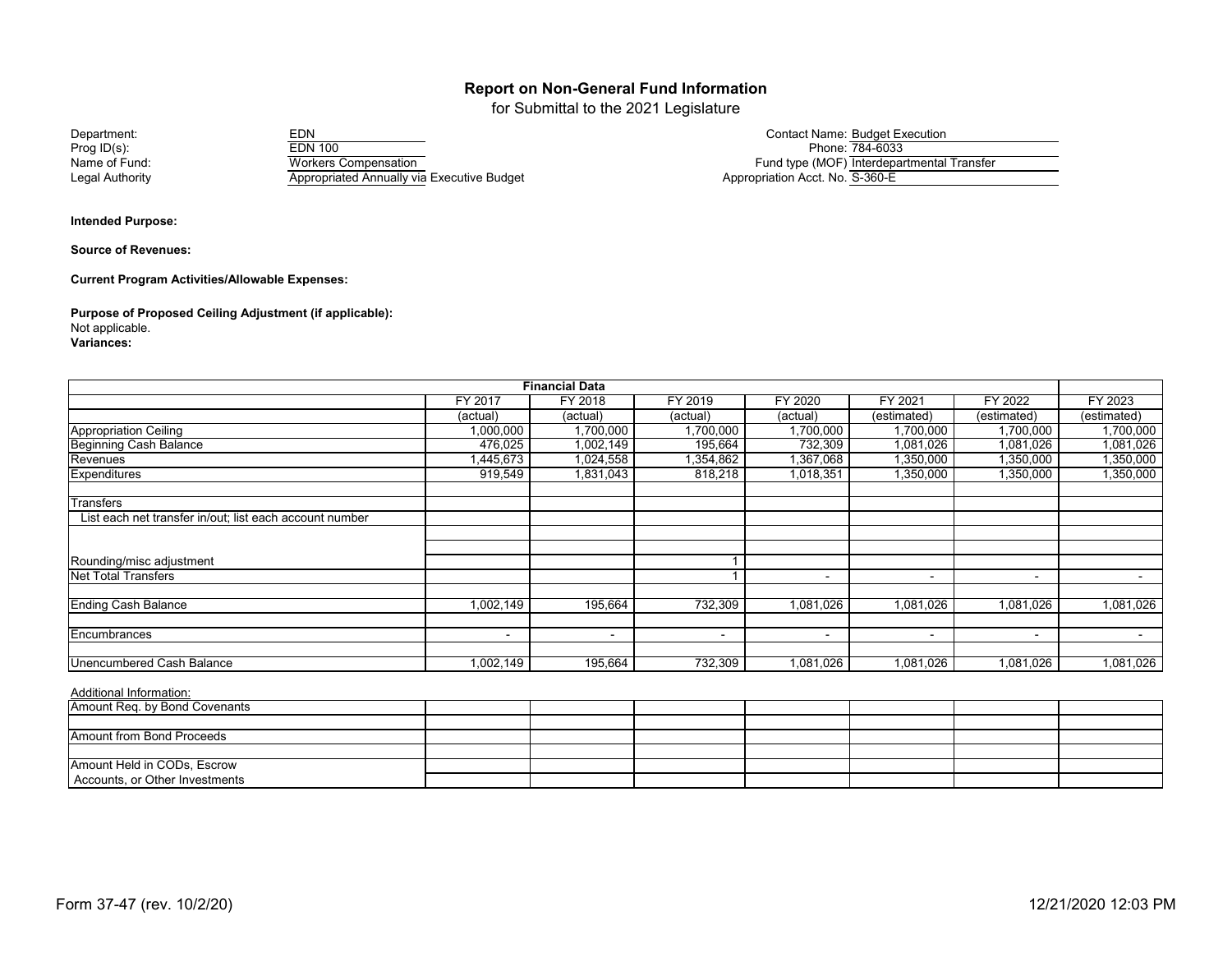for Submittal to the 2021 Legislature

Prog ID(s): EDN 100<br>Name of Fund: EDN 100 Unemployment Insurance - Interdepartmental Fund<br>Name of Fund type (MOF) Interdepartmental Transfer Name of Fund: Unemployment Insurance - Interdepartmental Fund<br>Legal Authority Constants Appropriated Annually via Executive Budget Annual Executive Post Constants Appropriation Acct. No. S-361-E Appropriated Annually via Executive Budget

Department: EDN EDN EDN EDN EDN Contact Name: Budget Execution<br>Prog ID(s): FEDN 100 EDN 100

#### **Intended Purpose:**

**Source of Revenues:** To administer the Unemployment Insurance (UI) Benefit Program and pay unemployment benefit to eligible employees as determined by Dept. of Labor and Industrial Relations (DLIR).

**Current Program Activities/Allowable Expenses:**

**Purpose of Proposed Ceiling Adjustment (if applicable):**

Not applicable.

**Variances:**

|                                                         |           | <b>Financial Data</b> |                          |           |                          |                          |             |
|---------------------------------------------------------|-----------|-----------------------|--------------------------|-----------|--------------------------|--------------------------|-------------|
|                                                         | FY 2017   | FY 2018               | FY 2019                  | FY 2020   | FY 2021                  | FY 2022                  | FY 2023     |
|                                                         | (actual)  | (actual)              | (actual)                 | (actual)  | (estimated)              | (estimated)              | (estimated) |
| <b>Appropriation Ceiling</b>                            | 2,500,000 | 1,800,000             | 1,800,000                | 1,800,000 | 1,800,000                | 1,800,000                | 1,800,000   |
| <b>Beginning Cash Balance</b><br>Revenues               | 1,046,604 | 1,114,655             | 1,110,914                | 1,087,677 | 1,043,922                | 1,043,922                | 1,043,922   |
|                                                         | 173,531   | 96,787                | 63,892                   | 42,259    | 100,000                  | 100,000                  | 100,000     |
| Expenditures                                            | 105,479   | 100,528               | 87,129                   | 86,014    | 100,000                  | 100,000                  | 100,000     |
| <b>Transfers</b>                                        |           |                       |                          |           |                          |                          |             |
| List each net transfer in/out; list each account number |           |                       |                          |           |                          |                          |             |
|                                                         |           |                       |                          |           |                          |                          |             |
|                                                         |           |                       |                          |           |                          |                          |             |
| Rounding/misc adjustment                                |           |                       |                          |           |                          |                          |             |
| <b>Net Total Transfers</b>                              |           |                       | $\blacksquare$           | ۰.        | $\overline{\phantom{a}}$ | $\blacksquare$           | $\sim$      |
| <b>Ending Cash Balance</b>                              | 1,114,655 | 1,110,914             | 1,087,677                | 1,043,922 | 1,043,922                | 1,043,922                | 1,043,922   |
|                                                         |           |                       |                          |           |                          |                          |             |
| Encumbrances                                            | $\sim$    | $\blacksquare$        | $\overline{\phantom{a}}$ | $\sim$    | $\sim$                   | $\overline{\phantom{a}}$ | $\sim$      |
| <b>Unencumbered Cash Balance</b>                        | 1,114,655 | 1,110,914             | 1,087,677                | 1,043,922 | 1,043,922                | 1,043,922                | 1,043,922   |
| Additional Information:                                 |           |                       |                          |           |                          |                          |             |

| $\overline{ }$ , www.component.com |  |  |  |  |
|------------------------------------|--|--|--|--|
| Amount Req. by Bond Covenants      |  |  |  |  |
|                                    |  |  |  |  |
| <b>Amount from Bond Proceeds</b>   |  |  |  |  |
|                                    |  |  |  |  |
| Amount Held in CODs, Escrow        |  |  |  |  |
| Accounts, or Other Investments     |  |  |  |  |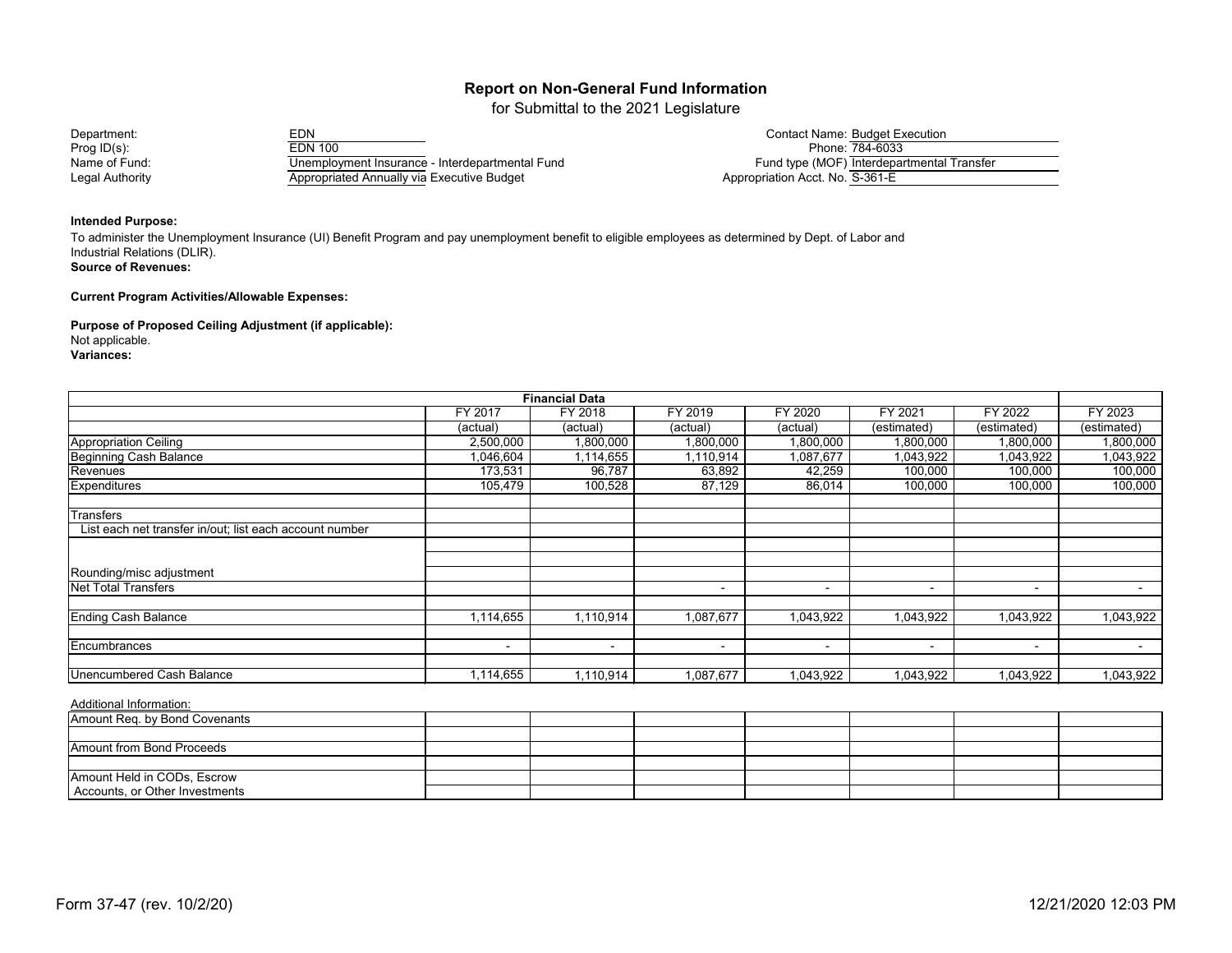for Submittal to the 2021 Legislature

| Department:     | EDN         | Contact Name: Budget Execution |
|-----------------|-------------|--------------------------------|
| Prog $ID(s)$ :  | various     | Phone: 784-6030                |
| Name of Fund:   | :ARES ESSER | Fund type (MOF) Federal (N)    |
| Legal Authority | CARES Act   | Appropriation Acct. No. S-801  |

#### **Intended Purpose:**

The Coronavirus Aid, Relief and Economic Security (CARES) Act authorized funding to support public education and provide assistance to state and local governments for expenses incurred due to the Coronavirus Disease 2019 (COVID-19) public health emergency.

#### **Source of Revenues:**

The CARES Act provided federal grants to the Department via the Elementary and Secondary School Emergency Relief Fund (ESSER).

#### **Current Program Activities/Allowable Expenses:**

Support for activities/expenditures that include those relating to: COVID-19 preparedness and response; educational technology for students; needs of disdvantaged and at-risk youth; and continuity of educational services.

#### **Purpose of Proposed Ceiling Adjustment (if applicable):**

Not applicable.

**Variances:**

|                                                         | <b>Financial Data</b> |                |          |                          |                          |                          |                          |  |  |
|---------------------------------------------------------|-----------------------|----------------|----------|--------------------------|--------------------------|--------------------------|--------------------------|--|--|
|                                                         | <b>FY 2017</b>        | FY 2018        | FY 2019  | FY 2020                  | FY 2021                  | FY 2022                  | FY 2023                  |  |  |
|                                                         | (actual)              | (actual)       | (actual) | (actual)                 | (estimated)              | (estimated)              | (estimated)              |  |  |
| <b>Appropriation Ceiling</b>                            | n/a                   | n/a            | n/a      | n/a                      | n/a                      | n/a                      | n/a                      |  |  |
| <b>Beginning Cash Balance</b>                           |                       |                |          |                          | (109, 175)               | $\overline{\phantom{0}}$ |                          |  |  |
| Revenues                                                |                       |                |          | 190,000                  | 20,221,388               | 21,950,000               | 1,023,841                |  |  |
| Expenditures                                            |                       |                |          | 299,175                  | 20,112,213               | 21,950,000               | 1,023,841                |  |  |
| <b>Transfers</b>                                        |                       |                |          |                          |                          |                          |                          |  |  |
| List each net transfer in/out; list each account number |                       |                |          |                          |                          |                          |                          |  |  |
|                                                         |                       |                |          |                          |                          |                          |                          |  |  |
|                                                         |                       |                |          |                          |                          |                          |                          |  |  |
| Rounding/misc adjustment                                |                       |                |          |                          |                          |                          |                          |  |  |
| <b>Net Total Transfers</b>                              | $\sim$                | $\blacksquare$ | $\sim$   | $\overline{\phantom{a}}$ | $\overline{\phantom{a}}$ | $\sim$                   | $\overline{\phantom{0}}$ |  |  |
| <b>Ending Cash Balance</b>                              |                       |                |          | (109, 175)               | $\overline{\phantom{a}}$ | $\sim$                   | $\blacksquare$           |  |  |
|                                                         |                       |                |          |                          |                          |                          |                          |  |  |
| Encumbrances                                            |                       |                |          | 14,813,061               | 20,950,000               | 1,023,841                | $\overline{\phantom{a}}$ |  |  |
|                                                         |                       |                |          |                          |                          |                          |                          |  |  |
| Unencumbered Cash Balance                               |                       |                |          | (14, 922, 236)           | (20,950,000)             | (1,023,841)              | $\overline{\phantom{0}}$ |  |  |

| Amount Req. by Bond Covenants  |  |  |  |  |
|--------------------------------|--|--|--|--|
|                                |  |  |  |  |
| Amount from Bond Proceeds      |  |  |  |  |
|                                |  |  |  |  |
| Amount Held in CODs, Escrow    |  |  |  |  |
| Accounts, or Other Investments |  |  |  |  |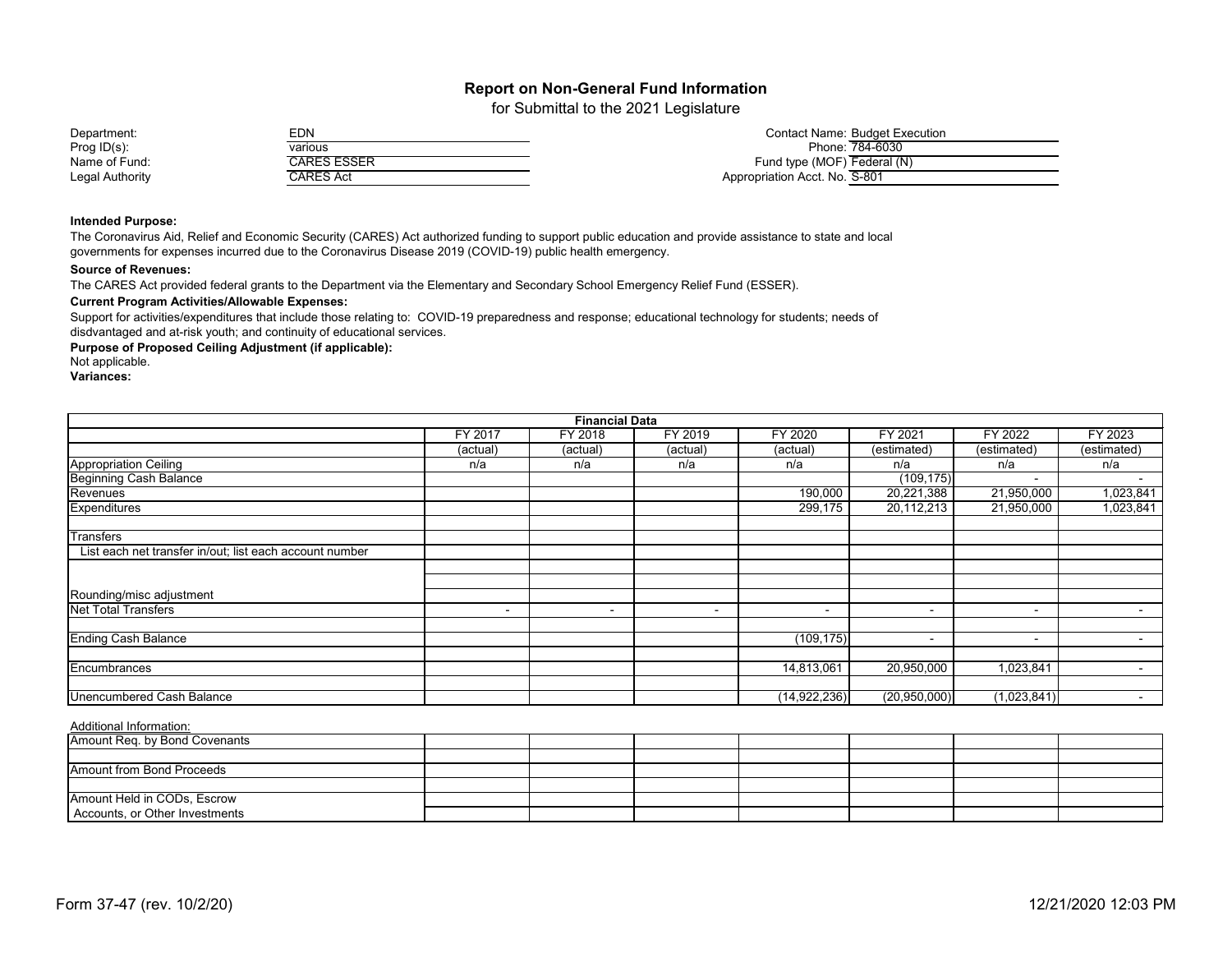for Submittal to the 2021 Legislature

Department: EDN EDN EDN EDN EDN Contact Name: Budget Execution<br>Prog ID(s): FEDN 100 EDN 100 Prog ID(s): Prog ID(s): Phone:  $\frac{784-6030}{30}$ <br>Name of Fund: Federal Funds - EDN 100 Legal Authority **Authority Appropriation Acct. No. S-810-E Appropriation Acct. No. S-810-E** Elementary and Secondary Education Act and Perkins Career and Technical Education Act

**Intended Purpose:**

For allowable expenditures for lower education.

**Source of Revenues:**

US Department of Defense and US Department of Education

**Current Program Activities/Allowable Expenses:**

Support for lower education including Advanced Placement Fee Payment, Education of Native Hawaiians, and Vocational Education Programs.

**Purpose of Proposed Ceiling Adjustment (if applicable):** 

Not applicable.

**Variances:**

|                                                         |                | <b>Financial Data</b> |           |                          |                          |                          |             |
|---------------------------------------------------------|----------------|-----------------------|-----------|--------------------------|--------------------------|--------------------------|-------------|
|                                                         | FY 2017        | FY 2018               | FY 2019   | FY 2020                  | FY 2021                  | FY 2022                  | FY 2023     |
|                                                         | (actual)       | (actual)              | (actual)  | (actual)                 | (estimated)              | (estimated)              | (estimated) |
| <b>Appropriation Ceiling</b>                            | 7,534,000      | 8,989,000             | 8,989,000 | 9,249,999                | 9,249,999                | 9,249,999                | 9,249,999   |
| <b>Beginning Cash Balance</b>                           | 2,686,629      | 2,672,744             | 3,329,158 | 4,061,892                | 3,907,108                | 207,108                  | 207,108     |
| Revenues                                                | 5,825,311      | 7,886,850             | 7,036,901 | 10,023,192               | 7,000,000                | 7,000,000                | 7,000,000   |
| <b>Expenditures</b>                                     | 5,839,196      | 7,230,437             | 6,304,167 | 10,177,976               | 10,700,000               | 7,000,000                | 7,000,000   |
| <b>Transfers</b>                                        |                |                       |           |                          |                          |                          |             |
| List each net transfer in/out; list each account number |                |                       |           |                          |                          |                          |             |
|                                                         |                |                       |           |                          |                          |                          |             |
|                                                         |                |                       |           |                          |                          |                          |             |
| Rounding/misc adjustment                                |                |                       |           |                          |                          |                          |             |
| <b>Net Total Transfers</b>                              | $\blacksquare$ | $\blacksquare$        |           | $\overline{\phantom{a}}$ | $\overline{\phantom{a}}$ | $\overline{\phantom{0}}$ |             |
| <b>Ending Cash Balance</b>                              | 2,672,744      | 3,329,158             | 4,061,892 | 3,907,108                | 207,108                  | 207,108                  | 207,108     |
|                                                         |                |                       |           |                          |                          |                          |             |
| Encumbrances                                            | 2,247,257      | 858,342               | 1,585,421 | 2,297,469                | $\blacksquare$           | $\blacksquare$           | $\sim$      |
| <b>Unencumbered Cash Balance</b>                        | 425,487        | 2,470,817             | 2,476,471 | 609,639                  | 207,108                  | 207,108                  | 207,108     |

Additional Information:

| Amount Req. by Bond Covenants  |  |  |  |  |
|--------------------------------|--|--|--|--|
|                                |  |  |  |  |
| Amount from Bond Proceeds      |  |  |  |  |
|                                |  |  |  |  |
| Amount Held in CODs, Escrow    |  |  |  |  |
| Accounts, or Other Investments |  |  |  |  |

Fund type (MOF) Federal (P)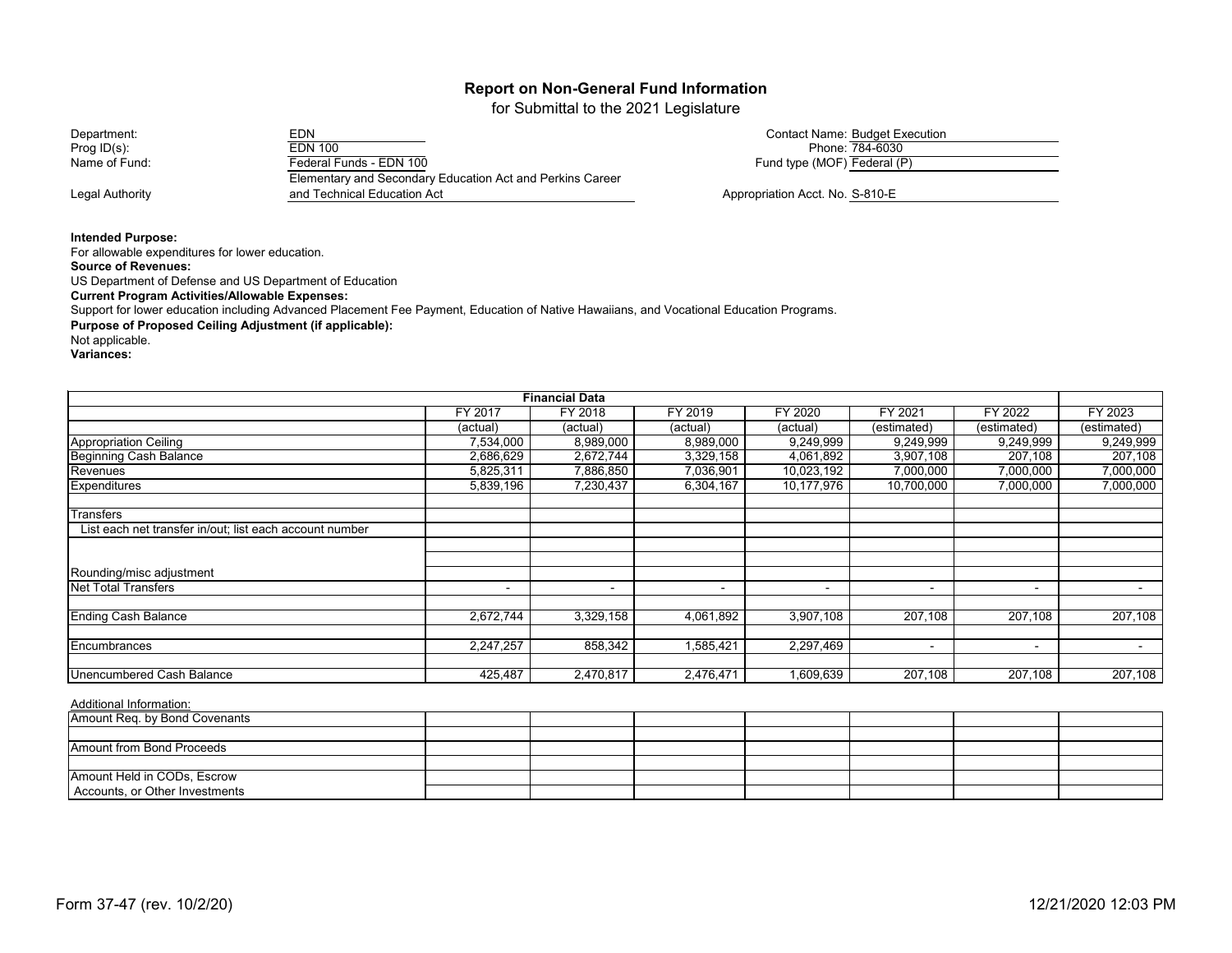for Submittal to the 2021 Legislature

| Department:     | EDN                                         | Contact Name: Buddet Exe        |
|-----------------|---------------------------------------------|---------------------------------|
| Prog $ID(s)$ :  | <b>EDN 150</b>                              | Phone: 784-6030                 |
| Name of Fund:   | Federal Funds - EDN 150                     | Fund type (MOF) Federal (P)     |
| Legal Authority | Individuals with Disabilities Education Act | Appropriation Acct. No. S-815-E |

| Department:   | EDN                     | <b>Contact Name: Budget Execution</b> |
|---------------|-------------------------|---------------------------------------|
| Prog ID(s):   | <b>EDN 150</b>          | Phone: 784-6030                       |
| Name of Fund: | Federal Funds - EDN 150 | Fund type (MOF) Federal (P)           |

**Intended Purpose:**

For allowable expenditures for lower education special education services. **Source of Revenues:** US Department of Education **Current Program Activities/Allowable Expenses:** Support for special education services. **Purpose of Proposed Ceiling Adjustment (if applicable):** Not applicable. **Variances:** 

Negative cash balances may result due to the timing of the grant drawdown to pay encumbrances.

|                                                         |                          | <b>Financial Data</b> |                          |                          |                          |                          |                          |
|---------------------------------------------------------|--------------------------|-----------------------|--------------------------|--------------------------|--------------------------|--------------------------|--------------------------|
|                                                         | FY 2017                  | FY 2018               | FY 2019                  | <b>FY 2020</b>           | FY 2021                  | FY 2022                  | FY 2023                  |
|                                                         | (actual)                 | (actual)              | (actual)                 | (actual)                 | (estimated)              | (estimated)              | (estimated)              |
| Appropriation Ceiling                                   |                          |                       |                          |                          |                          |                          |                          |
| Beginning Cash Balance                                  | (33, 547)                | (161, 857)            | (175,999)                | (313,580)                | (92, 106)                | 407,894                  | 407,894                  |
| Revenues                                                | 1,354,175                | 1,760,048             | 2,285,918                | ,503,150                 | 2,500,000                | 2,000,000                | 2,000,000                |
| Expenditures                                            | 1,482,485                | 1,774,192             | 2,423,499                | 1,281,676                | 2,000,000                | 2,000,000                | 2,000,000                |
| Transfers                                               |                          |                       |                          |                          |                          |                          |                          |
| List each net transfer in/out; list each account number |                          |                       |                          |                          |                          |                          |                          |
|                                                         |                          |                       |                          |                          |                          |                          |                          |
| Rounding/misc adjustment                                |                          |                       |                          |                          |                          |                          |                          |
| <b>Net Total Transfers</b>                              | $\overline{\phantom{0}}$ |                       | $\overline{\phantom{0}}$ | $\overline{\phantom{a}}$ | $\overline{\phantom{0}}$ | $\overline{\phantom{a}}$ | $\overline{\phantom{0}}$ |
| <b>Ending Cash Balance</b>                              | (161, 857)               | (175,999)             | (313,580)                | (92, 106)                | 407,894                  | 407,894                  | 407,894                  |
| Encumbrances                                            | 224,091                  | 336,433               | 266,560                  | 189,832                  |                          | $\overline{\phantom{a}}$ |                          |
|                                                         |                          |                       |                          |                          |                          |                          |                          |
| <b>Unencumbered Cash Balance</b>                        | (385, 948)               | (512, 432)            | (580, 140)               | (281, 938)               | 407,894                  | 407,894                  | 407,894                  |

| Amount Req. by Bond Covenants  |  |  |  |  |
|--------------------------------|--|--|--|--|
|                                |  |  |  |  |
| Amount from Bond Proceeds      |  |  |  |  |
|                                |  |  |  |  |
| Amount Held in CODs, Escrow    |  |  |  |  |
| Accounts, or Other Investments |  |  |  |  |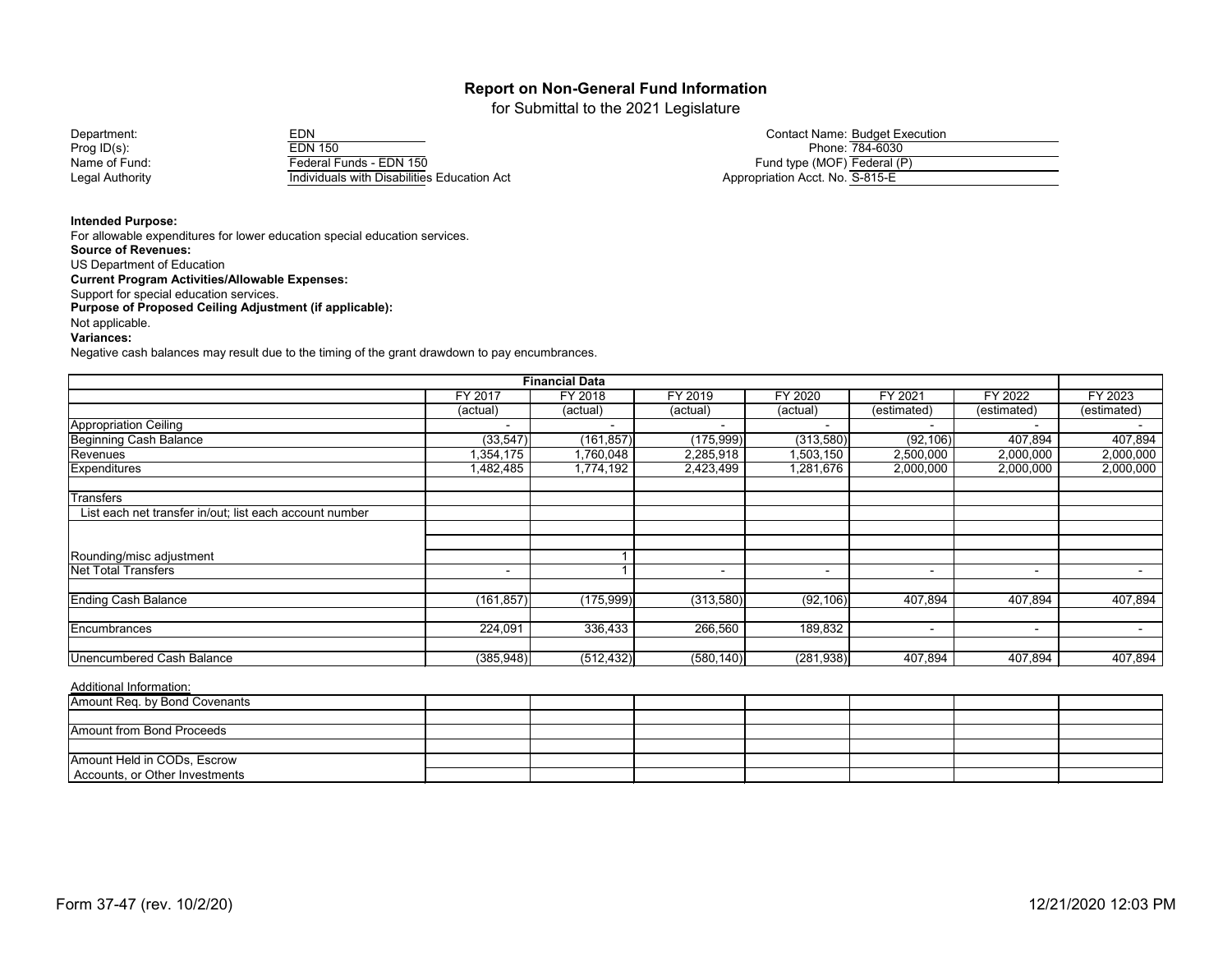for Submittal to the 2021 Legislature

Prog ID(s): EDN 200 Phone: 733-4100 Name of Fund: Federal Funds - EDN 200<br>
Legal Authority Federal Assessment of E National Assessment of Education Progress (NAEP) Appropriation Acct. No. S-820-E

| Department:                            | $T_{\rm DNI}$<br>∠⊔∪∟                          | Contact Name: Brian Reiter/Dewey Gottlieb |
|----------------------------------------|------------------------------------------------|-------------------------------------------|
| Prog ID(s):                            | <b>EDN 200</b>                                 | Phone: 733-4100                           |
| Name of Fund:                          | Federal Funds - EDN 200                        | Fund type (MOF) Federal (P)               |
| the country Arrest Countries of the co | <b>MEDITAL CONTRACT PROPERTY IN A PROPERTY</b> |                                           |

**Intended Purpose:**

To fund the NAEP coordinator and related expenses. **Source of Revenues:** US Department of Education. **Current Program Activities/Allowable Expenses:** NAEP Coordinator and associated costs including attendance at mandatory training sessions. **Purpose of Proposed Ceiling Adjustment (if applicable):** Not applicable. **Variances:**

|                                                         |                          | <b>Financial Data</b> |                |           |                |                          |                          |
|---------------------------------------------------------|--------------------------|-----------------------|----------------|-----------|----------------|--------------------------|--------------------------|
|                                                         | FY 2017                  | FY 2018               | FY 2019        | FY 2020   | FY 2021        | FY 2022                  | FY 2023                  |
|                                                         | (actual)                 | (actual)              | (actual)       | (actual)  | (estimated)    | (estimated)              | (estimated)              |
| <b>Appropriation Ceiling</b>                            | 250,000                  | 273,794               | 273,794        | 273,794   | 273,794        | 273,794                  | 273,794                  |
| <b>Beginning Cash Balance</b>                           | 162,905                  | 179,641               | 136,865        | 131,708   | 190,752        | 190,752                  | 190,752                  |
| Revenues                                                | 226,581                  | 113,769               | 308,753        | 618,675   | 210,000        | 215,000                  | 231,000                  |
| <b>Expenditures</b>                                     | 209,844                  | 156,545               | 313,910        | 559,631   | 210,000        | 215,000                  | 231,000                  |
| <b>Transfers</b>                                        |                          |                       |                |           |                |                          |                          |
| List each net transfer in/out; list each account number |                          |                       |                |           |                |                          |                          |
|                                                         |                          |                       |                |           |                |                          |                          |
| Rounding/misc adjustment                                |                          |                       |                |           |                |                          |                          |
| <b>Net Total Transfers</b>                              | $\overline{\phantom{a}}$ | $\blacksquare$        | $\overline{a}$ |           | $\blacksquare$ | $\overline{\phantom{a}}$ | $\overline{\phantom{0}}$ |
| <b>Ending Cash Balance</b>                              | 179,641                  | 136,865               | 131,708        | 190,752   | 190,752        | 190,752                  | 190,752                  |
| Encumbrances                                            | $\sim$                   | 23,318                | 84,983         | (32, 971) | $\blacksquare$ | $\sim$                   | $\overline{\phantom{0}}$ |
|                                                         |                          |                       |                |           |                |                          |                          |
| <b>Unencumbered Cash Balance</b>                        | 179,641                  | 113,547               | 46,725         | 223,723   | 190,752        | 190,752                  | 190,752                  |

| Amount Req. by Bond Covenants  |  |  |  |  |
|--------------------------------|--|--|--|--|
|                                |  |  |  |  |
|                                |  |  |  |  |
| Amount from Bond Proceeds      |  |  |  |  |
|                                |  |  |  |  |
| Amount Held in CODs, Escrow    |  |  |  |  |
| Accounts, or Other Investments |  |  |  |  |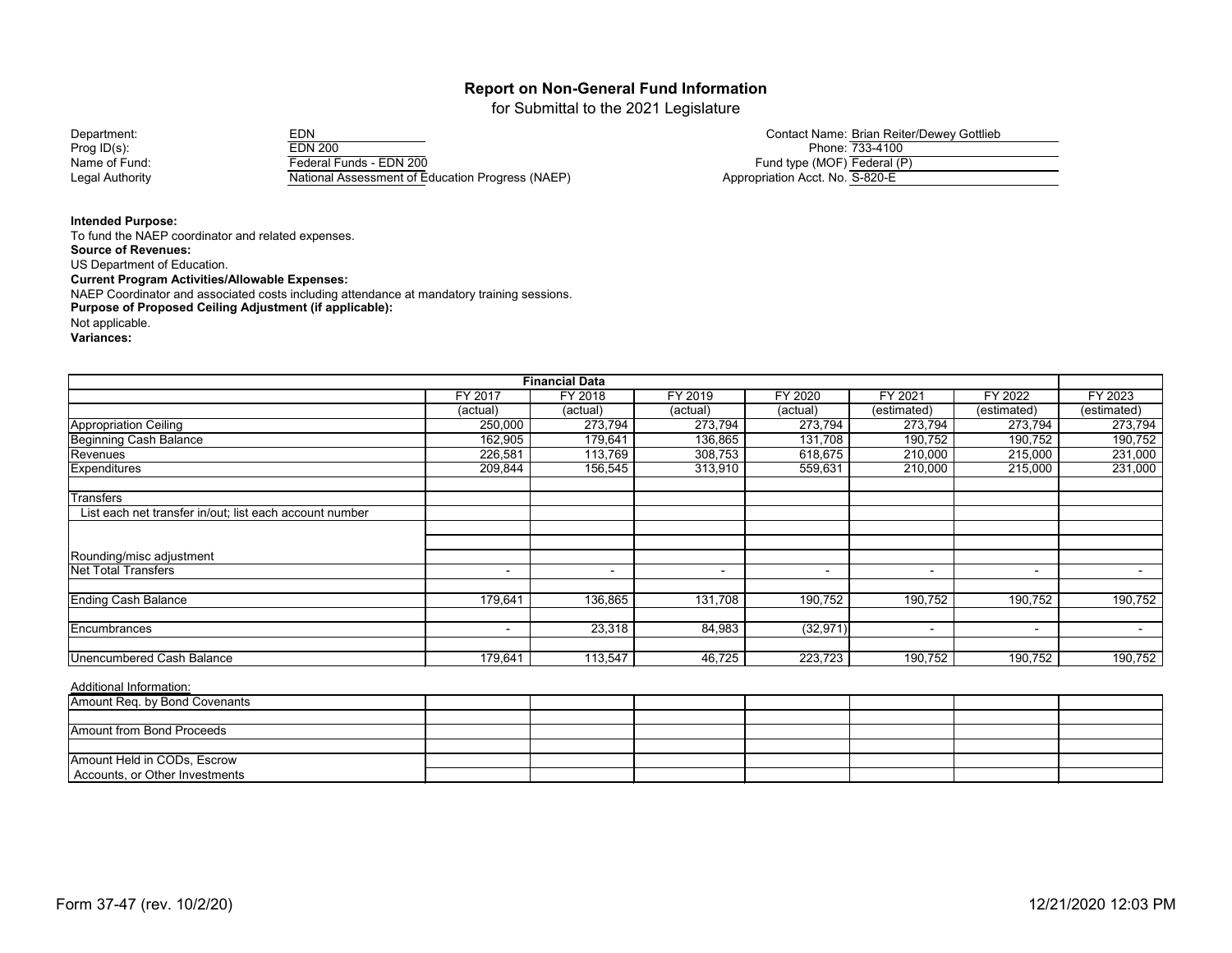for Submittal to the 2021 Legislature

| Department:     |  |
|-----------------|--|
| Prog $ID(s)$ :  |  |
| Name of Fund:   |  |
| Legal Authority |  |

| Department:     | FDN                                                  | <b>Contact Name: Budget Execution</b> |
|-----------------|------------------------------------------------------|---------------------------------------|
| Prog $ID(s)$ :  | EDN 300                                              | Phone: 784-6030                       |
| Name of Fund:   | Federal Funds - EDN 300                              | Fund type (MOF) Federal (P)           |
| Legal Authority | L. 100-297 National Cooperative Education Statistics | Appropriation Acct. No. S-830-E       |

|                                 | <b>Contact Name: Budget Execution</b> |
|---------------------------------|---------------------------------------|
|                                 | Phone: 784-6030                       |
| Fund type (MOF) Federal (P)     |                                       |
| Appropriation Acct. No. S-830-E |                                       |

#### **Intended Purpose:**

To contribute to the goal of development comparable, uniform, and timely education statistics across states and the nation as a whole.

#### **Source of Revenues:**

US Department of Education - National Center for Education Statistics.

## **Current Program Activities/Allowable Expenses:**

Activities that will enable SEA to designate representatives to the Cooperative System.

**Purpose of Proposed Ceiling Adjustment (if applicable):**

#### Not applicable.

#### **Variances:**

Negative cash balances may result due to the timing of the grant drawdown to pay encumbrances.

|                                                         |                          | <b>Financial Data</b> |                          |                          |                          |                |                          |
|---------------------------------------------------------|--------------------------|-----------------------|--------------------------|--------------------------|--------------------------|----------------|--------------------------|
|                                                         | <b>FY 2017</b>           | FY 2018               | FY 2019                  | FY 2020                  | FY 2021                  | FY 2022        | FY 2023                  |
|                                                         | (actual)                 | (actual)              | (actual)                 | (actual)                 | (estimated)              | (estimated)    | (estimated)              |
| <b>Appropriation Ceiling</b>                            | 5,390,197                | 3,338,323             | 30,000                   | 30,000                   | 30,000                   | 30,000         | 30,000                   |
| <b>Beginning Cash Balance</b>                           | 69,012                   | (1,391,472)           | 9,038                    | (96, 111)                | (36, 116)                | (36, 116)      | (36, 116)                |
| Revenues                                                | 1,034,000                | 2,906,000             | 1,821,848                | 5,683,181                | 30,000                   | 30,000         | 30,000                   |
| Expenditures                                            | 2,494,484                | 1,505,490             | 1,926,997                | 5,623,186                | 30,000                   | 30,000         | 30,000                   |
| <b>Transfers</b>                                        |                          |                       |                          |                          |                          |                |                          |
| List each net transfer in/out; list each account number |                          |                       |                          |                          |                          |                |                          |
|                                                         |                          |                       |                          |                          |                          |                |                          |
| Rounding/misc adjustment                                |                          |                       |                          |                          |                          |                |                          |
| <b>Net Total Transfers</b>                              | $\overline{\phantom{a}}$ | $\blacksquare$        | $\overline{\phantom{a}}$ | $\overline{\phantom{a}}$ | $\overline{\phantom{0}}$ | $\blacksquare$ | $\overline{\phantom{a}}$ |
| <b>Ending Cash Balance</b>                              | (1,391,472)              | 9,038                 | (96, 111)                | (36, 116)                | (36, 116)                | (36, 116)      | (36, 116)                |
| Encumbrances                                            | 382,559                  | 606,309               | 3,726,528                | 537,062                  | $\overline{\phantom{0}}$ | $\blacksquare$ | $\sim$                   |
| Unencumbered Cash Balance                               | (1,774,032)              | (597, 272)            | (3,822,639)              | (573, 178)               | (36, 116)                | (36, 116)      | (36, 116)                |

| Amount Req. by Bond Covenants  |  |  |  |  |
|--------------------------------|--|--|--|--|
|                                |  |  |  |  |
| Amount from Bond Proceeds      |  |  |  |  |
|                                |  |  |  |  |
| Amount Held in CODs, Escrow    |  |  |  |  |
| Accounts, or Other Investments |  |  |  |  |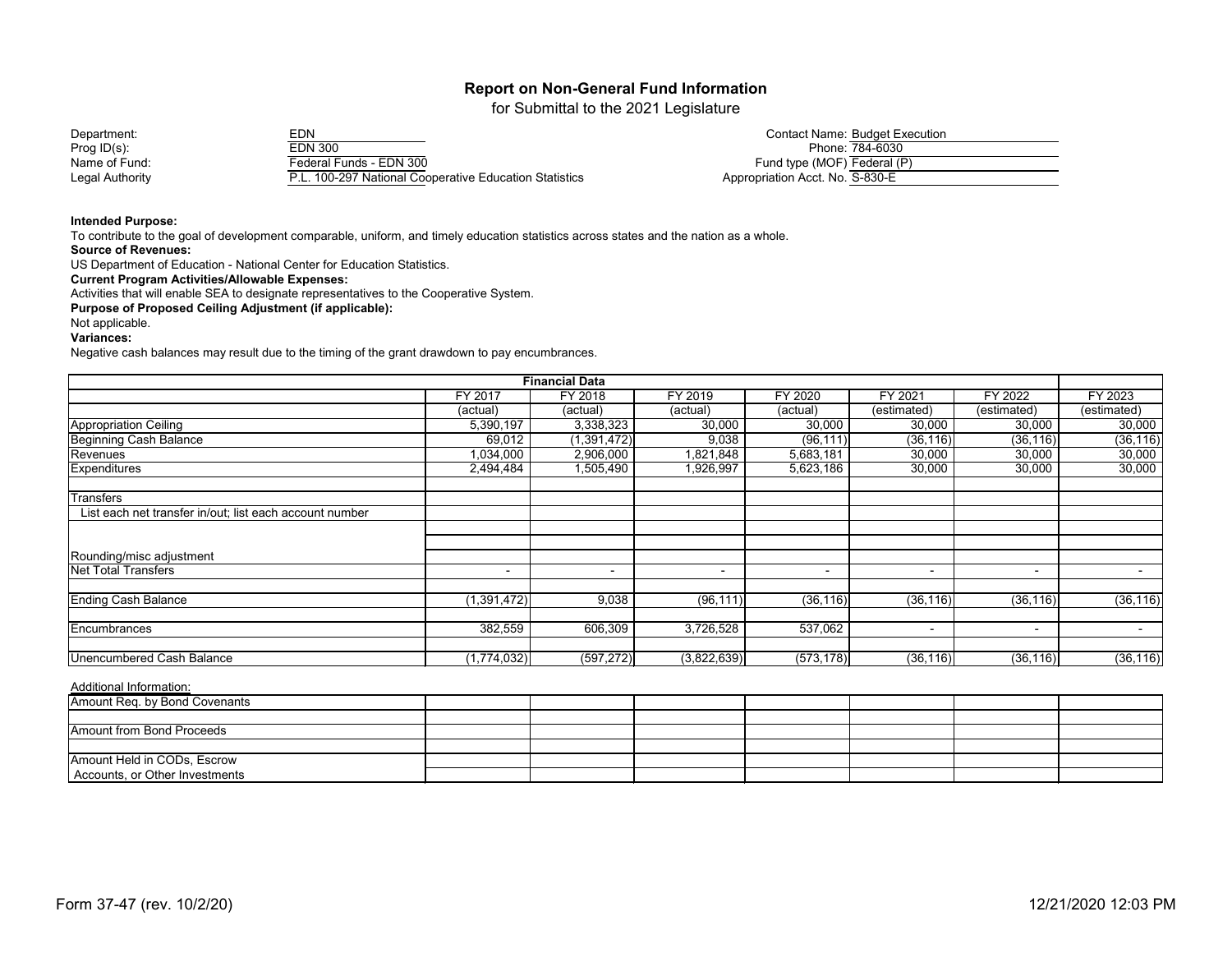for Submittal to the 2021 Legislature

| Department:     | EDN                            | Contact Name: Trisha Kaneshiro  |
|-----------------|--------------------------------|---------------------------------|
| Prog $ID(s)$ :  | EDN 100                        | Phone: 586-2861                 |
| Name of Fund:   | <b>OHA Ceded Land Proceeds</b> | Fund type (MOF) Special         |
| Legal Authority | Executive Order No. 03-03      | Appropriation Acct. No. T-901-E |

|                                 | Contact Name: Trisha Kaneshiro |
|---------------------------------|--------------------------------|
|                                 | Phone: 586-2861                |
| Fund type (MOF) Special         |                                |
| Appropriation Acct. No. T-901-E |                                |

#### **Intended Purpose:**

**Source of Revenues:** This fund temporarily holds assesments made on the Department's ceded lands, which are remitted to the Office of Hawaiian Affairs (OHA) on a quarterly basis.

Revenues are from ceded land proceeds.

**Current Program Activities/Allowable Expenses:**

Funds are remitted to the Office of Hawaiian Affairs.

**Purpose of Proposed Ceiling Adjustment (if applicable):**

Not applicable.

**Variances:**

|                                                         |                | <b>Financial Data</b>    |                          |          |                          |                          |                          |
|---------------------------------------------------------|----------------|--------------------------|--------------------------|----------|--------------------------|--------------------------|--------------------------|
|                                                         | FY 2017        | FY 2018                  | FY 2019                  | FY 2020  | FY 2021                  | FY 2022                  | FY 2023                  |
|                                                         | (actual)       | (actual)                 | (actual)                 | (actual) | (estimated)              | (estimated)              | $\overline{(estimated)}$ |
| <b>Appropriation Ceiling</b>                            | n/a            | n/a                      | n/a                      | n/a      | n/a                      | n/a                      | n/a                      |
| <b>Beginning Cash Balance</b>                           | 83,901         | 82,858                   | 85,603                   | 80,378   | 87,141                   | 87,141                   | 87,141                   |
| Revenues                                                | 120,205        | 116,215                  | 118,564                  | 97,670   | 45,000                   | 45,000                   | 45,000                   |
| <b>Expenditures</b>                                     | 121,247        | 113,470                  | 123,789                  | 90,907   | 45,000                   | 45,000                   | 45,000                   |
| <b>Transfers</b>                                        |                |                          |                          |          |                          |                          |                          |
| List each net transfer in/out; list each account number |                |                          |                          |          |                          |                          |                          |
|                                                         |                |                          |                          |          |                          |                          |                          |
| Rounding/misc adjustment                                |                |                          |                          |          |                          |                          |                          |
| <b>Net Total Transfers</b>                              |                |                          | $\sim$                   | $\sim$   | $\blacksquare$           | $\blacksquare$           | $\sim$                   |
| <b>Ending Cash Balance</b>                              | 82,858         | 85,603                   | 80,378                   | 87,141   | 87,141                   | 87,141                   | 87,141                   |
| Encumbrances                                            | $\blacksquare$ | $\overline{\phantom{0}}$ | $\overline{\phantom{a}}$ | ۰.       | $\overline{\phantom{0}}$ | $\overline{\phantom{a}}$ | $\sim$                   |
| <b>Unencumbered Cash Balance</b>                        | 82,858         | 85,603                   | 80,378                   | 87,141   | 87,141                   | 87,141                   | 87,141                   |

| Amount Req. by Bond Covenants  |  |  |  |  |
|--------------------------------|--|--|--|--|
|                                |  |  |  |  |
| Amount from Bond Proceeds      |  |  |  |  |
|                                |  |  |  |  |
| Amount Held in CODs, Escrow    |  |  |  |  |
| Accounts, or Other Investments |  |  |  |  |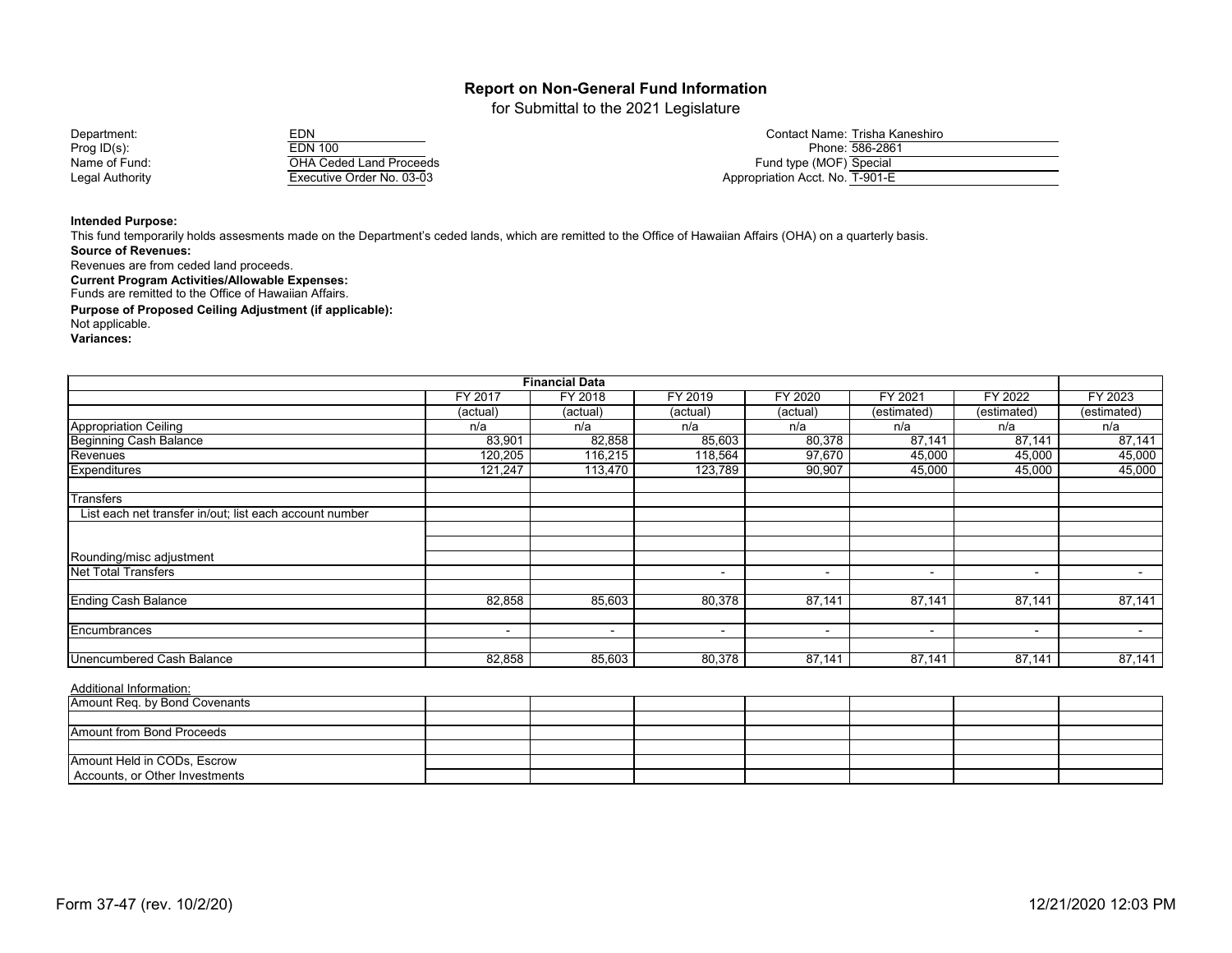for Submittal to the 2021 Legislature

Department: EDN Contact Name: Budget Execution Prog ID(s): EDN 100 Phone: 784-6030 Name of Fund: Donations - Operating Fund type (MOF) Trust Legal Authority **Section 302A-1122, HRS** Appropriation Acct. No. T-902-E

| EDN                    |
|------------------------|
| <b>EDN 100</b>         |
| Donations - Operating  |
| Section 302A-1122, HRS |

|                               | <b>Contact Name: Budget Execution</b> |
|-------------------------------|---------------------------------------|
|                               | Phone: 784-6030                       |
| Fund type (MOF) Trust         |                                       |
| essessiation Agat Nie I OOO F |                                       |

#### **Intended Purpose:**

This fund was established in 1961 to account for donations made to schools for specific purposes. **Source of Revenues:**

Revenues are from funds donated to schools for specific purposes.

**Current Program Activities/Allowable Expenses:**

Allowable expenses are those specified by the donations.

**Purpose of Proposed Ceiling Adjustment (if applicable):**

Not applicable.

**Variances:**

| <b>Financial Data</b>                                   |              |            |                |              |             |                |                 |  |
|---------------------------------------------------------|--------------|------------|----------------|--------------|-------------|----------------|-----------------|--|
|                                                         | FY 2017      | FY 2018    | FY 2019        | FY 2020      | FY 2021     | FY 2022        | FY 2023         |  |
|                                                         | (actual)     | (actual)   | (actual)       | (actual)     | (estimated) | (estimated)    | (estimated)     |  |
| Appropriation Ceiling                                   | 4,410,000    | 5,060,000  | 5,060,000      | 5,060,000    | 5,060,000   | 5,060,000      | 5,060,000       |  |
| Beginning Cash Balance                                  | 11,478,157   | 14,342,919 | 15,923,773     | 17,750,348   | 2,151,697   | 2,151,697      | 2,151,697       |  |
| Revenues                                                | 4,264,891    | 2,683,026  | 2,750,785      | 1,133,872    | 2,000,000   | 2,000,000      | 2,000,000       |  |
| <b>Expenditures</b>                                     | 1,402,230    | 1,099,397  | 924,210        | 942,536      | 2,000,000   | 2,000,000      | 2,000,000       |  |
| <b>Transfers</b>                                        |              |            |                |              |             |                |                 |  |
| List each net transfer in/out; list each account number |              |            |                |              |             |                |                 |  |
| AJV01295 (From: T-913 / To: S-902)                      | 1,500        |            |                |              |             |                |                 |  |
| AJV01411 (From: T-902 / To: G000)                       |              | (5, 107)   |                |              |             |                |                 |  |
| AJV02026 (From: T-913 / To: T-902)                      |              | 1,055      |                |              |             |                |                 |  |
| AJV00566 (From: T-902 / To: T-903)                      |              |            |                | (8,654,825)  |             |                |                 |  |
| AJV00563 (From: T-902 / To: T-903)                      |              |            |                | (6,592,869)  |             |                |                 |  |
| AJV00609 (From: T-902 / To: T-903)                      |              |            |                | (542, 294)   |             |                |                 |  |
|                                                         |              |            |                |              |             |                |                 |  |
| Rounding/misc adjustment                                | 601          | 1,277      |                |              |             |                |                 |  |
| Net Total Transfers                                     | 2,101        | (2,775)    | $\blacksquare$ | (15,789,987) | $\sim$      | $\blacksquare$ | $\sim$ 10 $\pm$ |  |
| <b>Ending Cash Balance</b>                              | 14,342,919   | 15,923,773 | 17,750,348     | 2,151,697    | 2,151,697   | 2,151,697      | 2,151,697       |  |
| Encumbrances                                            | 171,287      | 70,052     | 52,306         | 26,514       | $\sim$      | $\sim$         | $\sim$          |  |
| Unencumbered Cash Balance                               | 14, 171, 633 | 15,853,721 | 17,698,042     | 2,125,183    | 2,151,697   | 2,151,697      | 2,151,697       |  |

| Amount Req. by Bond Covenants  |  |  |  |  |
|--------------------------------|--|--|--|--|
|                                |  |  |  |  |
| Amount from Bond Proceeds      |  |  |  |  |
|                                |  |  |  |  |
| Amount Held in CODs, Escrow    |  |  |  |  |
| Accounts, or Other Investments |  |  |  |  |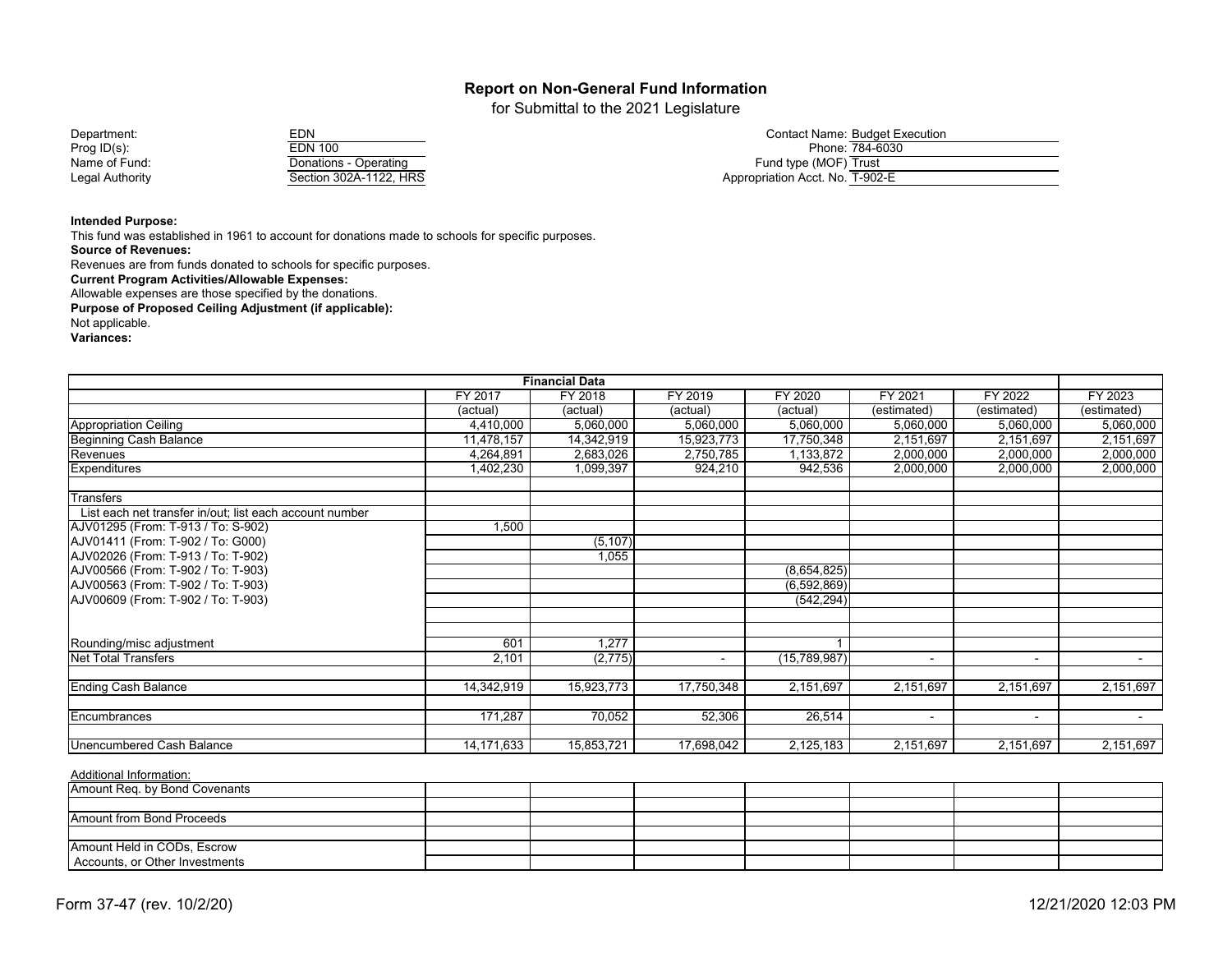for Submittal to the 2021 Legislature

| EDN                    |
|------------------------|
| <b>EDN 400</b>         |
| Donations - Facilities |
| Section 302A-1122, HRS |

| Department:     | EDN                    | Contact Name: Tracy Okumura     |
|-----------------|------------------------|---------------------------------|
| Prog ID(s):     | EDN 400                | Phone: 784-5000                 |
| Name of Fund:   | Donations - Facilities | Fund type (MOF) Trust           |
| Legal Authority | Section 302A-1122, HRS | Appropriation Acct. No. T-903-E |

#### **Intended Purpose:**

This fund was established in 1961 to account for donations made to schools for specific purposes. **Source of Revenues:**

#### **Current Program Activities/Allowable Expenses:**

Kauai HS Foundation Building T Tech Center. **Purpose of Proposed Ceiling Adjustment (if applicable):** Not applicable. Trust fund ceiling transferred in from EDN100. **Variances:**

| <b>Financial Data</b>                                   |          |                |                          |            |                |                |             |  |
|---------------------------------------------------------|----------|----------------|--------------------------|------------|----------------|----------------|-------------|--|
|                                                         | FY 2017  | <b>FY 2018</b> | FY 2019                  | FY 2020    | FY 2021        | FY 2022        | FY 2023     |  |
|                                                         | (actual) | (actual)       | (actual)                 | (actual)   | (estimated)    | (estimated)    | (estimated) |  |
| Appropriation Ceiling                                   | n/a      | n/a            | n/a                      | n/a        | n/a            | n/a            | n/a         |  |
| <b>Beginning Cash Balance</b>                           |          | 48,784         | 57,822                   | 9,120      | 18,704,723     | 18,704,723     | 18,704,723  |  |
| Revenues                                                | 48,784   | 9,038          | 82                       | 2,905,616  |                | $\blacksquare$ |             |  |
| <b>Expenditures</b>                                     | $\sim$   | $\blacksquare$ | 48,784                   | - 1        | $\blacksquare$ | $\sim$         | $\sim$      |  |
| <b>Transfers</b>                                        |          |                |                          |            |                |                |             |  |
| List each net transfer in/out; list each account number |          |                |                          |            |                |                |             |  |
| AJV00566 (From: T-902 / To: T-903)                      |          |                |                          | 8,654,825  |                |                |             |  |
| AJV00563 (From: T-902 / To: T-903)                      |          |                |                          | 6,592,869  |                |                |             |  |
| AJV00609 (From: T-902 / To: T-903)                      |          |                |                          | 542,294    |                |                |             |  |
|                                                         |          |                |                          |            |                |                |             |  |
| Rounding/misc adjustment                                |          |                |                          | (1)        |                |                |             |  |
| <b>Net Total Transfers</b>                              |          |                | ٠                        | 15,789,987 | $\blacksquare$ | $\sim$         | $\sim$      |  |
| <b>Ending Cash Balance</b>                              | 48,784   | 57,822         | 9,120                    | 18,704,723 | 18,704,723     | 18,704,723     | 18,704,723  |  |
|                                                         |          |                |                          |            |                |                |             |  |
| Encumbrances                                            | 48,784   | 57,822         | $\overline{\phantom{a}}$ | $\sim$     | $\sim$         | $\sim$         | $\sim$      |  |
| Unencumbered Cash Balance                               | $\sim$   | $\blacksquare$ | 9,120                    | 18,704,723 | 18,704,723     | 18,704,723     | 18,704,723  |  |

| Amount Req. by Bond Covenants    |  |  |  |  |
|----------------------------------|--|--|--|--|
|                                  |  |  |  |  |
| <b>Amount from Bond Proceeds</b> |  |  |  |  |
|                                  |  |  |  |  |
| Amount Held in CODs, Escrow      |  |  |  |  |
| Accounts, or Other Investments   |  |  |  |  |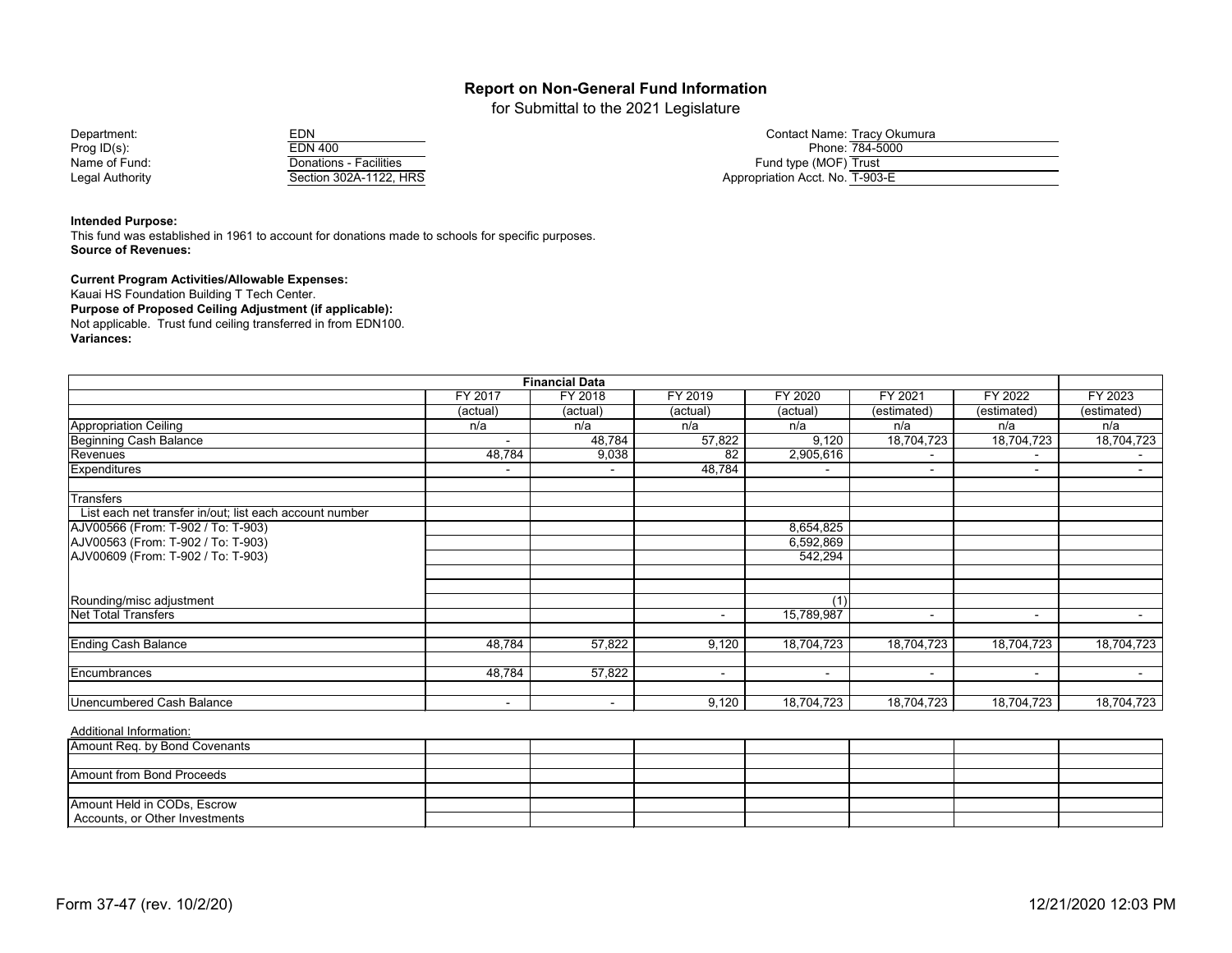for Submittal to the 2021 Legislature

| Department:     | EDN                                    | <b>Contact Name: Budget Execution</b> |
|-----------------|----------------------------------------|---------------------------------------|
| Prog $ID(s)$ :  | EDN 100                                | Phone: 784-6030                       |
| Name of Fund:   | Foundations & Other Grants - Operating | Fund type (MOF) Trust                 |
| Legal Authority | Section 302A-1122, HRS                 | Appropriation Acct. No. T-913-E       |

#### **Intended Purpose:**

This fund was established in 1961 to account for grants received from foundations, other non-profit organizations, and other state agencies for various projects.

**Source of Revenues:**

Revenues are from grants received from foundations and other non-profit organizations and agencies for various programs and projects.

**Current Program Activities/Allowable Expenses:**

Allowable expenses are those specified by the grants.

**Purpose of Proposed Ceiling Adjustment (if applicable):**

Not applicable.

**Variances:**

| <b>Financial Data</b>                                   |           |           |            |             |             |                |             |
|---------------------------------------------------------|-----------|-----------|------------|-------------|-------------|----------------|-------------|
|                                                         | FY 2017   | FY 2018   | FY 2019    | FY 2020     | FY 2021     | FY 2022        | FY 2023     |
|                                                         | (actual)  | (actual)  | (actual)   | (actual)    | (estimated) | (estimated)    | (estimated) |
| <b>Appropriation Ceiling</b>                            | 5,000,000 | 5,000,000 | 5,000,000  | 5,000,000   | 5,000,000   | 5,000,000      | 5,000,000   |
| <b>Beginning Cash Balance</b>                           | 8,645,779 | 7,487,177 | 7,223,862  | 11,808,515  | 8,257,561   | 7,257,561      | 6,257,561   |
| Revenues                                                | 3,989,796 | 2,649,903 | 11,580,220 | 3,841,929   | 4,000,000   | 4,000,000      | 4,000,000   |
| <b>Expenditures</b>                                     | 5,092,293 | 2,912,217 | 6,997,942  | 7,392,864   | 5,000,000   | 5,000,000      | 5,000,000   |
| <b>Transfers</b>                                        |           |           |            |             |             |                |             |
| List each net transfer in/out; list each account number |           |           |            |             |             |                |             |
| AJV00165 (From: T-913 / To: S-302)                      | (168)     |           |            |             |             |                |             |
| AJV00793 (From: T-913 / To: T-936)                      | (28)      |           |            |             |             |                |             |
| AJV01295 (From: T-913 / To: S-902)                      | (1,500)   |           |            |             |             |                |             |
| AJV02026 (From: T-913 / To: T-902)                      |           | (1,055)   |            |             |             |                |             |
| AJV00704 (From: T-913 / To: T-936)                      |           |           |            | (19)        |             |                |             |
| Rounding/misc adjustment                                | (54, 410) | 55        | 2,375      |             |             |                |             |
| <b>Net Total Transfers</b>                              | (56, 106) | (1,000)   | 2,375      | (19)        |             | $\blacksquare$ | $\sim$      |
| <b>Ending Cash Balance</b>                              | 7,487,177 | 7,223,862 | 11,808,515 | 8,257,561   | 7,257,561   | 6,257,561      | 5,257,561   |
| Encumbrances                                            | 1,159,484 | 1,247,553 | 5,072,913  | (4,211,847) | 5,100,000   | 5,100,000      | 5,100,000   |
|                                                         |           |           |            |             |             |                |             |
| <b>Unencumbered Cash Balance</b>                        | 6,327,693 | 5,976,309 | 6,735,602  | 12,469,408  | 2,157,561   | 1,157,561      | 157,561     |

| Amount Req. by Bond Covenants    |  |  |  |  |
|----------------------------------|--|--|--|--|
|                                  |  |  |  |  |
| <b>Amount from Bond Proceeds</b> |  |  |  |  |
|                                  |  |  |  |  |
| Amount Held in CODs, Escrow      |  |  |  |  |
| Accounts, or Other Investments   |  |  |  |  |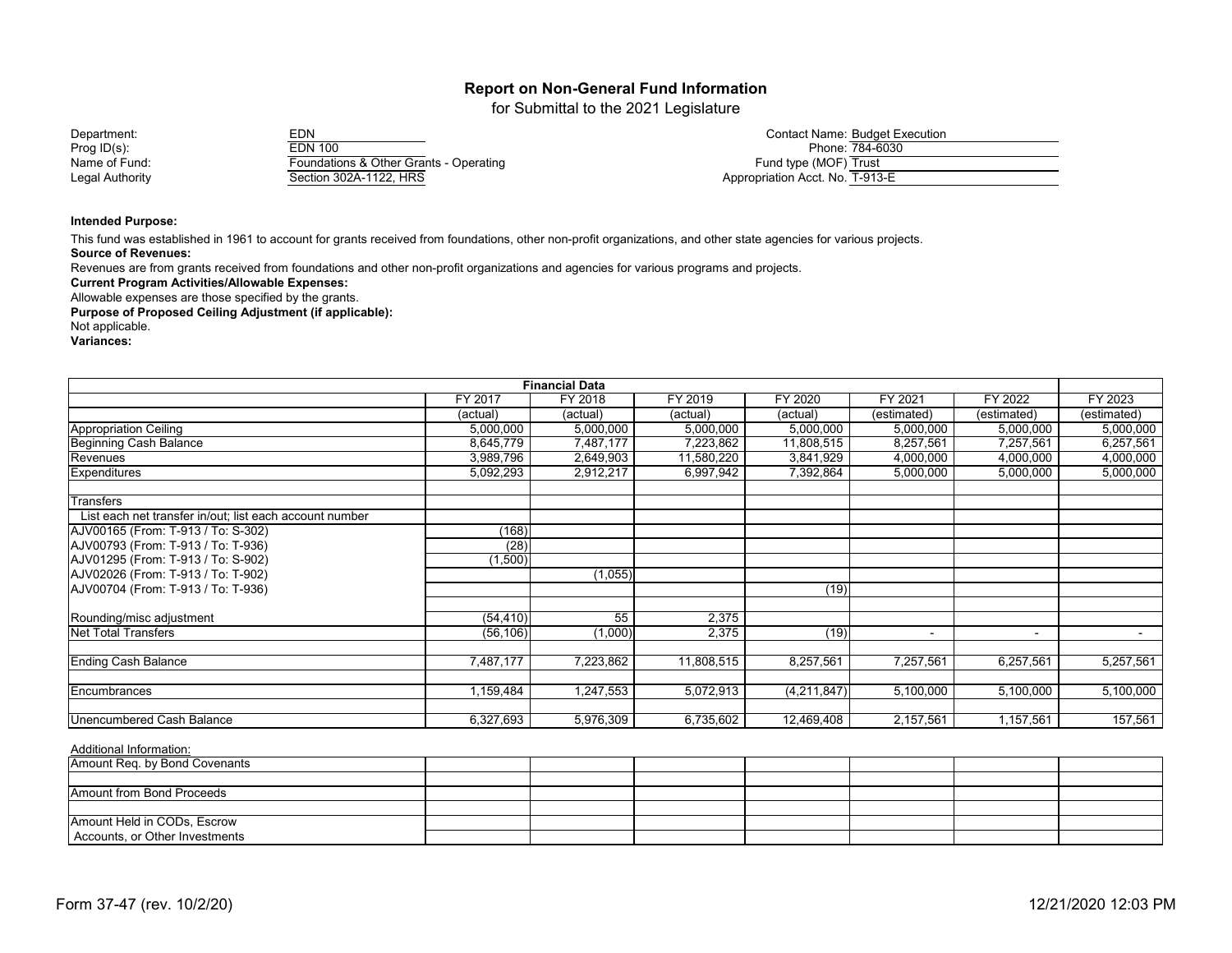for Submittal to the 2021 Legislature

Prog ID(s): EDN 400 Phone: 784-6030 Name of Fund: Foundations & Other Grants - Facilities<br>Legal Authority Fund the Section 302A-1122, HRS Section 302A-1122, HRS

| Department:     | EDN                                     | Contact Name: Budget Execution  |
|-----------------|-----------------------------------------|---------------------------------|
| Prog $ID(s)$ :  | EDN 400                                 | Phone: 784-6030                 |
| Name of Fund:   | Foundations & Other Grants - Facilities | Fund type (MOF) Trust           |
| Legal Authority | Section 302A-1122, HRS                  | Appropriation Acct. No. T-914-E |

#### **Intended Purpose:**

**Source of Revenues:** This fund was established in 1961 to account for grants received from foundations, other non-profit organizations, and other state agencies for various projects.

Revenues are from grants received from foundations and other non-profit organizations and agencies for various programs and projects.

**Current Program Activities/Allowable Expenses:**

Allowable expenses are those specified by the grants.

**Purpose of Proposed Ceiling Adjustment (if applicable):**

Not applicable.

**Variances:**

|                                                                       |                | <b>Financial Data</b>    |                          |                |                          |                          |                |
|-----------------------------------------------------------------------|----------------|--------------------------|--------------------------|----------------|--------------------------|--------------------------|----------------|
| FY 2019<br>FY 2020<br>FY 2017<br>FY 2021<br><b>FY 2022</b><br>FY 2018 |                |                          |                          |                |                          |                          |                |
|                                                                       | (actual)       | (actual)                 | (actual)                 | (actual)       | (estimated)              | (estimated)              | (estimated)    |
| <b>Appropriation Ceiling</b>                                          | n/a            | n/a                      | n/a                      | n/a            | n/a                      | n/a                      | n/a            |
| <b>Beginning Cash Balance</b>                                         |                | $\overline{\phantom{0}}$ | ۰                        | $\sim$         | $\blacksquare$           | $\overline{\phantom{a}}$ | $\blacksquare$ |
| Revenues                                                              | $\blacksquare$ | $\overline{\phantom{0}}$ | -                        |                | $\blacksquare$           | $\sim$                   | ٠              |
| Expenditures                                                          | $\blacksquare$ | $\overline{\phantom{0}}$ | $\overline{\phantom{0}}$ | $\blacksquare$ | $\overline{\phantom{a}}$ | $\overline{\phantom{a}}$ | $\sim$         |
| <b>Transfers</b>                                                      |                |                          |                          |                |                          |                          |                |
| List each net transfer in/out; list each account number               |                |                          |                          |                |                          |                          |                |
|                                                                       |                |                          |                          |                |                          |                          |                |
|                                                                       |                |                          |                          |                |                          |                          |                |
| Rounding/misc adjustment                                              |                |                          |                          |                |                          |                          |                |
| <b>Net Total Transfers</b>                                            |                |                          | $\sim$                   | $\sim$         | $\,$ $\,$                | $\sim$                   | $\sim$         |
|                                                                       |                |                          |                          |                |                          |                          |                |
| <b>Ending Cash Balance</b>                                            | $\blacksquare$ | $\overline{\phantom{0}}$ | ۰                        | $\sim$         | $\blacksquare$           | $\sim$                   | ٠              |
|                                                                       |                |                          |                          |                |                          |                          |                |
| Encumbrances                                                          | $\blacksquare$ | $\overline{\phantom{0}}$ | $\blacksquare$           |                | $\overline{\phantom{0}}$ | $\overline{\phantom{a}}$ | $\sim$         |
|                                                                       |                |                          |                          |                |                          |                          |                |
| <b>Unencumbered Cash Balance</b>                                      | $\blacksquare$ | $\sim$                   | $\sim$                   | $\sim$         | $\blacksquare$           | $\sim$                   | $\sim$         |

| Amount Req. by Bond Covenants  |  |  |  |  |
|--------------------------------|--|--|--|--|
|                                |  |  |  |  |
| Amount from Bond Proceeds      |  |  |  |  |
|                                |  |  |  |  |
| Amount Held in CODs, Escrow    |  |  |  |  |
| Accounts, or Other Investments |  |  |  |  |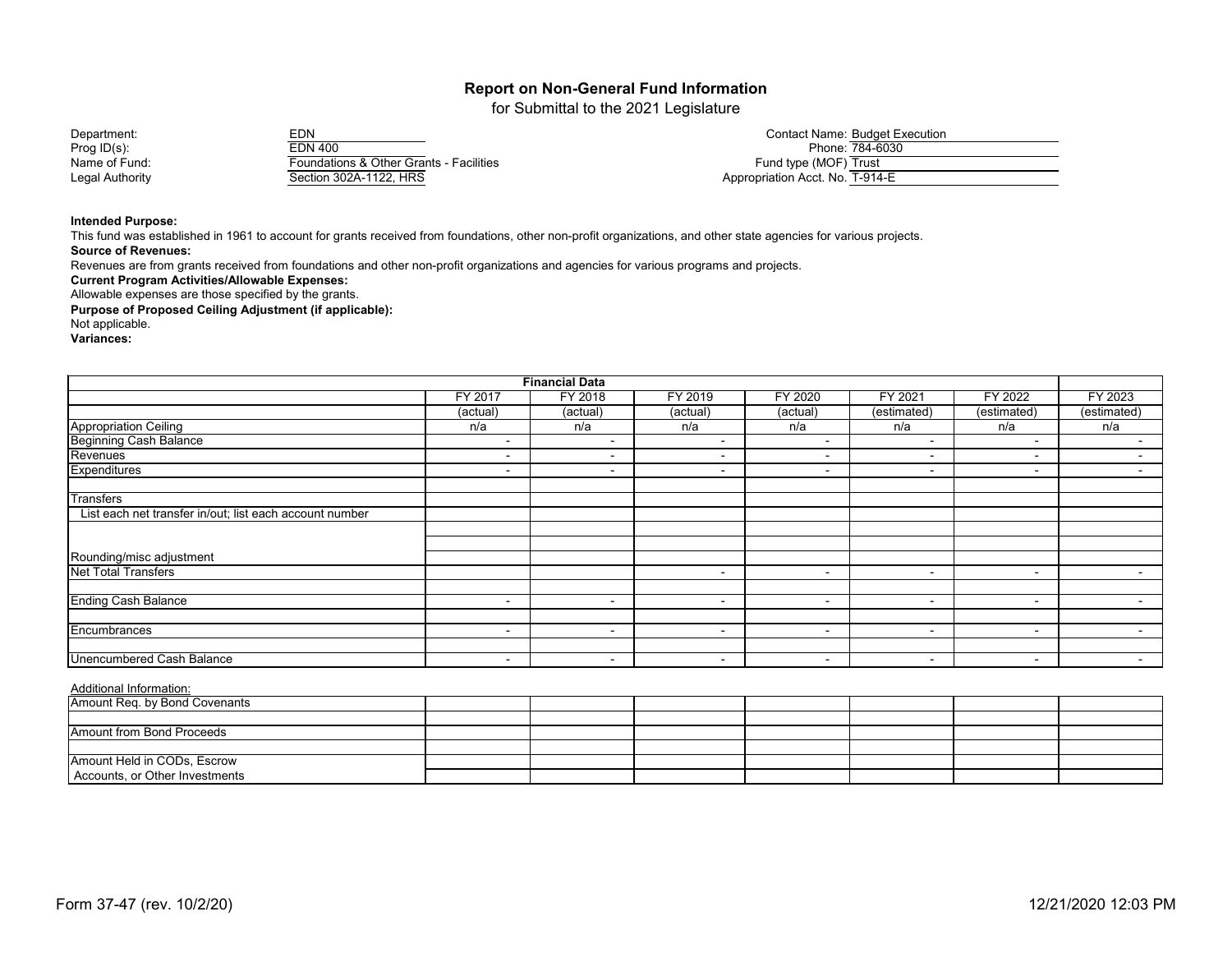for Submittal to the 2021 Legislature

| EDN                        |
|----------------------------|
| <b>EDN 100</b>             |
| <b>Athletic Trust Fund</b> |
| Section 302A-1122, HRS     |

| Department:     | EDN                    | Contact Name: Raymond Fujino    |
|-----------------|------------------------|---------------------------------|
| Prog $ID(s)$ :  | EDN 100                | Phone: 421-4394                 |
| Name of Fund:   | Athletic Trust Fund    | Fund type (MOF) Trust           |
| Legal Authority | Section 302A-1122, HRS | Appropriation Acct. No. T-915-E |

#### **Intended Purpose:**

This fund was established 30 years ago to account for funds collected from athletic event-related activities.

**Source of Revenues:**

Revenues are from athletic event admission fees, league shares, activity book sales, and donations.

**Current Program Activities/Allowable Expenses:**

Allowable expenses are for school athletic programs. Funds are expended for supplies, equipment, travel, and other sports program expenses.

**Purpose of Proposed Ceiling Adjustment (if applicable):**

Not applicable. **Variances:**

| <b>Financial Data</b>                                   |           |           |           |           |                          |                          |             |
|---------------------------------------------------------|-----------|-----------|-----------|-----------|--------------------------|--------------------------|-------------|
|                                                         | FY 2017   | FY 2018   | FY 2019   | FY 2020   | FY 2021                  | FY 2022                  | FY 2023     |
|                                                         | (actual)  | (actual)  | (actual)  | (actual)  | (estimated)              | (estimated)              | (estimated) |
| Appropriation Ceiling                                   | 1,350,000 | 1,215,000 | 1,500,000 | 1,500,000 | 1,500,000                | 1,500,000                | 1,500,000   |
| Beginning Cash Balance                                  | 1,190,794 | 1,252,014 | 1,383,086 | 1,576,022 | 1,746,292                | 1,416,292                | 1,436,292   |
| Revenues                                                | 837,127   | 918,029   | 887,012   | 758,477   | 450,000                  | 800,000                  | 800,000     |
| Expenditures                                            | 775,908   | 786,957   | 694,075   | 588,207   | 780,000                  | 780,000                  | 780,000     |
| Transfers                                               |           |           |           |           |                          |                          |             |
| List each net transfer in/out; list each account number |           |           |           |           |                          |                          |             |
|                                                         |           |           |           |           |                          |                          |             |
| Rounding/misc adjustment                                |           |           |           |           |                          |                          |             |
| <b>Net Total Transfers</b>                              |           |           | (1)       |           |                          | $\overline{\phantom{a}}$ | $\sim$      |
| <b>Ending Cash Balance</b>                              | 1,252,014 | 1,383,086 | 1,576,022 | 1,746,292 | 1,416,292                | 1,436,292                | 1,456,292   |
| Encumbrances                                            | 71,907    | 93,466    | 70,791    | 20,970    | $\overline{\phantom{0}}$ | $\,$ $\,$                |             |
| Unencumbered Cash Balance                               | 1,180,107 | 1,289,621 | 1,505,231 | 1,725,322 | 1,416,292                | 1,436,292                | 1,456,292   |

| Amount Req. by Bond Covenants  |  |  |  |  |
|--------------------------------|--|--|--|--|
|                                |  |  |  |  |
| Amount from Bond Proceeds      |  |  |  |  |
|                                |  |  |  |  |
| Amount Held in CODs, Escrow    |  |  |  |  |
| Accounts, or Other Investments |  |  |  |  |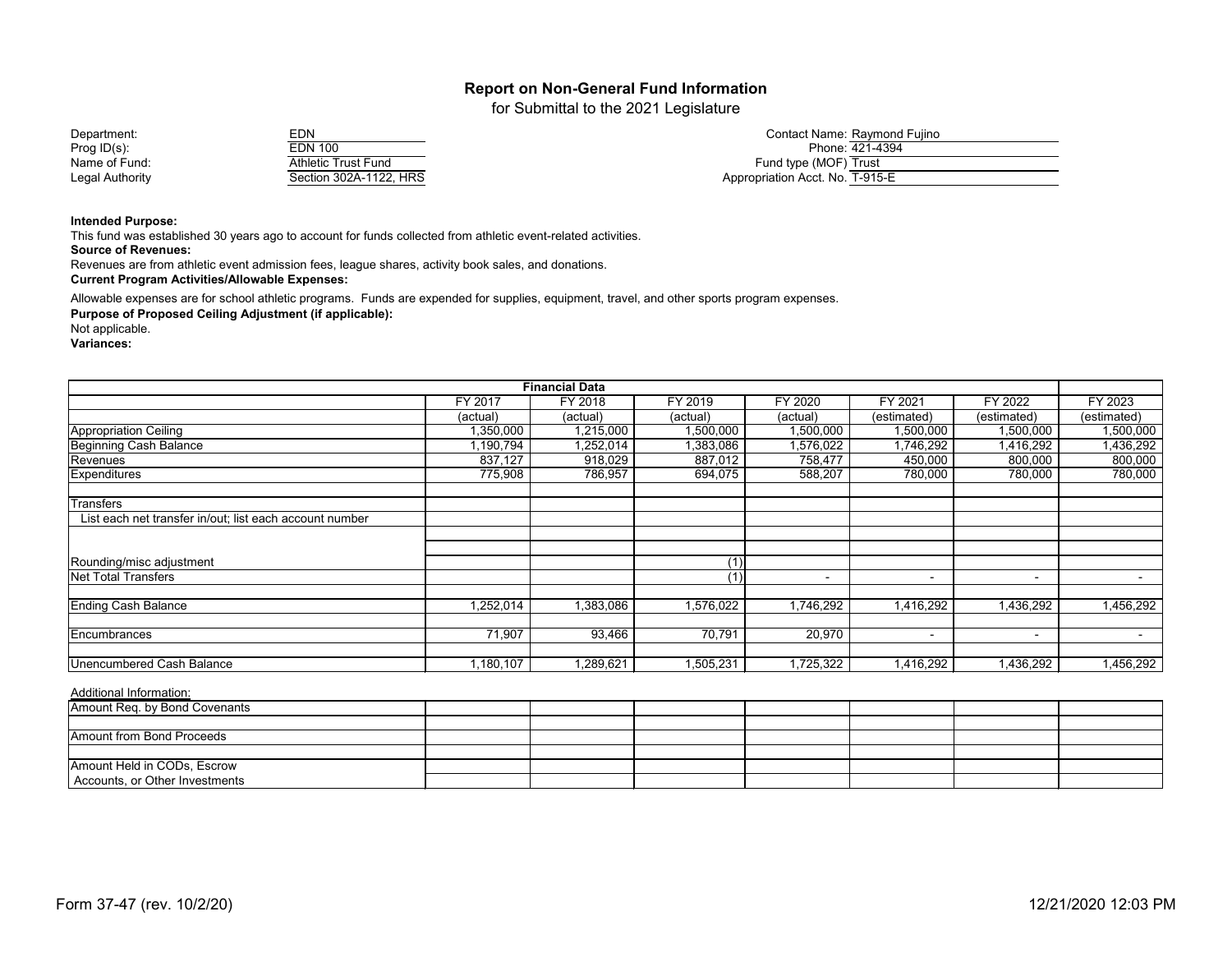for Submittal to the 2021 Legislature

| Department:     | EDN                                          | Contact Name: Budget Execution. |
|-----------------|----------------------------------------------|---------------------------------|
| Prog ID(s):     | EDN 100                                      | Phone: 784-6030                 |
| Name of Fund:   | <b>OLELO - Educational Program Public TV</b> | Fund type (MOF) Trust           |
| Legal Authority | Section 302A-1122, HRS                       | Appropriation Acct. No. T-916-E |

#### **Intended Purpose:**

This fund was established in 1992 to account for funds received under contract with Olelo: The Corporation for Community Television. **Source of Revenues:**

Revenues are from funds received under contract with Olelo.

**Current Program Activities/Allowable Expenses:**

Allowable expenses are for educational programs for the community. Expenses are for (1) live and interactive instruction, (2) supplementary classroom instruction,

(3) instructional programs for home viewers, (4) student exhibits and school productions, and (5) information dissemination and networking.

**Purpose of Proposed Ceiling Adjustment (if applicable):**

Not applicable.

**Variances:**

| <b>Financial Data</b>                                   |                  |                          |           |           |                          |                |                          |
|---------------------------------------------------------|------------------|--------------------------|-----------|-----------|--------------------------|----------------|--------------------------|
|                                                         | <b>FY 2017</b>   | FY 2018                  | FY 2019   | FY 2020   | FY 2021                  | FY 2022        | FY 2023                  |
|                                                         | (actual)         | (actual)                 | (actual)  | (actual)  | (estimated)              | (estimated)    | (estimated)              |
| <b>Appropriation Ceiling</b>                            | 1,200,000        | 1,200,000                | 1,200,000 | 1,200,000 | 1,200,000                | 1,200,000      | 1,200,000                |
| <b>Beginning Cash Balance</b>                           | ,126,316         | 1,387,353                | ,695,041  | 1,994,689 | 2,386,968                | 2,386,968      | 2,386,968                |
| Revenues                                                | 761,255          | 795,716                  | 828,129   | 888,985   | 800,000                  | 800,000        | 800,000                  |
| <b>Expenditures</b>                                     | 500,216          | 488,028                  | 528,481   | 496,706   | 800,000                  | 800,000        | 800,000                  |
| <b>Transfers</b>                                        |                  |                          |           |           |                          |                |                          |
| List each net transfer in/out; list each account number |                  |                          |           |           |                          |                |                          |
|                                                         |                  |                          |           |           |                          |                |                          |
|                                                         |                  |                          |           |           |                          |                |                          |
| Rounding/misc adjustment                                | $\overline{(2)}$ | $\overline{\phantom{0}}$ |           |           |                          |                |                          |
| <b>Net Total Transfers</b>                              | (2)              | $\blacksquare$           | ٠         |           | $\overline{\phantom{0}}$ | $\blacksquare$ |                          |
| <b>Ending Cash Balance</b>                              | 387,353          | 1,695,041                | 994,689   | 2,386,968 | 2,386,968                | 2,386,968      | 2,386,968                |
| <b>Encumbrances</b>                                     |                  |                          |           |           |                          |                |                          |
|                                                         | 33,324           | 38,480                   | 2,361     | 31,369    | $\overline{\phantom{0}}$ | $\sim$         | $\overline{\phantom{0}}$ |
| <b>Unencumbered Cash Balance</b>                        | 1,354,028        | 1,656,561                | 1,992,328 | 2,355,599 | 2,386,968                | 2,386,968      | 2,386,968                |

| Amount Req. by Bond Covenants  |  |  |  |  |
|--------------------------------|--|--|--|--|
|                                |  |  |  |  |
| Amount from Bond Proceeds      |  |  |  |  |
|                                |  |  |  |  |
| Amount Held in CODs, Escrow    |  |  |  |  |
| Accounts, or Other Investments |  |  |  |  |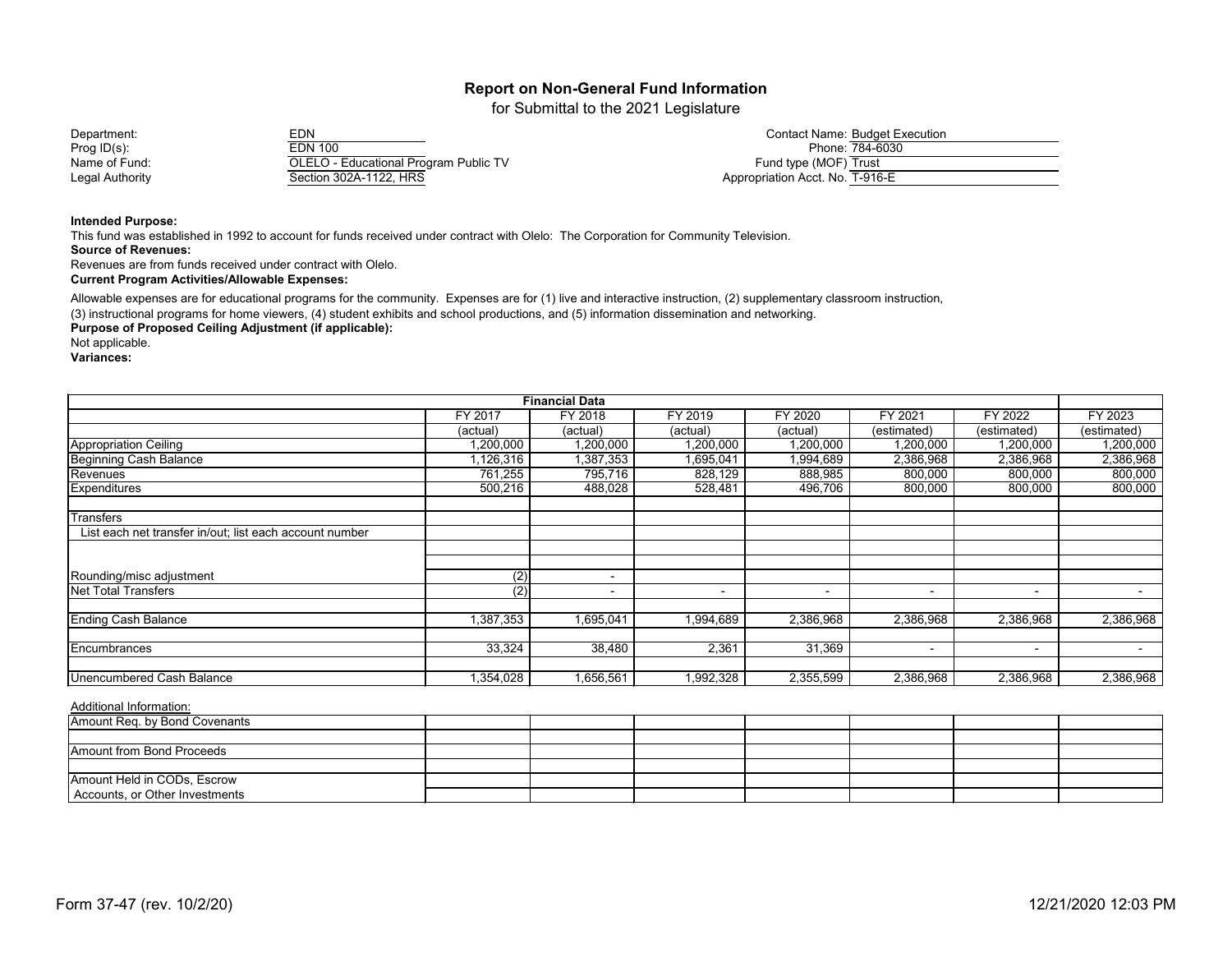for Submittal to the 2021 Legislature

Prog ID(s): EDN500 Phone: 784-6030 Name of Fund: Adult Education Enrollment/Testing Fund Fund type (MOF) Trust Registed Act 164, SLH 2011 (Executive Biennium Budget)

| Department:     | EDN                                            | Contact Name: Budget Branch     |
|-----------------|------------------------------------------------|---------------------------------|
| Prog $ID(s)$ :  | EDN500                                         | Phone: 784-6030                 |
| Name of Fund:   | <b>Adult Education Enrollment/Testing Fund</b> | Fund type (MOF) Trust           |
| Legal Authority | Act 164, SLH 2011 (Executive Biennium Budget)  | Appropriation Acct. No. T-921-E |

#### **Intended Purpose:**

Adult community education. **Source of Revenues:** Fees **Current Program Activities/Allowable Expenses: Purpose of Proposed Ceiling Adjustment (if applicable):** Not applicable. December 2016 Legislative Auditor Report recommended this fund be closed. Elimination of the EDN500 trust fund ceiling would achieve this.

**Variances:**

None

| <b>Financial Data</b>                                          |                          |                          |                          |                          |                          |                          |                          |  |
|----------------------------------------------------------------|--------------------------|--------------------------|--------------------------|--------------------------|--------------------------|--------------------------|--------------------------|--|
| FY 2018<br>FY 2019<br>FY 2020<br>FY 2021<br>FY 2022<br>FY 2017 |                          |                          |                          |                          |                          |                          |                          |  |
|                                                                | (actual)                 | (actual)                 | (actual)                 | (actual)                 | (estimated)              | (estimated)              | (estimated)              |  |
| <b>Appropriation Ceiling</b>                                   | 4,000,000                | 2,260,000                | 2,260,000                | 2,260,000                | 2,260,000                | 2,260,000                | 2,260,000                |  |
| <b>Beginning Cash Balance</b>                                  | $\blacksquare$           | $\blacksquare$           |                          |                          | $\overline{\phantom{a}}$ | $\overline{\phantom{0}}$ | $\overline{\phantom{a}}$ |  |
| Revenues                                                       | $\blacksquare$           | $\overline{\phantom{0}}$ |                          | ٠                        | $\overline{\phantom{a}}$ | $\overline{\phantom{a}}$ | $\sim$                   |  |
| <b>Expenditures</b>                                            | $\blacksquare$           | $\overline{\phantom{0}}$ | $\sim$                   |                          | $\sim$                   | $\overline{\phantom{a}}$ | $\sim$                   |  |
| <b>Transfers</b>                                               |                          |                          |                          |                          |                          |                          |                          |  |
| List each net transfer in/out; list each account number        |                          |                          |                          |                          |                          |                          |                          |  |
|                                                                |                          |                          |                          |                          |                          |                          |                          |  |
|                                                                |                          |                          |                          |                          |                          |                          |                          |  |
| Rounding/misc adjustment                                       |                          |                          |                          |                          |                          |                          |                          |  |
| <b>Net Total Transfers</b>                                     | $\blacksquare$           | $\overline{\phantom{a}}$ | $\overline{\phantom{0}}$ | $\sim$                   | $\overline{\phantom{a}}$ | $\blacksquare$           | $\sim$                   |  |
|                                                                |                          |                          |                          |                          |                          |                          |                          |  |
| <b>Ending Cash Balance</b>                                     | $\blacksquare$           | $\blacksquare$           | $\overline{\phantom{0}}$ | $\overline{\phantom{a}}$ | $\overline{\phantom{0}}$ | $\overline{\phantom{a}}$ | $\sim$                   |  |
|                                                                |                          |                          |                          |                          |                          |                          |                          |  |
| Encumbrances                                                   | $\blacksquare$           | $\overline{\phantom{a}}$ | $\sim$                   | $\sim$                   | $\sim$                   | $\overline{\phantom{a}}$ | $\sim$                   |  |
|                                                                |                          |                          |                          |                          |                          |                          |                          |  |
| <b>Unencumbered Cash Balance</b>                               | $\overline{\phantom{0}}$ | $\sim$                   | $\sim$                   | $\,$                     | $\overline{\phantom{0}}$ | $\blacksquare$           | $\sim$                   |  |

| Amount Req. by Bond Covenants    |  |  |  |  |
|----------------------------------|--|--|--|--|
|                                  |  |  |  |  |
| <b>Amount from Bond Proceeds</b> |  |  |  |  |
|                                  |  |  |  |  |
| Amount Held in CODs, Escrow      |  |  |  |  |
| Accounts, or Other Investments   |  |  |  |  |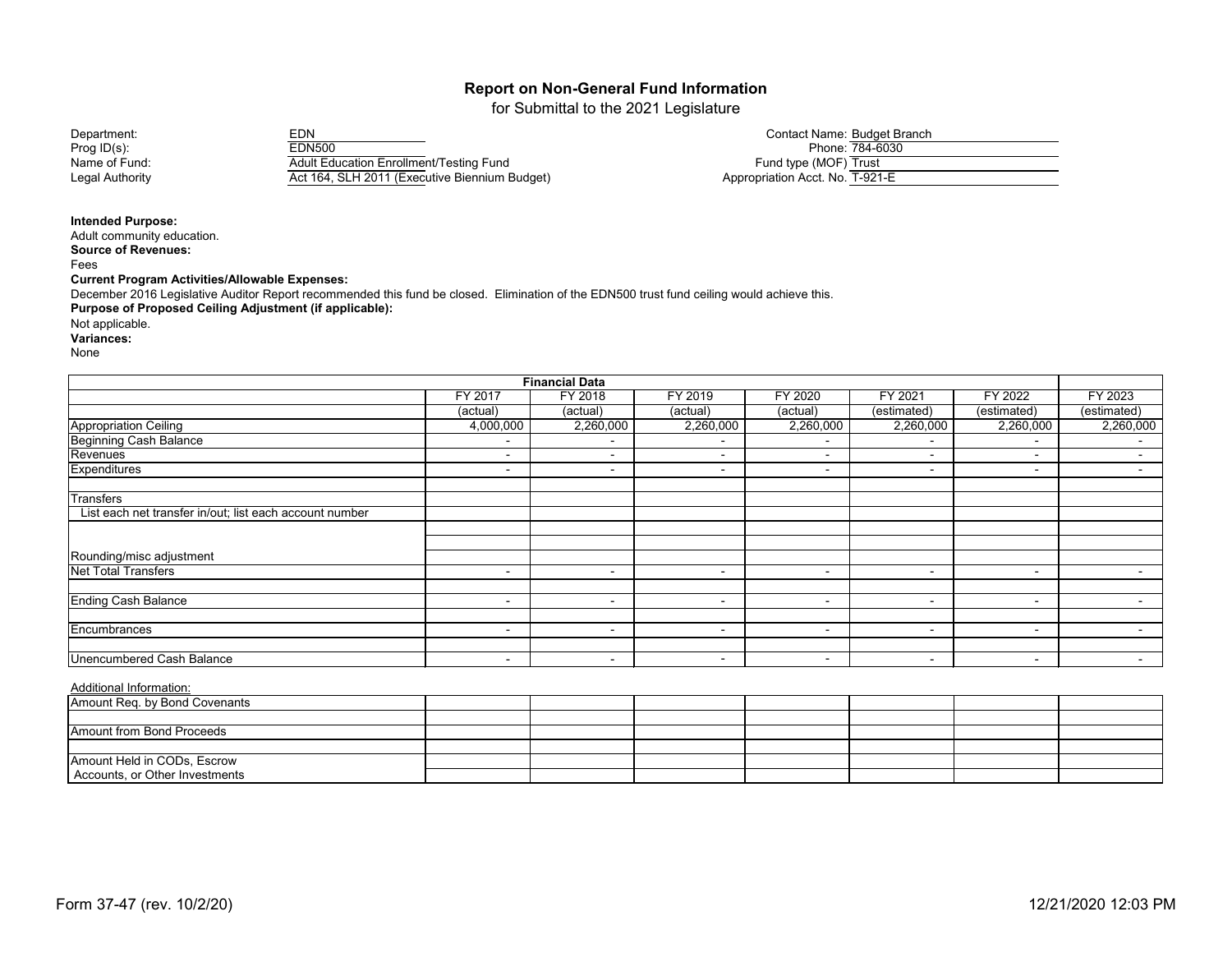for Submittal to the 2021 Legislature

| Department:     | EDN.                       | Contact Name: Dawn Ka           |
|-----------------|----------------------------|---------------------------------|
| Prog ID(s):     | EDN 100                    | Phone: 784-6073                 |
| Name of Fund:   | Office of Hawaiian Affairs | Fund type (MOF) Trust           |
| Legal Authority | Section 302A-1122, HRS     | Appropriation Acct. No. T-936-E |

| ⊏Ы₩                        |
|----------------------------|
| <b>EDN 100</b>             |
| Office of Hawaiian Affairs |
| Section 302A-1122, HRS     |

| Department:     | EDN                        | Contact Name: Dawn Kaui Sang    |
|-----------------|----------------------------|---------------------------------|
| Prog ID(s):     | EDN 100                    | Phone: 784-6073                 |
| Name of Fund:   | Office of Hawaiian Affairs | Fund type (MOF) Trust           |
| Legal Authority | Section 302A-1122, HRS     | Appropriation Acct. No. T-936-E |

#### **Intended Purpose:**

This fund was established in 1991 to account for grants received from the Office of Hawaiian Affairs (OHA) for tutorial and other educational projects at various schools.

**Source of Revenues:**

Revenues are from OHA.

#### **Current Program Activities/Allowable Expenses:**

Allowable expenses are those spent for students of Hawaiian ancestry. The funds support tutorial and other educational programs at various schools focused on improving and uplifting educational conditions for students of Hawaiian ancestry.

**Purpose of Proposed Ceiling Adjustment (if applicable):** 

Not applicable.

**Variances:**

| <b>Financial Data</b>                                   |          |                          |          |          |                |                |             |
|---------------------------------------------------------|----------|--------------------------|----------|----------|----------------|----------------|-------------|
|                                                         | FY 2017  | FY 2018                  | FY 2019  | FY 2020  | FY 2021        | FY 2022        | FY 2023     |
|                                                         | (actual) | (actual)                 | (actual) | (actual) | (estimated)    | (estimated)    | (estimated) |
| Appropriation Ceiling                                   | 600,000  | 600,000                  | 600,000  | 350,000  | 350,000        | 350,000        | 350,000     |
| <b>Beginning Cash Balance</b>                           | 402,921  | 390,811                  | 377,307  | 339,681  | 328,927        | 293,927        | 258,927     |
| Revenues                                                |          |                          |          | 11,069   |                | $\overline{a}$ |             |
| Expenditures                                            | 12,137   | 13,505                   | 37,625   | 21,842   | 35,000         | 35,000         | 35,000      |
| <b>Transfers</b>                                        |          |                          |          |          |                |                |             |
| List each net transfer in/out; list each account number |          |                          |          |          |                |                |             |
| AJV00793 (From: T-916 / To: T-936)                      | 28       | $\overline{\phantom{a}}$ |          |          |                |                |             |
| AJV00704 (From: T-913 / To: T-936)                      |          |                          |          | 19       |                |                |             |
|                                                         |          |                          |          |          |                |                |             |
| Rounding/misc adjustment                                |          |                          | (1)      |          |                |                |             |
| <b>Net Total Transfers</b>                              | 28       |                          | (1       | 19       | $\blacksquare$ | $\blacksquare$ | $\sim$      |
| <b>Ending Cash Balance</b>                              | 390,811  | 377,307                  | 339,681  | 328,927  | 293,927        | 258,927        | 223,927     |
|                                                         |          |                          |          |          |                |                |             |
| Encumbrances                                            | 1,403    | (1,003)                  | (1, 804) | 792      | $\sim$         | $\blacksquare$ | $\sim$      |
| Unencumbered Cash Balance                               | 389,408  | 378,310                  | 341,485  | 328,135  | 293,927        | 258,927        | 223,927     |
|                                                         |          |                          |          |          |                |                |             |

| Amount Req. by Bond Covenants  |  |  |  |  |
|--------------------------------|--|--|--|--|
|                                |  |  |  |  |
| Amount from Bond Proceeds      |  |  |  |  |
|                                |  |  |  |  |
| Amount Held in CODs, Escrow    |  |  |  |  |
| Accounts, or Other Investments |  |  |  |  |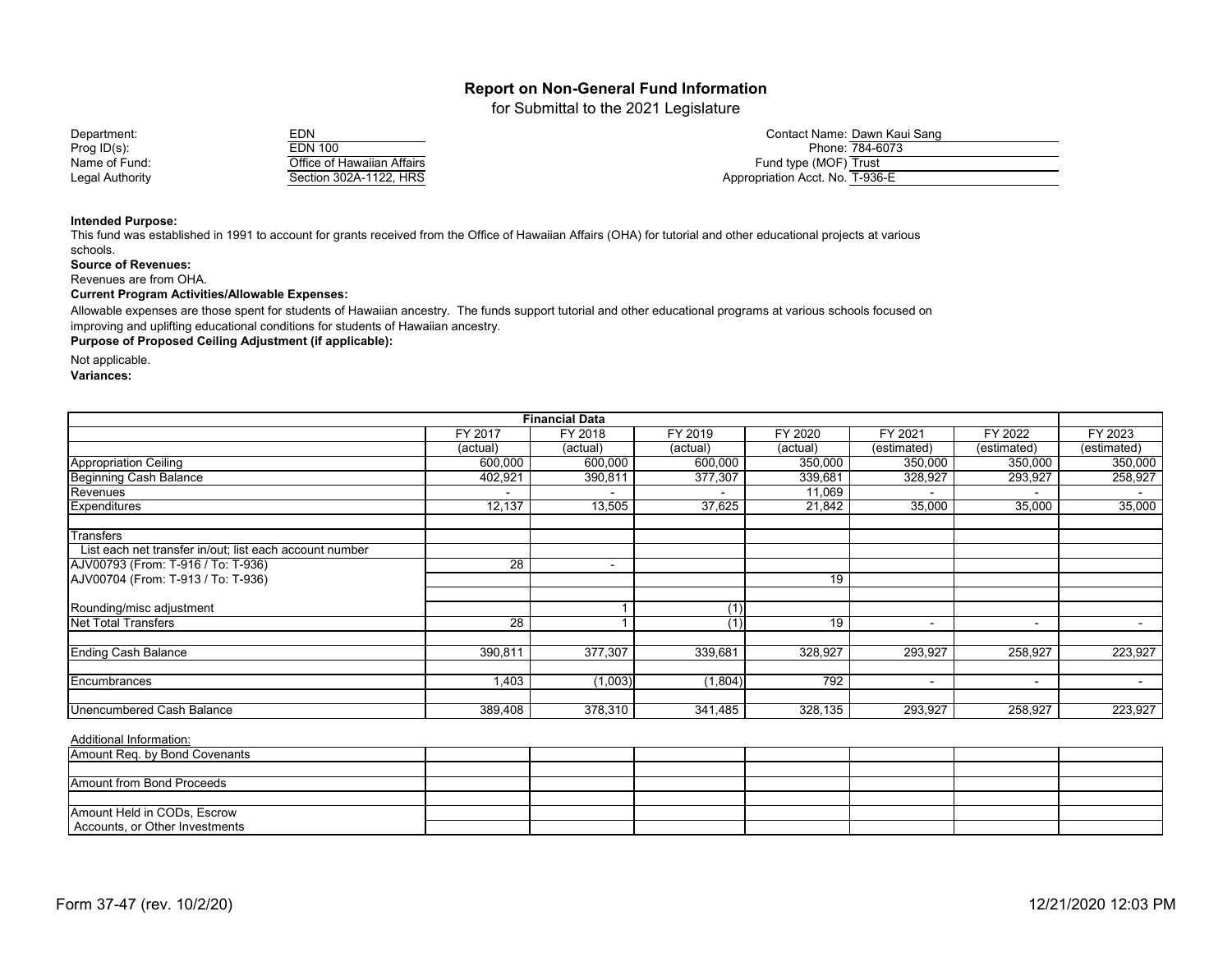for Submittal to the 2021 Legislature

| Department:     | <b>EDN</b>             | Contact Name: Budget Execution. |
|-----------------|------------------------|---------------------------------|
| Prog $ID(s)$ :  | EDN 100                | Phone: 784-6031                 |
| Name of Fund:   | Alu Like Projects      | Fund type (MOF) Trust           |
| Legal Authority | Section 302A-1122, HRS | Appropriation Acct. No. T-938-E |

#### **Intended Purpose:**

This fund was established in 1992 to account for moneys received through a memorandum of agreement with Alu Like, Inc.'s Native Hawaiian Vocational Education Program.

#### **Source of Revenues:**

Revenues are from funds received under contract with Alu Like.

#### **Current Program Activities/Allowable Expenses:**

Allowable expenses are for students of Hawaiian ancestry who are participating in vocational educational programs. Educational programs provide career education counseling for students, staff development programs, and curriculum development.

**Purpose of Proposed Ceiling Adjustment (if applicable):**

Not applicable.

**Variances:**

|                                                         | <b>NOTE.</b> Frogram will continue under a university appropriation. |                       |                |                          |                |                          |             |  |  |
|---------------------------------------------------------|----------------------------------------------------------------------|-----------------------|----------------|--------------------------|----------------|--------------------------|-------------|--|--|
|                                                         |                                                                      | <b>Financial Data</b> |                |                          |                |                          |             |  |  |
|                                                         | FY 2017                                                              | FY 2018               | FY 2019        | FY 2020                  | FY 2021        | FY 2022                  | FY 2023     |  |  |
|                                                         | (actual)                                                             | (actual)              | (actual)       | (actual)                 | (estimated)    | (estimated)              | (estimated) |  |  |
| Appropriation Ceiling                                   | 330,000                                                              | 280,000               | 280,000        | 280,000                  | 280,000        | 280,000                  | 280,000     |  |  |
| Beginning Cash Balance                                  | 55,849                                                               | 60,286                | 41,086         | 31,847                   | 17,529         | 17,529                   | 17,529      |  |  |
| Revenues                                                | 269,491                                                              | 243,407               | 111,312        |                          | $\blacksquare$ |                          |             |  |  |
| <b>Expenditures</b>                                     | 265,055                                                              | 262,606               | 117,832        | 14,318                   | $\sim$         | $\sim$                   | $\sim$      |  |  |
| <b>Transfers</b>                                        |                                                                      |                       |                |                          |                |                          |             |  |  |
| List each net transfer in/out; list each account number |                                                                      |                       |                |                          |                |                          |             |  |  |
| AJV01395 (Transfer excess cash to State Treasury)       |                                                                      |                       | (2,005)        |                          |                |                          |             |  |  |
| AJV01484 (Transfer excess cash to State Treasury)       |                                                                      |                       | (714)          |                          |                |                          |             |  |  |
|                                                         |                                                                      |                       |                |                          |                |                          |             |  |  |
| Rounding/misc adjustment                                |                                                                      |                       | $\blacksquare$ |                          |                |                          |             |  |  |
| <b>Net Total Transfers</b>                              |                                                                      | (1)                   | (2,719)        |                          |                |                          |             |  |  |
|                                                         |                                                                      |                       |                | $\overline{\phantom{a}}$ | $\,$           | $\overline{\phantom{a}}$ |             |  |  |
| <b>Ending Cash Balance</b>                              | 60,286                                                               | 41,086                | 31,847         | 17,529                   | 17,529         | 17,529                   | 17,529      |  |  |
| <b>Encumbrances</b>                                     | 5,325                                                                | 5,113                 | 12,304         | (253)                    | $\sim$         | $\sim$                   |             |  |  |
|                                                         |                                                                      |                       |                |                          |                |                          |             |  |  |
| <b>Unencumbered Cash Balance</b>                        | 54,961                                                               | 35,974                | 19,543         | 17,782                   | 17,529         | 17,529                   | 17,529      |  |  |

#### Additional Information:

| Amount Req. by Bond Covenants    |  |  |  |  |
|----------------------------------|--|--|--|--|
|                                  |  |  |  |  |
| <b>Amount from Bond Proceeds</b> |  |  |  |  |
|                                  |  |  |  |  |
| Amount Held in CODs, Escrow      |  |  |  |  |
| Accounts, or Other Investments   |  |  |  |  |

#### **Note: Program will continue under a different appropriation.**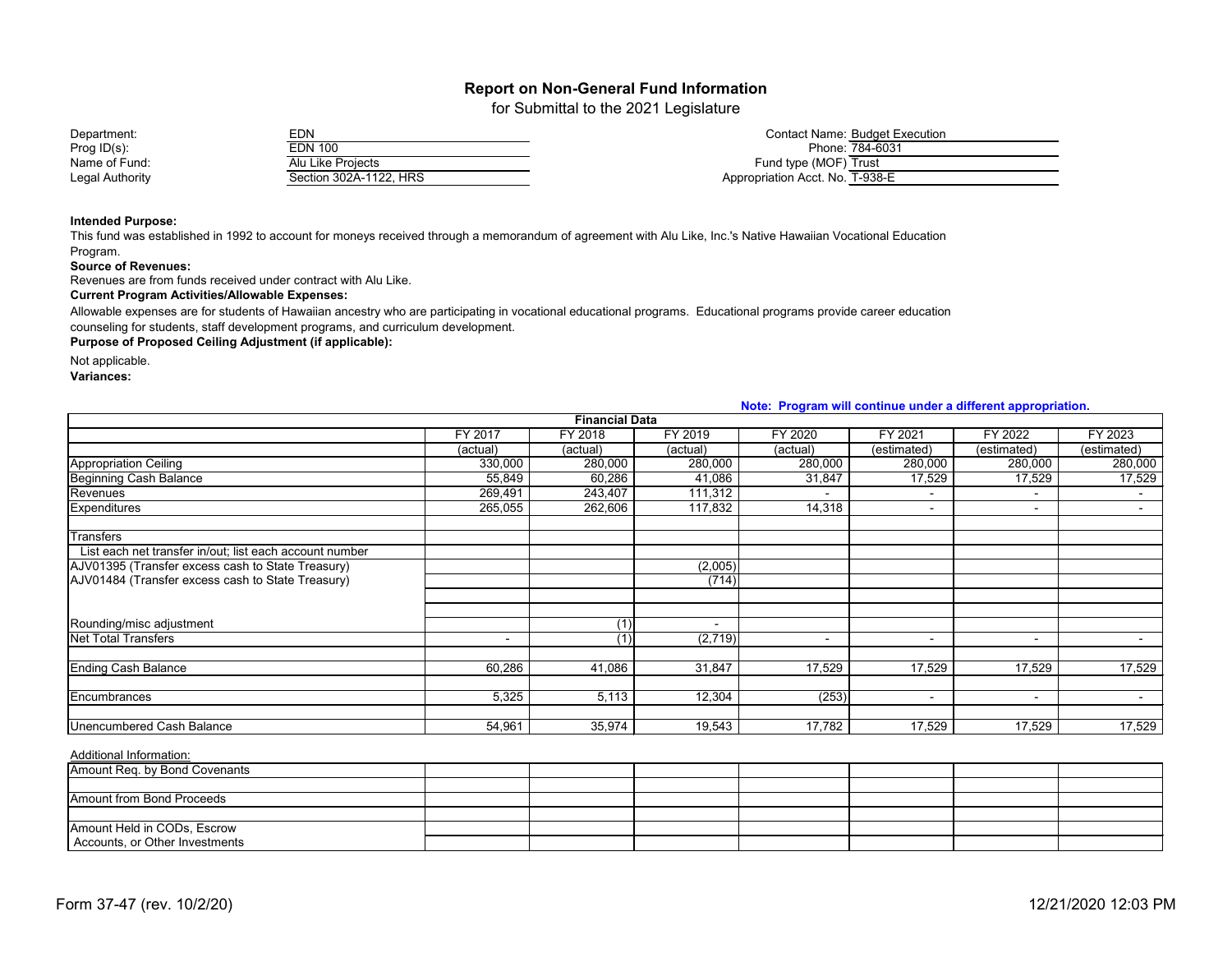for Submittal to the 2021 Legislature

| Department:     | EDN                          | Contact Name: Budget Execution  |
|-----------------|------------------------------|---------------------------------|
| Prog $ID(s)$ :  | EDN 100                      | Phone: 586-3452                 |
| Name of Fund:   | Operating                    | Fund type (MOF) Trust           |
| Legal Authority | Administratively established | Appropriation Acct. No. T-968-E |

#### **Intended Purpose:**

Receives monetary awards pursuant to court-approved settlement agreements, generally for the benefit of public schools and their students. **Source of Revenues:**

Court-approved settlements. Due to the unpredictability of court-approved settlement agreements and insurance payments, future estimated revenues and expenditures will be \$0.

#### **Current Program Activities/Allowable Expenses:**

Per the terms of the settlement agreement.

**Purpose of Proposed Ceiling Adjustment (if applicable):**

Not applicable.

**Variances:**

| <b>Financial Data</b>                                   |                          |                    |                  |                          |                          |                          |             |
|---------------------------------------------------------|--------------------------|--------------------|------------------|--------------------------|--------------------------|--------------------------|-------------|
|                                                         | <b>FY 2017</b>           | FY 2018            | FY 2019          | FY 2020                  | FY 2021                  | FY 2022                  | FY 2023     |
|                                                         | (actual)                 | (actual)           | (actual)         | (actual)                 | (estimated)              | (estimated)              | (estimated) |
| <b>Appropriation Ceiling</b>                            | 400,000                  |                    | n/a              | n/a                      | n/a                      | n/a                      | n/a         |
| <b>Beginning Cash Balance</b>                           | 368,675                  | 370,538            | 371,963          | 376,283                  | 11,344                   | 11,344                   | 11,344      |
| Revenues                                                | 1,863                    | $1,4\overline{24}$ | 4,320            | 11,344                   | $\overline{\phantom{a}}$ | $\overline{\phantom{a}}$ | $\sim$      |
| <b>Expenditures</b>                                     | $\overline{\phantom{0}}$ |                    |                  | 376,283                  | $\overline{\phantom{a}}$ | $\blacksquare$           |             |
| <b>Transfers</b>                                        |                          |                    |                  |                          |                          |                          |             |
| List each net transfer in/out; list each account number |                          |                    |                  |                          |                          |                          |             |
|                                                         |                          |                    |                  |                          |                          |                          |             |
| Rounding/misc adjustment                                |                          |                    |                  |                          |                          |                          |             |
| <b>Net Total Transfers</b>                              | $\overline{\phantom{0}}$ | $\,$ $\,$          | ٠                | $\overline{\phantom{a}}$ | $\overline{\phantom{a}}$ | $\blacksquare$           |             |
| <b>Ending Cash Balance</b>                              | 370,538                  | 371,963            | 376,283          | 11,344                   | 11,344                   | 11,344                   | 11,344      |
|                                                         |                          |                    |                  |                          |                          |                          |             |
| Encumbrances                                            | $\sim$                   | $\,$ $\,$          | 376,283          | $\sim$                   | $\overline{\phantom{a}}$ | $\sim$                   | $\sim$      |
| <b>Unencumbered Cash Balance</b>                        |                          | 371,963            |                  |                          |                          |                          |             |
|                                                         | 370,538                  |                    | $\overline{(0)}$ | 11,344                   | 11,344                   | 11,344                   | 11,344      |

| Amount Req. by Bond Covenants    |  |  |  |  |
|----------------------------------|--|--|--|--|
|                                  |  |  |  |  |
| <b>Amount from Bond Proceeds</b> |  |  |  |  |
|                                  |  |  |  |  |
| Amount Held in CODs, Escrow      |  |  |  |  |
| Accounts, or Other Investments   |  |  |  |  |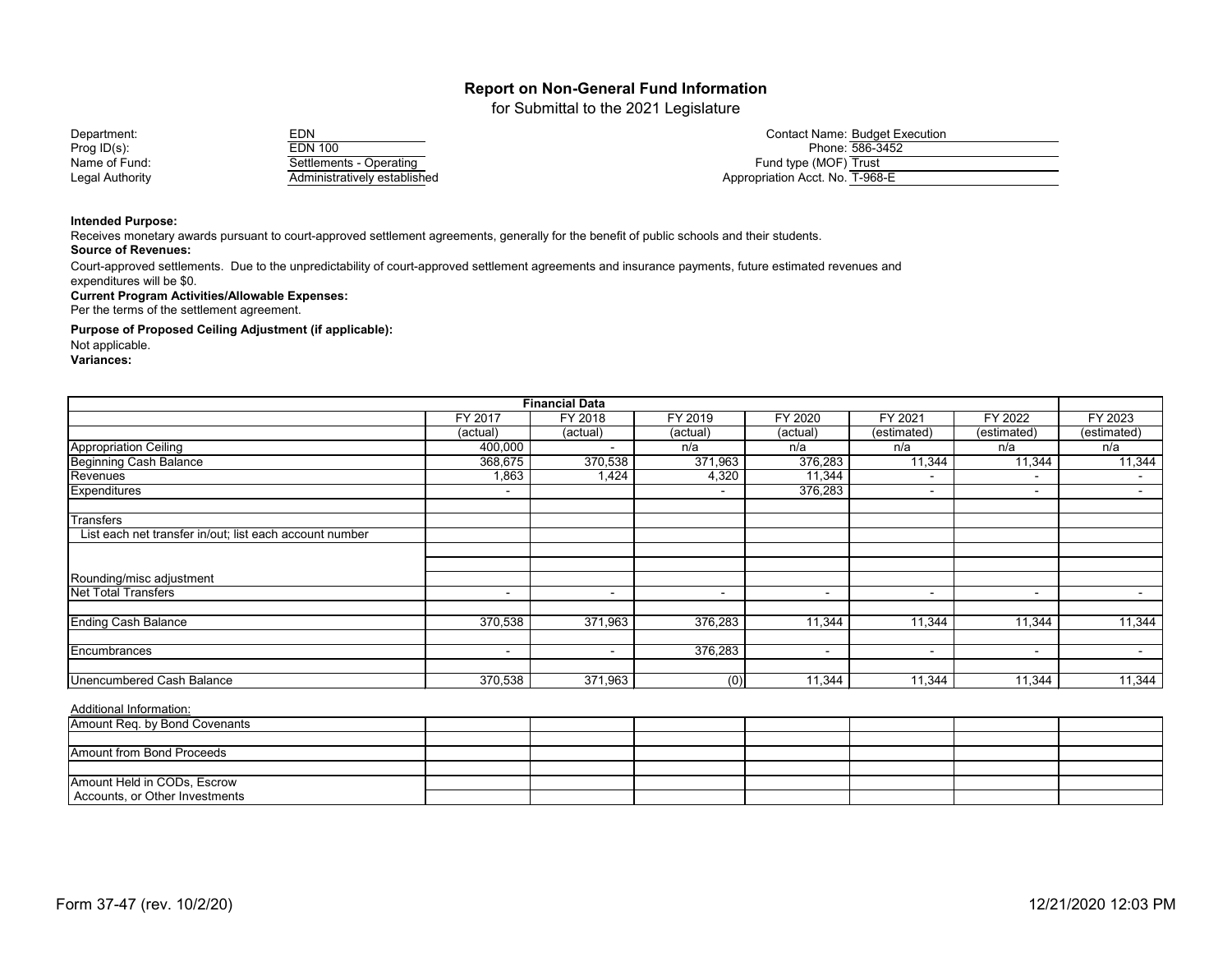for Submittal to the 2021 Legislature

| Department:     | <b>EDN</b>                   | Contact Name: Tracy Okumura     |
|-----------------|------------------------------|---------------------------------|
| Prog $ID(s)$ :  | EDN 400                      | Phone: 784-5000                 |
| Name of Fund:   | Settlements - Facilities     | Fund type (MOF) Trust           |
| Legal Authority | Administratively established | Appropriation Acct. No. T-969-E |

#### **Intended Purpose:**

**Source of Revenues:** Receives monetary awards pursuant to insurance payments or court-approved settlement agreements, generally for the benefit of public schools and their students.

Department or court-approved settlements. Due to the unpredictability of court-approved settlement agreements and insurance payments, future estimated

revenues and expenditures will be \$0.

**Current Program Activities/Allowable Expenses:** Per the terms of the settlement agreement.

**Purpose of Proposed Ceiling Adjustment (if applicable):**

Not applicable.

**Variances:**

| <b>Financial Data</b>                                   |                          |                          |           |           |             |                          |                          |  |
|---------------------------------------------------------|--------------------------|--------------------------|-----------|-----------|-------------|--------------------------|--------------------------|--|
|                                                         | FY 2017                  | FY 2018                  | FY 2019   | FY 2020   | FY 2021     | FY 2022                  | FY 2023                  |  |
|                                                         | (actual)                 | (actual)                 | (actual)  | (actual)  | (estimated) | (estimated)              | (estimated)              |  |
| <b>Appropriation Ceiling</b>                            | n/a                      | n/a                      | n/a       | n/a       | n/a         | n/a                      | n/a                      |  |
| Beginning Cash Balance                                  |                          | 143,177                  | 5,515,453 | 1,402,486 | 654,834     | $\overline{\phantom{0}}$ |                          |  |
|                                                         | 143,177                  | 5,842,685                |           | 245,401   |             | $\overline{\phantom{0}}$ |                          |  |
| <b>Expenditures</b>                                     | $\blacksquare$           | 470,409                  | 4,112,967 | 993,053   | 654,834     | $\sim$                   |                          |  |
| <b>Transfers</b>                                        |                          |                          |           |           |             |                          |                          |  |
| List each net transfer in/out; list each account number |                          |                          |           |           |             |                          |                          |  |
|                                                         |                          |                          |           |           |             |                          |                          |  |
|                                                         |                          |                          |           |           |             |                          |                          |  |
| Rounding/misc adjustment                                |                          |                          |           |           |             |                          |                          |  |
| <b>Net Total Transfers</b>                              | $\overline{\phantom{a}}$ | $\overline{\phantom{0}}$ |           | $\sim$    | $\,$ $\,$   | $\sim$                   | $\blacksquare$           |  |
| <b>Ending Cash Balance</b>                              | 143,177                  | 5,515,453                | 1,402,486 | 654,834   |             | $\overline{\phantom{0}}$ | $\overline{\phantom{a}}$ |  |
|                                                         |                          |                          |           |           |             |                          |                          |  |
| Encumbrances                                            | 143,177                  | 4,394,995                | 1,402,486 | 387,191   |             | $\overline{\phantom{0}}$ |                          |  |
| <b>Unencumbered Cash Balance</b>                        |                          | ,120,458                 |           | 267,643   | $\,$ $\,$   | $\overline{\phantom{a}}$ | $\sim$                   |  |

| Amount Req. by Bond Covenants  |  |  |  |  |
|--------------------------------|--|--|--|--|
|                                |  |  |  |  |
| Amount from Bond Proceeds      |  |  |  |  |
|                                |  |  |  |  |
| Amount Held in CODs, Escrow    |  |  |  |  |
| Accounts, or Other Investments |  |  |  |  |